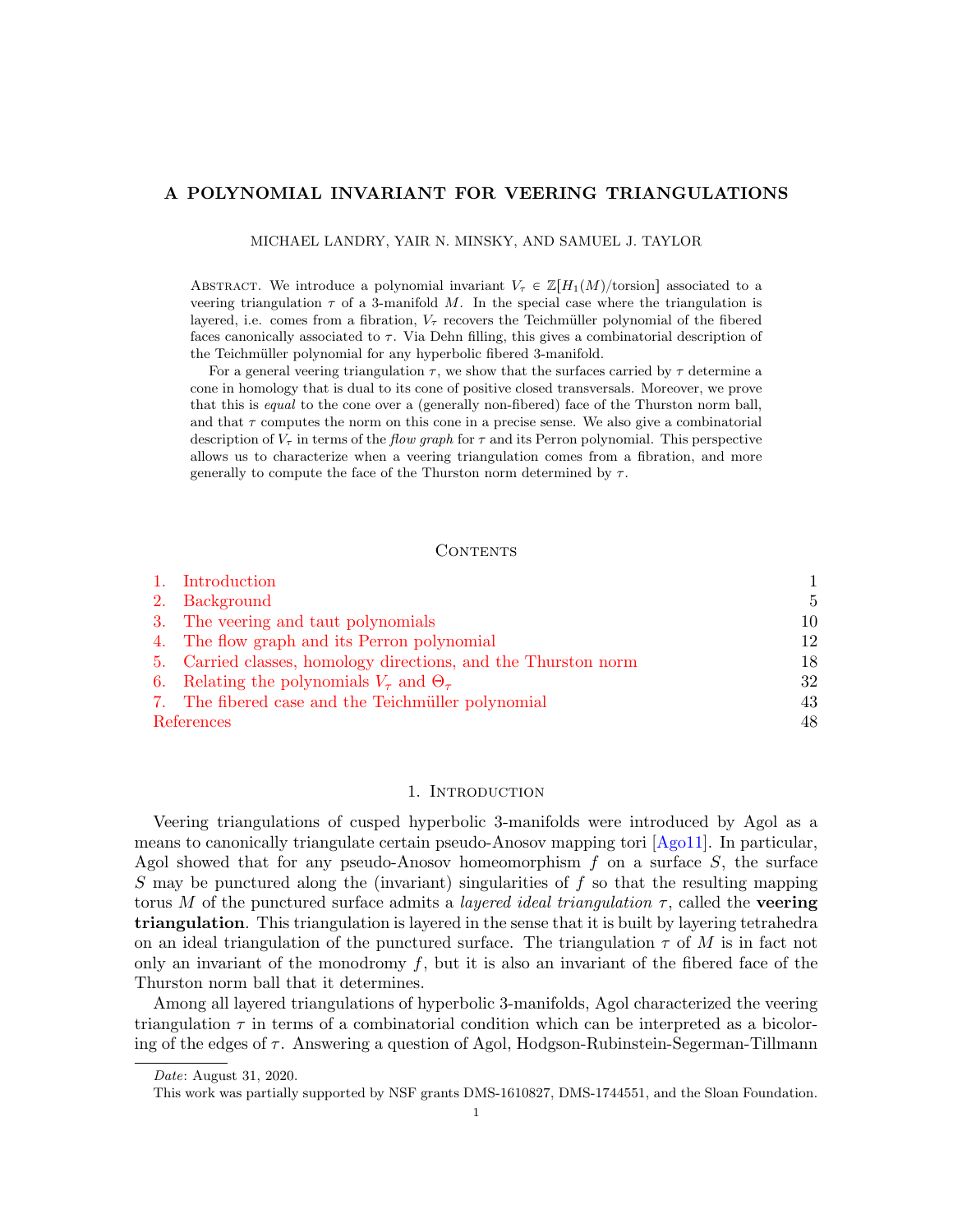[\[HRST11\]](#page-48-0) showed that this combinatorial condition can be satisfied by nonlayered triangulations and the resulting class of ideal triangulations is now referred to as veering. Veering triangulations have since emerged as an important object in several areas of low-dimension geometry and have attracted much attention. In particular, they have connections to hyperbolic geometry  $[HRST11, FG13, Gué16]$  $[HRST11, FG13, Gué16]$  $[HRST11, FG13, Gué16]$  (although they are usually not geometric  $[FTW18]$ ), are used to study algorithmic problems in the mapping class group [\[Bel14\]](#page-47-2), encode the hierarchy of subsurface projections associated to their monodromies [\[MT17\]](#page-48-4), and, most important for this paper, directly correspond to certain flows on the manifold M [\[Lan18,](#page-48-5) [Lan19,](#page-48-6) [SS19\]](#page-48-7).

In this paper, we introduce a polynomial invariant of veering triangulations that general-izes McMullen's Teichmüller polynomial from the fibered setting [\[McM00\]](#page-48-8). We remark that although veering triangulations occur only on manifolds with cusps, our construction recovers the Teichmüller polynomial in general via Dehn filling. Before giving the details, let us informally summarize what we see as the central points of our construction.

• First, in that it recovers the Teichmüller polynomial when the veering triangulation is layered, our construction gives a general, straightforward procedure to compute the Teichmüller polynomial directly from the data of the veering triangulation. Moreover, this data is readily available through either Mark Bell's program flipper [\[Bel18\]](#page-47-3), which computes the veering triangulation in the fibered setting, or the veering census of Giannopolous, Schleimer, and Segerman [\[GSS\]](#page-48-9). In fact such an algorithm has already been devised by Parlak [\[Para\]](#page-48-10), and implemented by Parlak, Schleimer, and Segerman (see [\[GSS\]](#page-48-9)).

 $\bullet$  Second, we show that any veering triangulation  $\tau$  is naturally associated to a face  $\mathbf{F}_{\tau}$  of the Thurston norm ball of  $M$ . Indeed, an integral homology class is contained in the cone over  $\mathbf{F}_{\tau}$  if and only if it is represented by a surface carried by the underlying branched surface of  $\tau$ . Moreover, the face  $\mathbf{F}_{\tau}$  is fibered exactly when  $\tau$  is layered; so in particular the surfaces carried by a nonlayered veering triangulation determine a non-fibered face of the Thurston norm ball. In this sense, our polynomial invariant provides a generalization of the Teichmuller polynomial as requested by both McMullen [\[McM00\]](#page-48-8) and Calegari [\[Cal02,](#page-47-4) Question 3.2]. In general, the polynomial is a quotient of the Perron polynomial of a certain directed graph (the flow graph  $\Phi_{\tau}$ ) associated to  $\tau$ . As in Fried's theory of homology directions [\[Fri82\]](#page-48-11), the cone of directed cycles of this graph is dual to  $\mathbf{F}_{\tau}$ , and therefore  $\mathbf{F}_{\tau}$  can also be directly computed from the Perron polynomial of  $\Phi_{\tau}$ .

' Third is the connection to certain flows, which we investigate in a sequel paper [\[LMT\]](#page-48-12). Following unpublished work of Agol-Guéritaud and work-in-progress of Schleimer-Segerman ([\[SS19\]](#page-48-7) and a forthcoming sequel), veering triangulations of hyperbolic manifolds precisely correspond to pseudo-Anosov flows without perfect fits as introduced and studied by Fenley [\[Fen99,](#page-48-13) Definition 4.2]. These form an important class of flows on 3-manifolds that generalize the suspension flow of a pseudo-Anosov homeomorphism on its mapping torus. When our veering triangulation comes from such a flow  $\varphi$ , we will show that

- the (combinatorially defined) flow graph  $\Phi_{\tau}$  codes  $\varphi$ 's orbits, in a manner similar to a Markov partition for  $\varphi$ , and
- the Perron polynomial of  $\Phi_{\tau}$  packages growth rates of closed orbits of  $\varphi$ , after cutting M along certain surfaces transverse to the flow.

We next turn to giving a more formal explanation of our results.

1.1. The veering and taut polynomials. Let  $M$  be a 3-manifold with veering triangulation  $\tau$ , and let  $G = H_1(M)/\text{torsion}$ . In [Section 3,](#page-9-0) we define the **veering polynomial**  $V_\tau$ which is an invariant of  $\tau$  contained in the group ring  $\mathbb{Z}[G]$ . Essentially by its construction,  $V_{\tau}$  comes with a canonical factor  $\Theta_{\tau}$ , defined up to multiplication by a unit  $\pm g \in \mathbb{Z}[G],$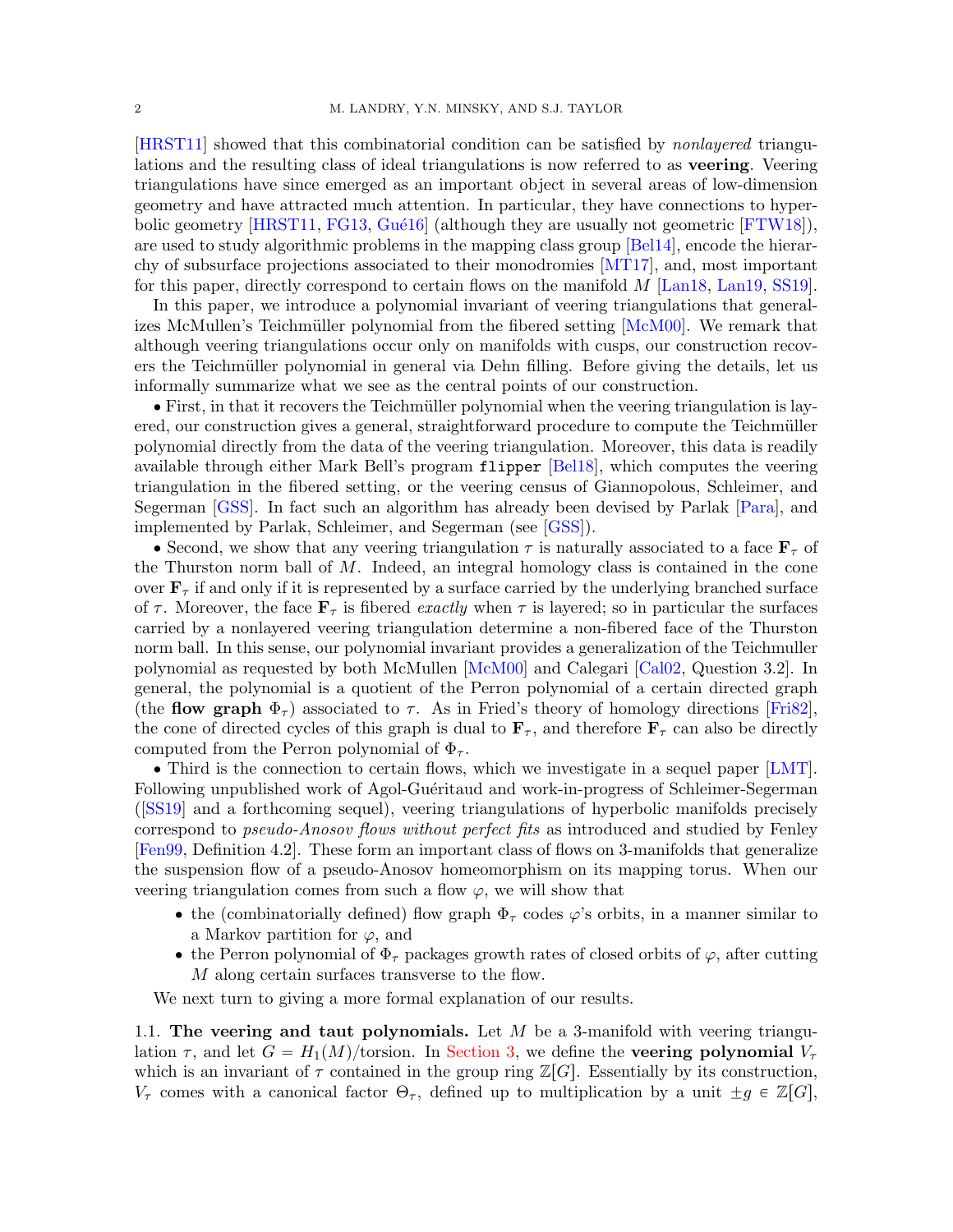which we call the **taut polynomial**. These polynomials are invariants of modules defined by relations among the edges of the veering triangulation on the universal free abelian cover of M, which are determined by the tetrahedra and faces of  $\tau$ , respectively. Informally, the tetrahedron relations for the veering polynomial impose conditions modeled on a train track fold, while the face relations for the taut polynomial impose conditions modeled on the switch conditions of a train track.

One main result, which in particular is needed for the explicit connection to the Teichmüller polynomial in the fibered setting (see [Theorem B\)](#page-2-0), is the precise relation between these polynomials. For its statement, we note that there is a canonical collection of directed cycles  $c_1, \ldots, c_n$  in M, which we call AB-cycles, whose homology classes are denoted by  $g_i = [c_i] \in H_1(M)$ . See [Section 1.3](#page-3-0) for more on their significance.

<span id="page-2-1"></span>**Theorem A** (Factorization). Suppose rank $(H_1(M)) > 1$ . Then up to multiplication by a unit  $\pm g \in \mathbb{Z}[G],$ 

$$
V_{\tau} = \Theta_{\tau} \cdot \prod_{i=1}^{n} (1 \pm g_i).
$$

We note the possibility that some AB-cycles may be trivial in  $H_1(M)$  and refer the reader to [Theorem 6.1](#page-32-0) for a more precise formulation, including an explicit recipe for the signs in the factorization formula.

Since  $V_{\tau}$  is always computed as a determinant of a square matrix, we will see that [The](#page-2-1)[orem A](#page-2-1) can be interpreted as an extension of McMullen's determinant formula for the Te-ichmüller polynomial (see [Section 7\)](#page-42-0).

1.2. Connection to the Teichmüller polynomial. Next suppose that  $\tau$  is layered. In this case, it corresponds to a fibered face  $\mathbf{F} = \mathbf{F}_{\tau}$  of the Thurston norm ball and has an associate Teichmüller polynomial  $\Theta_F \in \mathbb{Z}[G]$ , defined up to a unit. In [Section 7,](#page-42-0) we prove

<span id="page-2-0"></span>**Theorem B** (Teichmüller = taut). The Teichmüller polynomial  $\Theta_F$  agrees with the taut polynomial  $\Theta_{\tau}$ :

$$
\Theta_{\bf F}=\Theta_{\tau},
$$

up to a unit  $\pm g \in \mathbb{Z}[G].$ 

Moreover, if N is any hyperbolic 3-manifold with fibered face  $\mathbf{F}_N$  and M is obtained by puncturing N along the singular orbits of its suspension flow, then

$$
\Theta_{\mathbf{F}_N}=i_*(\Theta_\tau).
$$

where  $i_*$  is induced by the inclusion  $i: M \to N$  and  $\tau$  is the veering triangulation associated to M.

The above statement combines [Theorem 7.1](#page-43-0) and [Proposition 7.2.](#page-46-0) Note that [Theorem B,](#page-2-0) together with [Theorem A,](#page-2-1) gives a way to compute the Teichmüller polynomial for any fibered hyperbolic 3-manifold by first puncturing along singular orbits. In the layered (i.e. fibered) setting, no AB-cycle can be trivial by [Theorem E](#page-3-1) below.

In fact, using our work Parlak [\[Para\]](#page-48-10) describes an algorithm to compute the veering and taut polynomials given a (possibly nonlayered) veering triangulation. In separate work [\[Parb\]](#page-48-14), she also relates the taut polynomial defined here to the Alexander polynomial, thereby gen-eralizing a result of McMullen for the Teichmüller polynomial [\[McM00\]](#page-48-8) via [Theorem B.](#page-2-0)

We conclude by noting that there has been recent interest in developing algorithms to compute the Teichmüller polynomial and several special cases were previously considered in [\[LV17,](#page-48-15) [BWKJ20,](#page-47-5) [BL19\]](#page-47-6).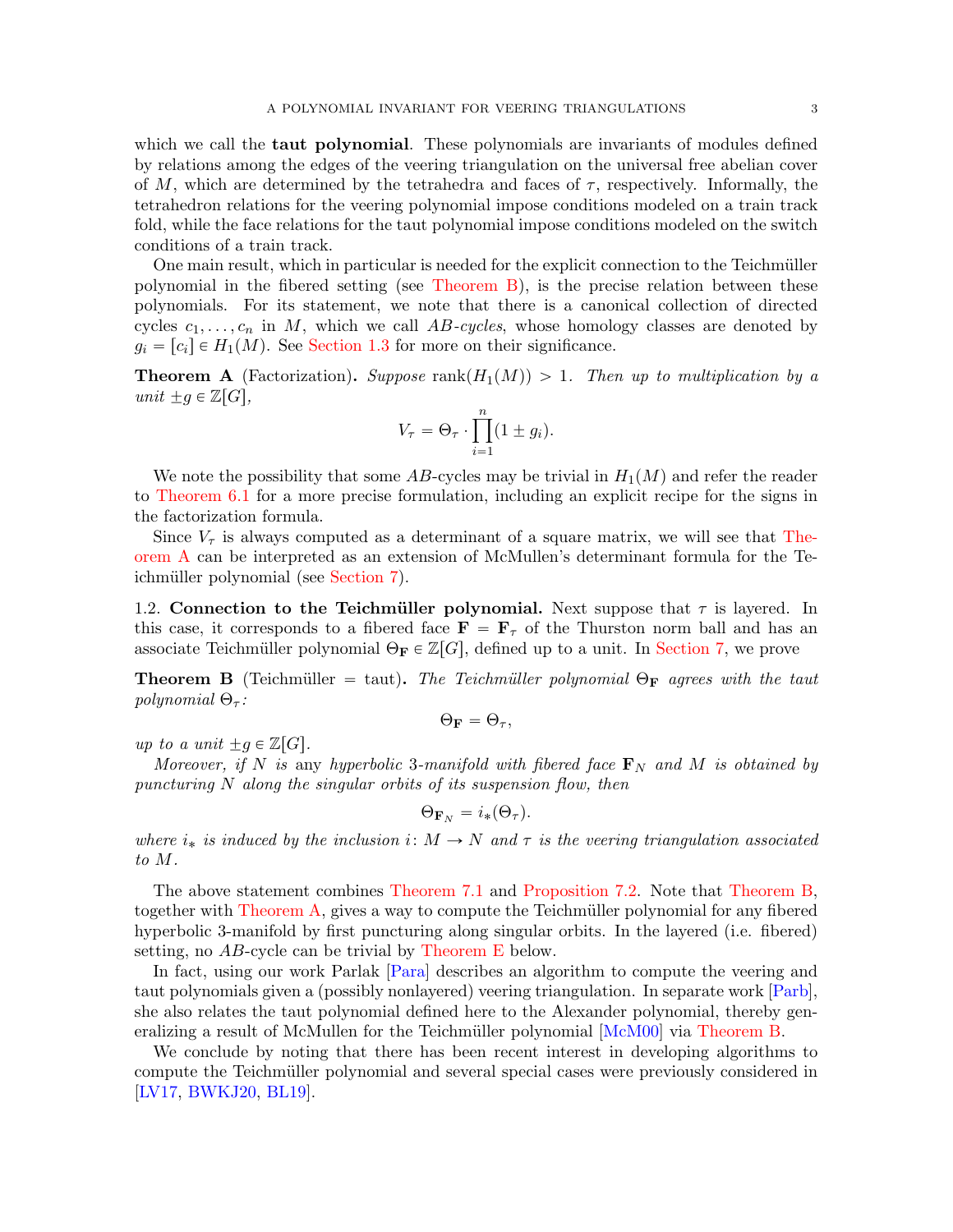<span id="page-3-0"></span>1.3. Faces of the Thurston norm ball. Moving beyond the fibered setting, we obtain results for general veering triangulations, which we show determine (generally non-fibered) faces of the Thurston norm ball.

For this, we first describe an alternative construction of  $V_{\tau}$ . In [Section 4.3,](#page-14-0) we define a graph  $\Phi = \Phi_{\tau}$  in M associated to  $\tau$ , which we call the **flow graph**. Let  $P_{\Phi} \in \mathbb{Z}[H_1(\Phi)]$  be the Perron polynomial of  $\Phi_{\tau}$  which is defined as  $P_{\Phi} = \det(I - A_{\Phi})$ , where  $A_{\Phi}$  is an 'adjacency matrix' for  $\Phi$  (see [Section 4.3\)](#page-14-0). In [Theorem 4.8,](#page-16-0) we show

**Theorem C** (From flow graph to veering polynomial). Let  $i_* : \mathbb{Z}[H_1(\Phi)] \to \mathbb{Z}[G]$  be induced by the inclusion  $i: \Phi_{\tau} \to M$ . Then

$$
V_{\tau} = i_*(P_{\Phi}).
$$

Next, we recall that the 2-skeleton  $\tau^{(2)}$  of  $\tau$  is a transversely oriented branched surface which can carry surfaces similar to the way a train track on a surface can carry curves (see [Section 2.1\)](#page-4-1). We let cone<sub>2</sub>( $\tau$ ) be the closed cone in  $H_2(M, \partial M)$  positively generated by classes that are represented by the surfaces that  $\tau$  carries. We call cone<sub>2</sub>( $\tau$ ) the **cone of carried** classes and note that it can be explicitly computed as the nonnegative solutions to the switch conditions for  $\tau^{(2)}$ .

We show that  $cone_2(\tau)$  is dual to the cone in  $H_1(M)$  generated by closed positive transversals to  $\tau^{(2)}$  in M, which we call the **cone of homology directions** (see [Section 5.1\)](#page-17-1). The cone of homology directions is in turn generated by the support of  $P_{\Phi}$  (see [Theorem 5.1](#page-17-2) and [Lemma 5.14\)](#page-29-0):

**Theorem D** (Duality of cones). For  $\alpha \in H_2(M, \partial M)$ , the following are equivalent:

- (1)  $\alpha \in \text{cone}_2(\tau)$ ,
- (2)  $\langle \gamma, \alpha \rangle \ge 0$  all closed positive transversals  $\gamma$  to  $\tau$ , and
- (3)  $\langle i(c), \alpha \rangle \geq 0$ , for each  $c \in H_1(\Phi_\tau)$  in the support of  $P_\Phi$ .

For the connection to faces of the Thurston norm ball, let  $x$  denote the Thurston norm on  $H_2(M, \partial M)$  and let  $B_x(M)$  be its unit ball. In [Section 5.2,](#page-26-0) we associate to  $\tau$  a combinatorial Euler class  $e_{\tau} \in H^2(M, \partial M)$ , one definition of which is

$$
e_{\tau} = -\frac{1}{2} \langle \prod_{i=1}^{n} g_i, \cdot \rangle \in H^2(M, \partial M),
$$

where  $g_1, \ldots, g_n$  are classes represented by the AB-cycles as in [Theorem A.](#page-2-1) In [Theorem 5.15,](#page-29-1) we prove

<span id="page-3-1"></span>**Theorem E** ( $\tau$  determines a face). The cone of carried classes cone<sub>2</sub>( $\tau$ ) is equal to the cone over a (possibly empty) face  $\mathbf{F}_{\tau}$  of the Thurston norm ball  $B_x(M)$ . This cone is characterized by the property that it is the subset of  $H_2(M, \partial M)$  on which  $-e_\tau = x$ .

Furthermore, the following are equivalent:

- (i)  $i_*(\text{supp}(P_{\Phi_{\tau}}))$  lies in an open half-space of  $H_1(M;\mathbb{R}),$
- (ii) there exists  $\eta \in H^1(M)$  with  $\eta([\gamma]) > 0$  for each closed  $\tau$ -transversal  $\gamma$ ,
- (*iii*)  $\tau$  *is layered, and*
- (iv)  $\mathbf{F}_{\tau}$  is a fibered face.

We emphasize that [Theorem E](#page-3-1) also gives a characterization of layeredness of  $\tau$  (and fiberedness of  $\mathbf{F}_{\tau}$ ) in terms of a cohomological positivity condition. This makes it a combinatorial analog of Fried's criterion [\[Fri82,](#page-48-11) Theorem D] for a flow to be circular, i.e. admit a cross section.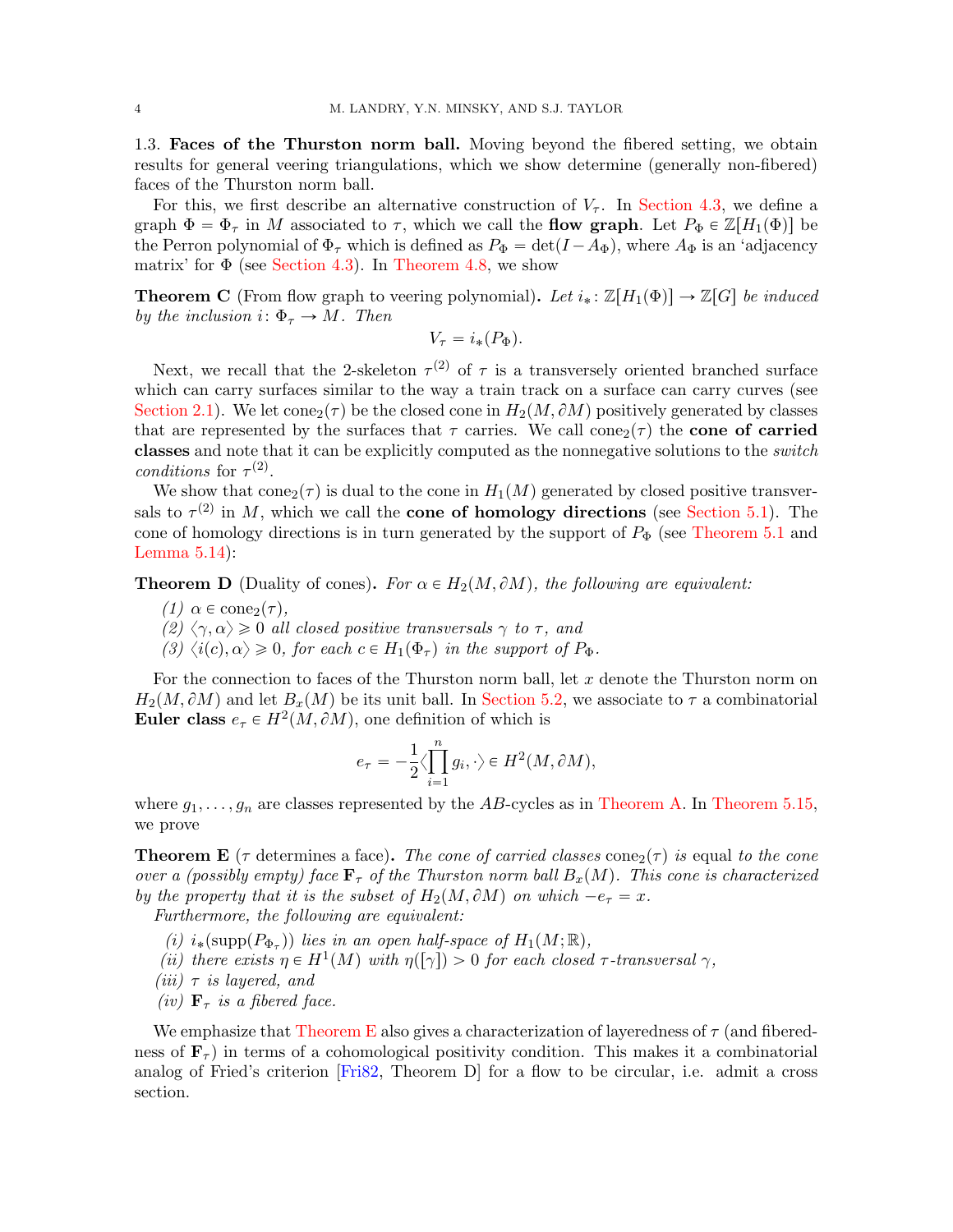As a last remark, we note that by [\[Lan20\]](#page-48-16) if  $\overline{M}$  is a closed manifold obtained from M by Dehn filling along slopes intersecting the ladderpoles (see [Section 2.1.2\)](#page-7-0) of  $\partial M$  enough times, the image of  $\tau^{(2)}$  under the inclusion  $j: M \hookrightarrow \overline{M}$  determines a face  $\overline{\mathbf{F}}$  of the Thurston norm ball. Thus  $j_*(V_\tau)$  is an object associated to  $\overline{\mathbf{F}}$  generalizing the Teichmüller polynomial. Moreover, **F** is fibered exactly when the image of  $\text{supp}(P_{\Phi_{\tau}})$  lies in an open half-space of  $H_1(\overline{M}; \mathbb{R}).$ 

1.4. Sequel paper: Flows, growth rates, and the veering polynomial. In a followup [\[LMT\]](#page-48-12) to the current paper, we develop the connection between the combinatorial approach to the veering polynomial developed here and the pseudo-Anosov flow associated to the veering triangulation. Since this is relevant for motivating our constructions, we briefly summarize the main points of [\[LMT\]](#page-48-12).

Suppose that  $\varphi$  is a *pseudo-Anosov flow without perfect fits* on a closed manifold M. Then unpublished work of Agol-Guéritaud produces a veering triangulation  $\tau$  on the manifold M obtained by puncturing  $\overline{M}$  along the singular orbits of  $\varphi$ .

First, the flow graph  $\Phi_{\tau}$  codes the orbits of  $\varphi$  in the following precise sense. There is a map from directed cycles of  $\Phi_{\tau}$  to closed orbits of  $\varphi$  so that each directed cycle is homotopic to its image. This map is uniformly bounded-to-one and for any closed orbit  $\gamma$ , either  $\gamma$  or  $\gamma^2$  is in its image. These properties are similar to those of a Markov partition for  $\varphi$ , but we emphasize that  $\Phi_{\tau}$  is combinatorially defined [\(Section 4.3\)](#page-14-0) and canonically associated to  $\tau$ .

Second, from the connection between orbits of the flow and directed cycles of  $\Phi_{\tau}$ , we use  $P_{\Phi}$  to compute the growth rates of orbits of  $\varphi$ . If S is a fiber surface carried by a layered triangulation  $\tau$ , this recovers well-known properties that McMullen established for the Teichmüller polynomial (using [Theorem A](#page-2-1) and [Theorem B\)](#page-2-0). If S is a transverse surface carried by a (possibly nonlayered) veering triangulation  $\tau$  which is not a fiber in  $\mathbb{R}_+$ **F**<sub> $\tau$ </sub>, then S necessarily misses closed orbits of the flow by Fried's criterion, and so the usual counting results are not possible.

However, we can consider the manifold  $M|S$  obtained by cutting M along S and ask whether there is a class  $\xi \in H^1(M|S)$  that is positive on the surviving closed orbits. In this case, we show how the growth rate of closed orbits in  $M/S$  with respect to  $\xi$  is recorded by the flow graph  $\Phi_{\tau}$  and its Perron polynomial  $P_{\Phi}$ . This analysis includes the special case where S is in the boundary of a fibered cone  $\mathbb{R}_+$ **F**<sub>T</sub>, and our results are new even in this setting.

Acknowledgements. We thank Anna Parlak for interesting conversations on the subject of this paper and for pointing out an algebraic mistake in an earlier draft. We also thank Spencer Dowdall, Curtis McMullen, and Henry Segerman for helpful feedback.

## 2. Background

<span id="page-4-0"></span>Here we record some background that we will need throughout the paper. In what follows, all 3-manifolds are assumed to be connected and oriented.

<span id="page-4-1"></span>2.1. Veering triangulations. We begin by defining a taut ideal triangulation following Lackenby [\[Lac00\]](#page-48-17) (see also [\[HRST11\]](#page-48-0)). Such triangulations are also called *transverse taut* by e.g. [\[FG13\]](#page-48-1).

A taut ideal tetrahedron is an ideal tetrahedron (i.e. a tetrahedron minus its vertices) along with a coorientation on each face such that two of its faces point into the tetrahedron and two of its faces point out of the tetrahedron. The inward pointing faces are called its bottom faces and the outward faces are called its top faces. Each of its edges is then assigned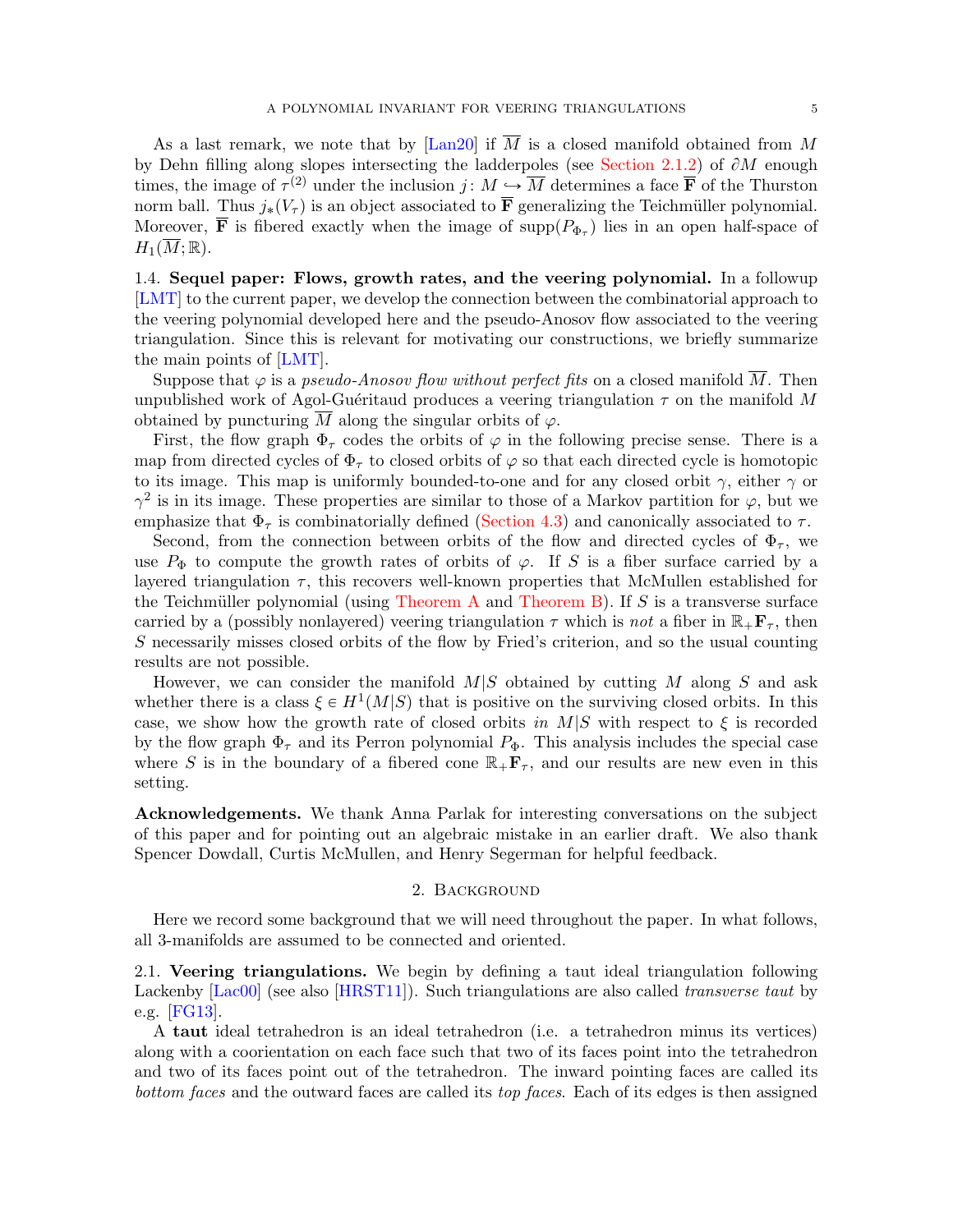

<span id="page-5-0"></span>FIGURE 1. A (truncated) taut tetrahedron with its face coorientations and angles.

angle  $\pi$  or 0 depending on whether the coorientations on the adjacent faces agree or disagree, respectively. See [Figure 1.](#page-5-0)

An ideal triangulation of M is **taut** if each of its faces has been cooriented so that each ideal tetrahedron is taut and the angle sum around each edge is  $2\pi$ . The local structure around each edge **e** is as follows: **e** includes as a  $\pi$ -edge in two tetrahedra. For the other tetrahedra meeting e, e includes as a 0-edge and these tetrahedra form the fan of e. We observe that the fan of e has two sides each of which is linearly ordered by the coorientation on faces. See, for example, [Figure 3,](#page-6-0) where the coorientation points upwards.

A veering triangulation  $\tau$  of M is a taut ideal triangulation of M in which each edge has a consistent veer; that is, each edge is labeled to be either right or left veering such that each tetrahedron of  $\tau$  admits an orientation preserving isomorphism to the model veering tetrahedron pictured in [Figure 2,](#page-5-1) in which the veers of the 0-edges are specified: right veering edges have positive slope and left veering edges have negative slope. The  $\pi$ -edges can veer either way, as long as adjacent tetrahedra satisfy the same rule. In other words  $(c.f. \left[Gu\&16\right]),$ each oriented taut tetrahedron t of  $\tau$  can be realized as a thickened rhombus in  $\mathbb{R}^2 \times \mathbb{R}$  with angle  $\pi$  at its diagonal edges and angle 0 at its side edges such that its vertical diagonal lies above its horizontal diagonal and its right/left veering side edges have positive/negative slope, respectively.



<span id="page-5-1"></span>FIGURE 2. On the left is a model veering tetrahedron: right veering edges are red, left veering edges are blue. If this tetrahedron appears in a veering triangulation, then the veers of the top and bottom  $(\pi)$  edges are determined by adjacent tetrahedra. In the center is an upward flat triangle, and on the right is a downward flat triangle.

Note that these conditions imply that the 0-edges around a tetrahedron t have alternating veers, and that each face has edges that veer in both directions. From our definition it also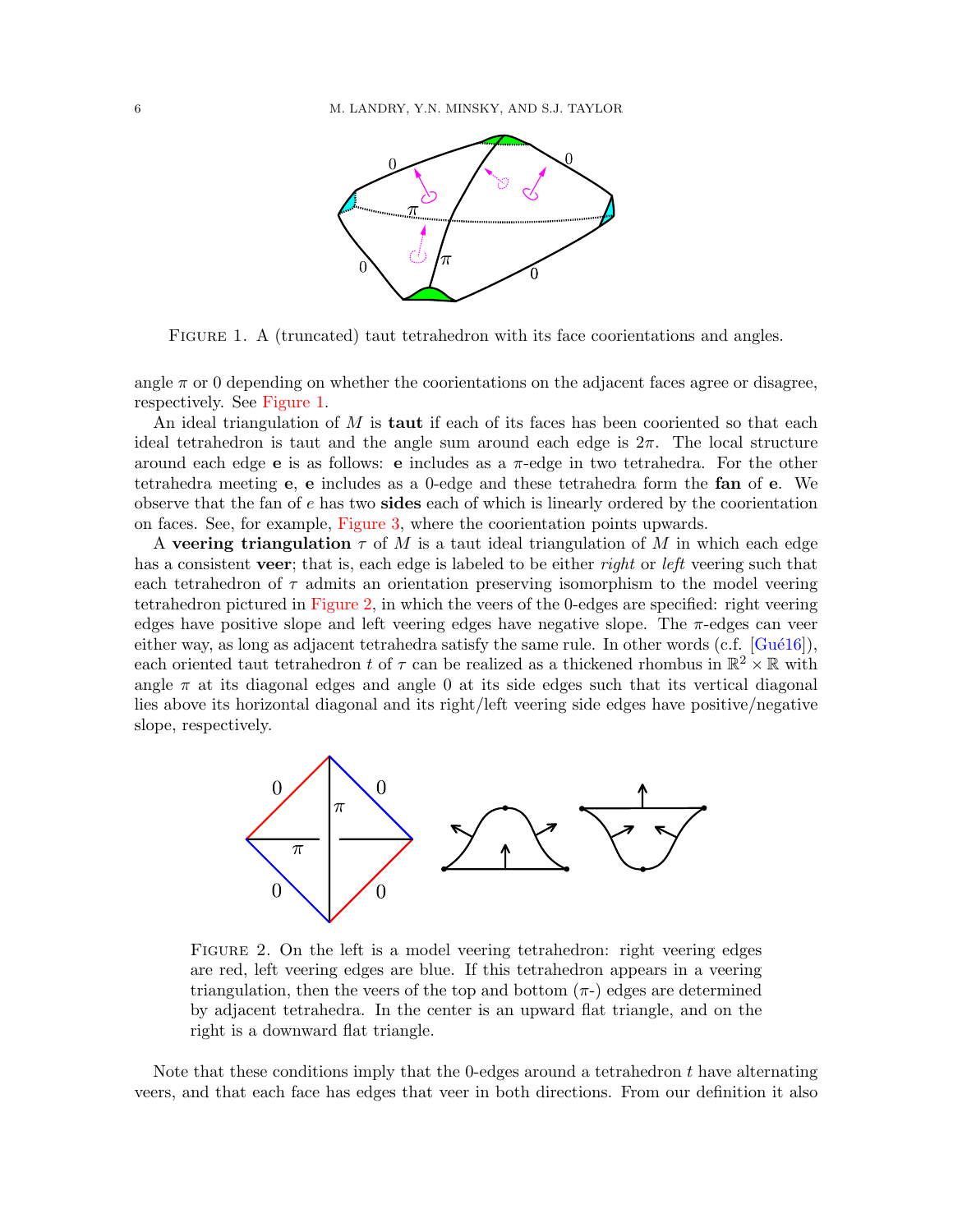follows that for each edge  $e$  of  $\tau$ , each side of  $e$  is nonempty (i.e. contains a tetrahedron). This was observed in [\[HRST11,](#page-48-0) Lemma 2.3] and is also part of Agol's original definition [\[Ago11,](#page-47-1) Definition 4.1]. To prove it, note that along a bottom face of a tetrahedron we encounter the  $\pi$ -edge followed by the left veering followed by the right veering edge in the counterclockwise order, using the coorientation on faces. However, along a top face we encounter the  $\pi$ -edge followed by the right veering followed by the left veering edge, and so two tetrahedra cannot be glued along faces so that their  $\pi$ -edges are identified.

A veering (or taut) triangulation is said to be layered if it can be built by stacking tetrahedra onto a triangulated surface and quotienting by a homeomorphism of the surface. (For another, more formal definition, we refer the reader to [\[SS19,](#page-48-7) Definition 2.15]). Finally, we recall that the constructions of layered veering triangulations of Agol  $[Aq011]$  and Guéritaud  $[Gu\acute{e}16]$  start with a pseudo-Anosov homeomorphism f of a surface S and produces a veering triangulation  $\tau$  on the mapping torus M of  $f : S \setminus {\text{singularities}} \rightarrow S \setminus {\text{singularities}}$ .

**Remark 2.1** (Veering definitions). For us, a veering triangulation of  $M$  is a taut ideal triangulation such that each edge has a consistent veer. Elsewhere in the literature, this is known as a transverse veering triangulation [\[HRST11,](#page-48-0) [FG13,](#page-48-1) [SS19\]](#page-48-7). A slightly more general definition can be given where the taut structure is replaced by a *taut angle structure*, which does not impose a coorientation on faces. The two conditions, however, are equivalent up to a double cover [\[FG13,](#page-48-1) Lemma 5.4] and agree for layered veering triangulations, which was the setting of Agol's original definition [\[Ago11\]](#page-47-1).

2.1.1. The 2-skeleton  $\tau^{(2)}$  as a branched surface. As observed by Lackenby [\[Lac00\]](#page-48-17), the taut structure of  $\tau$  naturally gives its 2-skeleton  $\tau^{(2)}$  the structure of a transversely oriented branched surface in M. (See [\[FO84,](#page-48-18) [Oer84\]](#page-48-19) for general facts about branched surfaces.) The smooth structure on  $\tau^{(2)}$  can be obtained by, within each tetrahedron, smoothing along the  $\pi$ -edges and pinching along the 0-edges, thus giving  $\tau^{(2)}$  a well-defined tangent plane field at each of its points. See [Figure 3.](#page-6-0)



<span id="page-6-0"></span>FIGURE 3. The branched surface  $\tau^{(2)}$  near an edge of  $\tau$ .

With this structure, the branching locus of  $\tau^{(2)}$  is the disjoint union of edges of  $\tau$  and the sectors (i.e. the complementary components of the branching locus) are the faces of  $\tau$ .

The branched surface  $\tau^{(2)}$  has a branched surface fibered neighborhood  $N = N(\tau^{(2)})$ foliated by intervals such that collapsing N along its I-fibers recovers  $\tau^{(2)}$ . The transverse orientation on the faces of  $\tau$  consistently orients the fibers of N, and a properly embedded oriented surface S in M is **carried** by  $\tau^{(2)}$  if it is contained in N where it is positively transverse to its I-fibers. We also say that S is carried by  $\tau$ . Note that up to isotopy a surface may be carried by  $\tau$  in different ways.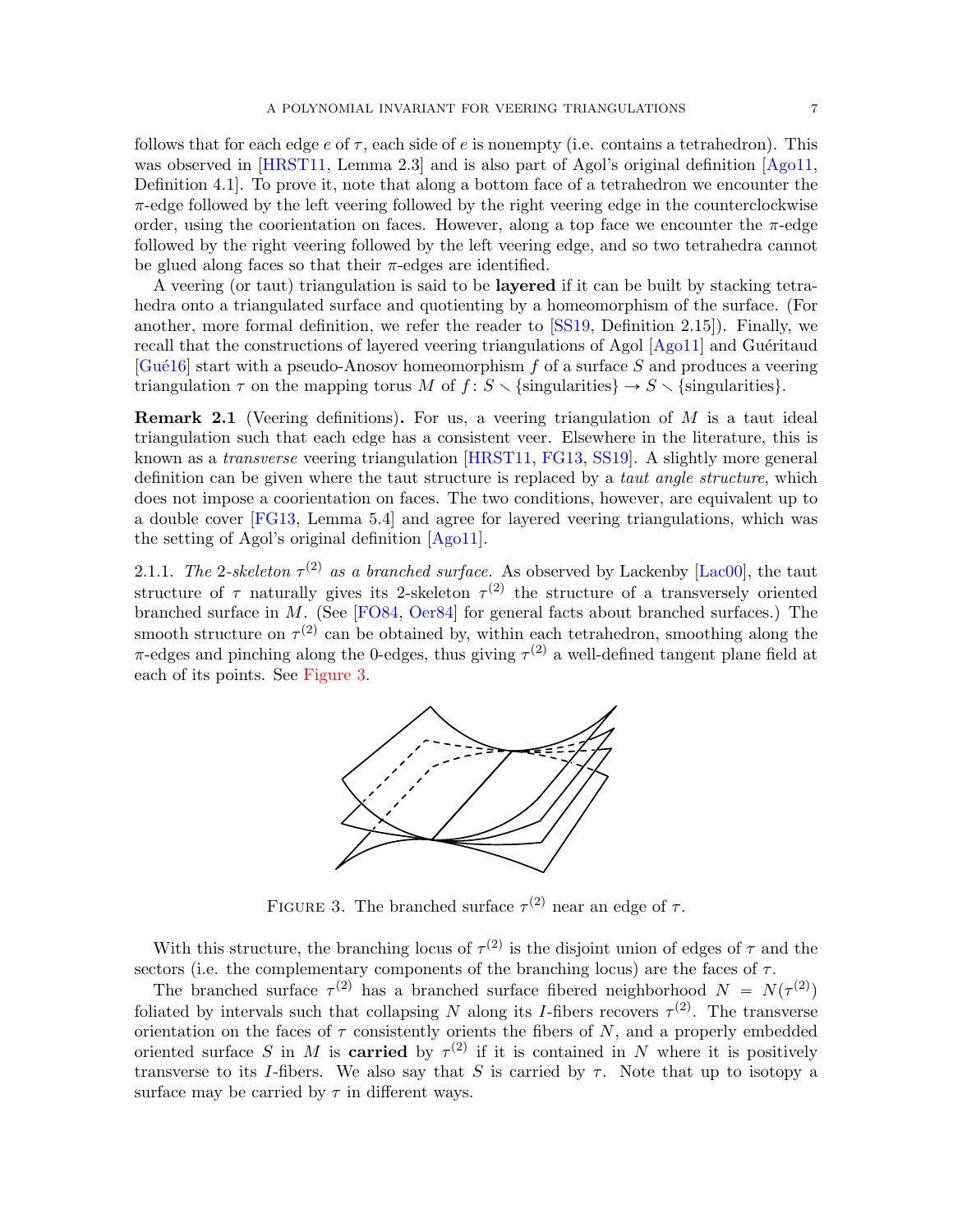A carried surface S embedded in N transverse to the fibers defines a nonnegative integral weight on each face of  $\tau$  given by the number of times the I-fibers over that face intersect S. These weights satisfy the matching (or switch) conditions stating that the sum of weights on one side of a edge match the sum of weights on the other side. Conversely, a collection of nonnegative integral weights satisfying the matching conditions gives rise to a surface embedded in N transverse to the fibers in the usual way.

More generally, any collection of nonnegative weights on faces of  $\tau$  satisfying the matching conditions defines a nonnegative relative cycle giving an element of  $H_2(M, \partial M; \mathbb{R})$  and we say that a class is **carried** by  $\tau^{(2)}$  if it can be realized by such a nonnegative cycle. Just as with surfaces, a carried class can be represented by more than one nonnegative cycle on faces.

We conclude by observing the following:

<span id="page-7-1"></span>**Lemma 2.2.** If  $\alpha \in H_2(M, \partial M; \mathbb{Z})$  is carried by  $\tau^{(2)}$ , then it is realized by a nonnegative integral cycle on  $\tau^{(2)}$  and hence an embedded surface carried by  $\tau^{(2)}$ .

In fact, the lemma holds for any transversely oriented branched surface.

*Proof.* Let  $W = \mathbb{R}^F$  be the weight space of  $\tau^{(2)}$  and let  $Z \subset W$  be the subspace of relative 2-cycles, i.e. weights satisfying the branching conditions. Let  $A: Z \to H_2(M, \partial M; \mathbb{R})$  be the map to relative homology. We can choose rational bases for  $Z$  and  $H_2$  so that  $A$  is represented by an integer matrix.

Let  $P \subset Z$  be the set of solutions to  $Ax = \alpha$ . Because  $\alpha$  is carried by  $\tau^{(2)}$ , P contains a point m lying in the nonnegative orthant  $\mathbb{R}^F_{\geqslant 0}$ . Let Q denote the face of the nonnegative orthant containing m in its relative interior. Since  $P \cap Q$  is nonempty and cut out by integer equations, there is a rational point  $w \in P \cap Q$ . (Here we are using the fact that for any rational linear map  $L: \mathbb{R}^n \to \mathbb{R}^m$  and rational  $w \in \mathbb{R}^m$ , if the equation  $Lx = w$  has solutions then rational solutions exist and are dense among all solutions).

Clearing denominators, there is an integer  $n \geq 0$  such that  $n\alpha$  is represented by the integral cycle nw, giving rise to an embedded surface S. By [\[Thu86,](#page-49-0) Lemma 1], S is a union of n surfaces, each representing  $\alpha$  and carried by  $\tau^{(2)}$ . В последните последните последните и последните последните и последните последните и последните последните и<br>В последните последните последните последните последните последните последните последните последните последнит

<span id="page-7-0"></span>2.1.2. The veering triangulation as seen from  $\partial M$ . If we truncate the tips of the tetrahedra of  $\tau$ , as in [Figure 1,](#page-5-0) we obtain a compact manifold whose boundary components are tori. For details, see [\[Lac00,](#page-48-17) [HRST11\]](#page-48-0). We denote this manifold M and continue to use  $\tau$  to refer to the modified veering structure.

In what follows, we will often write  $\partial M$  to mean  $\partial \mathring{M}$  and  $(M, \partial M)$  to mean  $(\mathring{M}, \partial \mathring{M})$ . This simplifies our notation and should cause no confusion.

The intersection  $\partial \tau = \tau^{(2)} \cap \partial M$  is a cooriented train track with each complementary component a **flat triangle** (i.e. a bigon with three branches of  $\partial \tau$  in its boundary) that corresponds to the tip of truncated taut tetrahedron. See the righthand side of [Figure 2.](#page-5-1) The veering structure of  $\tau$  determines (and is determined by) the structure of these induced train tracks. We will recall some facts here that are needed for [Section 5.1.1,](#page-17-3) but we refer the reader to [\[FG13\]](#page-48-1) and [\[Lan20\]](#page-48-16) for a more detailed analysis.

Each flat triangle T on  $\partial M$  complementary to the track  $\partial \tau$  has two vertices at cusps, corresponding to 0-edges of the associated tetrahedron, and one smooth vertex, corresponding to the  $\pi$ -edge. If the coorientation at the smooth vertex points out of T, when T is called an upward triangle, and otherwise its called **downward**. Note that the veer of the  $\tau$ -edges corresponding to the 0-vertices (i.e. cusps) of  $T$  are determined by whether  $T$  is upward or downward, as in [Figure 2.](#page-5-1)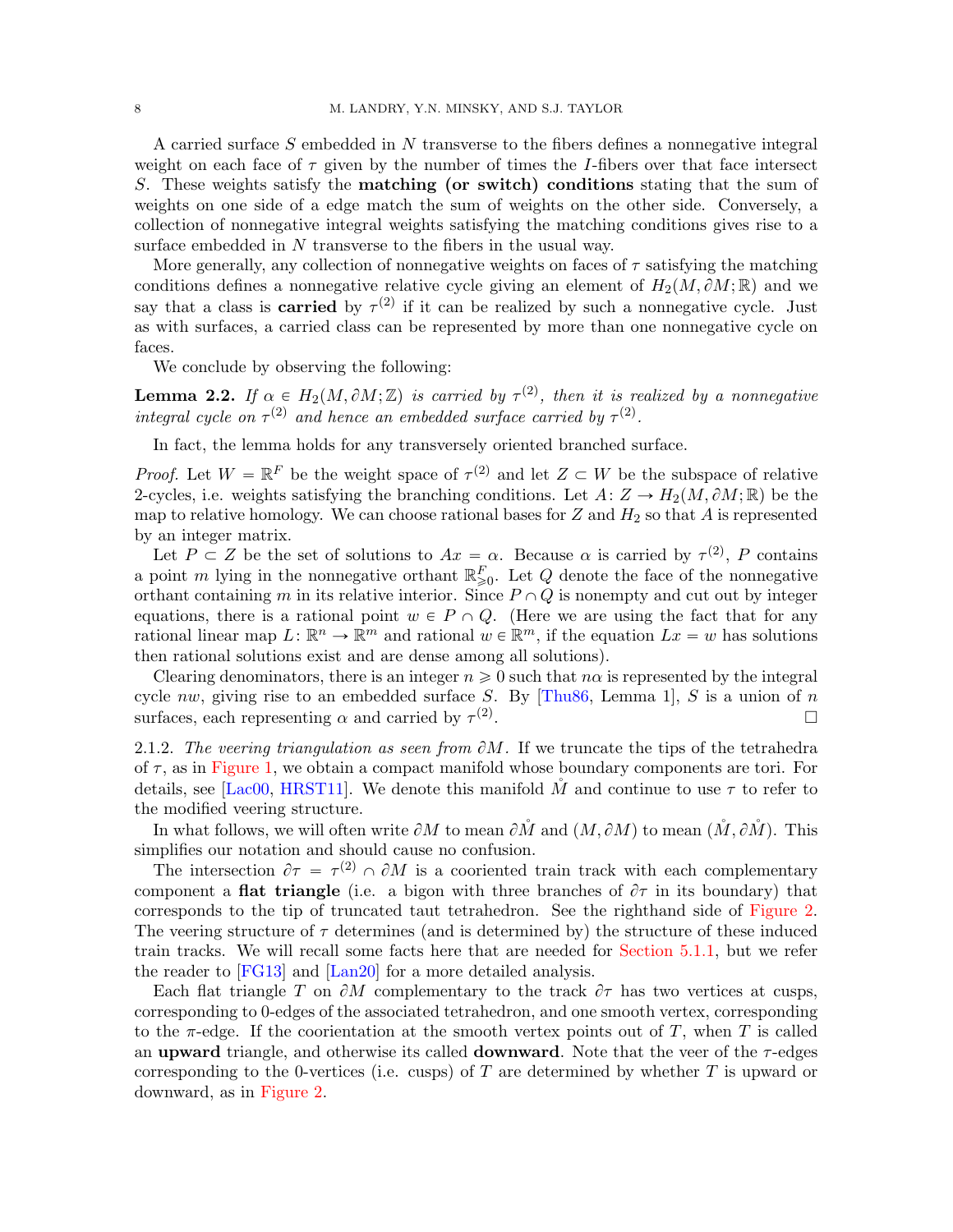

<span id="page-8-0"></span>FIGURE 4. The tessellation of  $\partial M$  by flat triangles organized into upward and downward ladders, colored green and cyan respectively for compatibility with [Figure 1.](#page-5-0)

The flat triangles of  $\partial M$  are organized into upward and downward ladders as follows (see [\[FG13,](#page-48-1) Observation 2.8]): For each component of  $\partial M$ , the union of all upward flat triangles is a disjoint collection of annuli such that each annulus  $A$  in the collection, called an **upward ladder**, has  $\partial A$  carried by  $\partial \tau$  and all other branches of  $\partial \tau$  meeting A (called **rungs**) join its two boundary components. We define a downward ladder similarly, and observe that each component of  $\partial M$  is an alternating union of upward and downward ladders meeting along their common boundary (called ladder poles). See [Figure 4.](#page-8-0)

<span id="page-8-1"></span>2.2. **Thurston norm.** Suppose that  $M$  is a finite volume hyperbolic manifold. Then the **Thurston norm** x is a norm on the vector space  $H_2(M, \partial M; \mathbb{R})$  which extends the formula

$$
x(\alpha) = \min\{-\chi(S)\}
$$

where  $\alpha \in H_2(M, \partial M; \mathbb{Z})$  and the minimum is over all properly embedded surfaces representing  $\alpha$  without sphere or disk components [\[Thu86\]](#page-49-0). At times it will be convenient to identify  $H_2(M, \partial M;\mathbb{R})$  with  $H^1(M;\mathbb{R})$  via Lefschetz duality.

The unit ball  $B_x = B_x(M)$  in  $H_2(M, \partial M; \mathbb{R})$  with respect to x is called the **Thurston** norm ball and it is a rational finite-sided polyhedron. There is a (possibly empty) collection of top dimension faces of  $B_x$ , called **fibered faces**, such that

- every class  $\alpha$  representing a fiber S in a fibration of M over  $S^1$  is contained in the interior of the cone  $\mathbb{R}_+$ **F** over a fibered face **F** of  $B_x$ ,
- $\bullet$  every primitive integral class  $\alpha$  in the interior of the cone over a fibered face represents a fiber in a fibration of M over  $S^1$  [\[Thu86\]](#page-49-0).

According to  $[Aq012]$  and  $[MT17,$  Proposition 2.7], the Agol-Guéritaud construction applied to any fiber in a fixed fibered face **F** produces the same veering triangulation  $\tau$ . In particular, a *layered* veering triangulation  $\tau$  of M is canonically associated to a fibered face  $\mathbf{F}_{\tau}$  of  $B_r(M)$ .

In general, we say that a properly embedded surface  $S$  is **taut** if no component of  $S$  is nullhomologous and S is Thurston norm minimizing, i.e.  $-\chi(S) = x([S])$ . For example, fibers are necessarily taut.

Returning to the situation of interest, Lackenby [\[Lac00,](#page-48-17) Theorem 3] proved that for any taut ideal triangulation, the underlying branched surface is taut in the sense that every surface it carries is taut.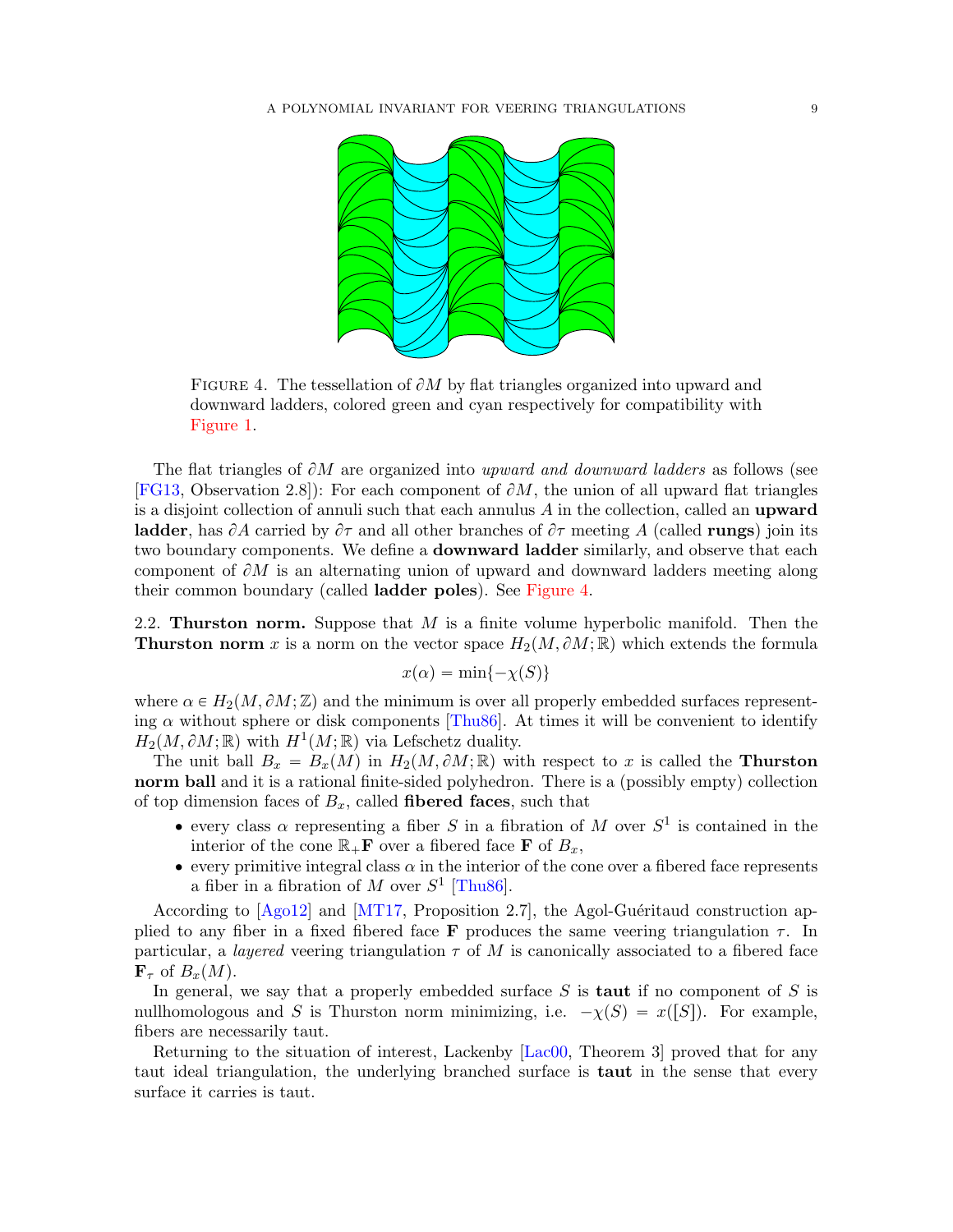2.3. Polynomials and specialization. Fix a finitely generated free abelian group  $G$  and denote its group ring with integer coefficients by  $\mathbb{Z}[G]$ . Recall that  $\mathbb{Z}[G]$  is a UFD.

Let  $P \in \mathbb{Z}[G]$  and write  $P = \sum_{g \in G} a_g \cdot g$ . The **support** of P is

$$
supp(P) = \{ g \in G : a_g \neq 0 \}.
$$

For  $P \in \mathbb{Z}[G]$  with  $P =$  $_{g\in G}\alpha_g\cdot g$  and  $\alpha\in\mathrm{Hom}(G,\mathbb{R})$  the specialization of P at  $\alpha$  is the single variable expression

$$
P(u^{\alpha}) = \sum_{g \in G} a_g \cdot u^{\alpha(g)} \in \mathbb{Z}[u^r : r \in \mathbb{R}].
$$

If G has rank n and is written multiplicatively, then we can identify  $\mathbb{Z}[G]$  with  $\mathbb{Z}[t_1^{\pm 1}, \ldots, t_n^{\pm 1}]$ . Making this identification, specialization is the image of  $P$  under the homomorphism  $\alpha_*: \mathbb{Z}[\overline{t}_1^{\pm 1}, \ldots, t_n^{\pm 1}] \to \mathbb{Z}[u^r : r \in \mathbb{R}]$  obtained by replacing  $t_i$  with  $u^{\alpha(t_i)}$ .

## 3. The veering and taut polynomials

<span id="page-9-0"></span>Let M be a 3-manifold with a veering triangulation  $\tau$ . Denote the sets of edges, faces, and tetrahedra of  $\tau$  by E, F, and T, respectively. Since  $\chi(M) = 0$ , we see that  $|E| = |T| = \frac{1}{2}|F|$ . Each tetrahedron has a unique bottom edge and this induces a bijection from tetrahedra to edges that we will use throughout. If  $e$  is the bottom of the tetrahedron t, then we also say that  $t$  lies above e.

As  $\tau$  is veering, each of its edges is labeled to be either right or left veering. See [Section 2.1](#page-4-1) and [Figure 2.](#page-5-1) Each abstract veering tetrahedron  $t$  gives a relation among its edges. Let b and **t** denote the the bottom and top edges of t, respectively. Among the 4 side edges of t, let  $s_1$  and  $s_2$  be those which have the *opposite* veer from **t**. Then we have the **tetrahedron** relation

<span id="page-9-1"></span>
$$
b = t + s_1 + s_2,
$$

associated to t. We also say that this tetrahedron relation is associated to the bottom edge b of t. Informally, this relation mimics the map on measured train tracks induced by a fold. See [Figure 5.](#page-13-0)

Let  $G = \text{Hom}(H^1(M), \mathbb{Z})$  be the first homology of M modulo torsion and let  $\widetilde{M}^{\text{ab}}$  be the associated covering space. This is the universal free abelian cover of  $M$ , and its deck group is G. Let  $\tilde{\tau}$  be the preimage of  $\tau$ . Note that edges, faces, and tetrahedra of  $\tilde{\tau}$  are in bijective correspondence with  $E \times G$ ,  $F \times G$ , and  $T \times G$ . The correspondence is determined by any choice of lifts of simplices from  $\tau$ .

We define the **edge module**  $\mathcal{E}(\tilde{\tau})$  to be the free Z-module on the edges of  $\tilde{\tau}$  modulo the relations from [Equation \(1\)](#page-9-1) for each tetrahedron of  $\tilde{\tau}$ . The action of G on  $\widetilde{M}^{ab}$  by deck transformations makes  $\mathcal{E}(\tilde{\tau})$  into a module over the group ring  $\mathbb{Z}[G]$  and we will henceforth consider  $\mathcal{E}(\tilde{\tau})$  as a  $\mathbb{Z}[G]$ -module. Now *choose* a lift of each edge of  $\tau$  to  $\tilde{\tau}$ . Since the free Zmodule on the edges of  $\tilde{\tau}$  is isomorphic to  $\mathbb{Z}[G]^E$  as a  $\mathbb{Z}[G]$ -module,  $\mathcal{E}(\tilde{\tau})$  has the presentation

<span id="page-9-2"></span>(2) 
$$
\mathbb{Z}[G]^E \xrightarrow{L} \mathbb{Z}[G]^E \longrightarrow \mathcal{E}(\tilde{\tau}) \to 0,
$$

where L maps **b** to  $\mathbf{b} - (\mathbf{t} + \mathbf{s}_1 + \mathbf{s}_2)$ . That is, the image of each edge is determined by the tetrahedron relation for the tetrahedron lying above that edge.

We define the **veering polynomial** of  $\tau$  to be the element

$$
V = V_{\tau} = \det(L) \in \mathbb{Z}[G].
$$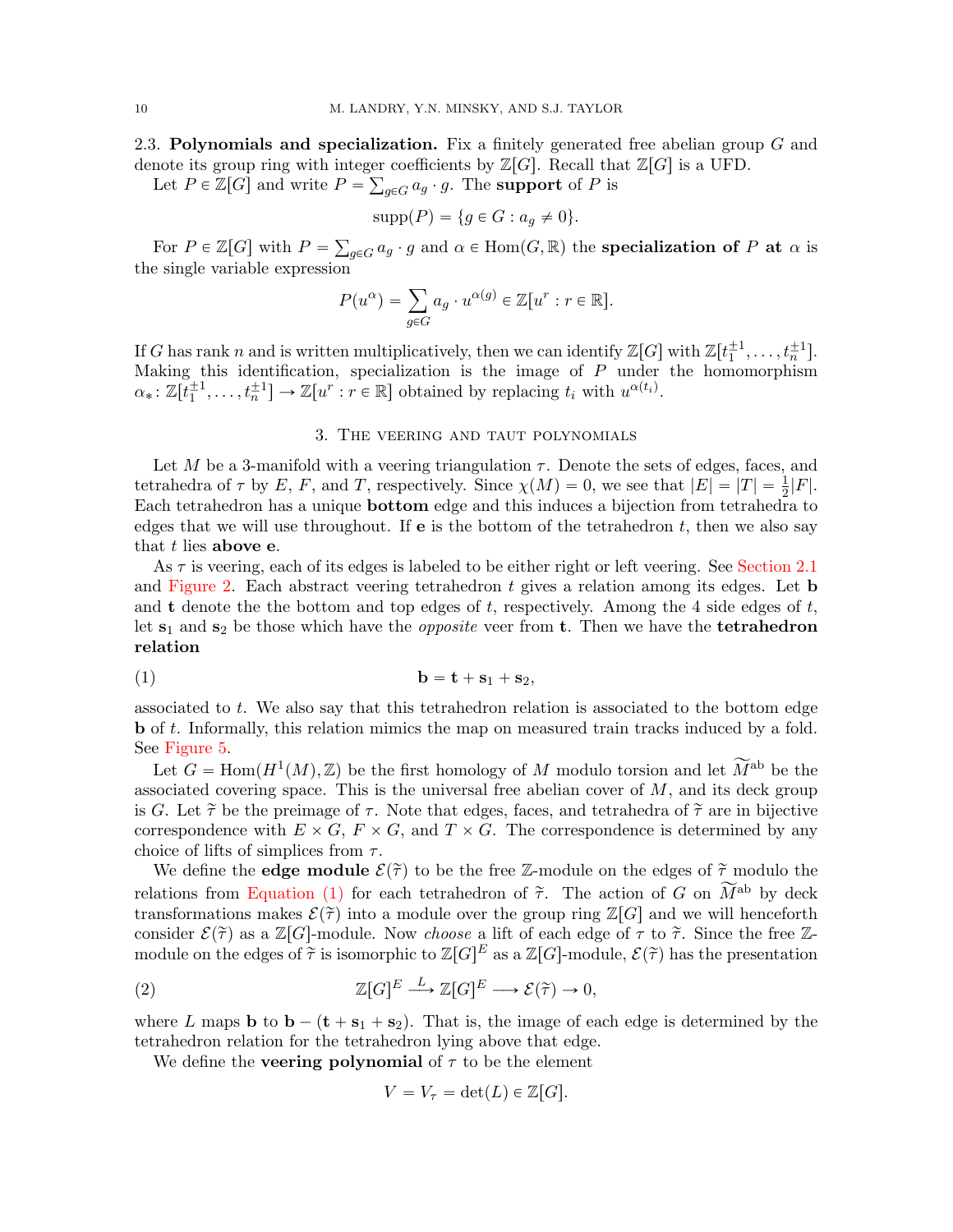We remark that the map L can we written in the form  $L = I - A$ , where I is the identity matrix and A is a matrix with coefficients in  $G$ . In [Section 4,](#page-11-0) we will see that A can be interpreted as the adjacency matrix for a directed graph (the *flow graph* of [Section 4.3\)](#page-14-0) associated to  $\tau$ .

The following lemma shows that  $V_{\tau}$  is well-defined:

<span id="page-10-2"></span>**Lemma 3.1.** The veering polynomial  $V_\tau = det(L) \in \mathbb{Z}[G]$  depends only on  $\tau$  and not the choice of lifts of edges to  $\tilde{\tau}$ .

*Proof.* If e is an edge of  $\tau$  and  $\tilde{e}$  is the chosen lift in  $\tilde{\tau}$ , then the effect of replacing  $\tilde{e}$  with  $g \cdot \tilde{e}$  amounts to conjugating the matrix L by the  $|E| \times |E|$  matrix which is obtained from the identity matrix by replacing the 1 in the diagonal entry corresponding to  $e$  with  $g$ . This does not affect the determinant.

<span id="page-10-4"></span>3.1. The face module and  $\Theta_{\tau}$ . Our construction of the veering polynomial  $V_{\tau}$  make explicit use of the veering structure of  $\tau$ . Here, we define a closely related polynomial, which we call the taut polynomial of  $\tau$ , whose construction uses only the taut structure of  $\tau$  (see [Section 2.1\)](#page-4-1). Although we begin to describe the connection between the two polynomials in this section, their precise relationship will be fully explained in [Section 6.](#page-31-0) In [Section 7](#page-42-0) we will show that when  $\tau$  is layered, its taut polynomial is *equal* to the Teichmüller polynomial of the associated fibered face of the Thurston norm ball. Taken together, these results will give the explicit connection between  $V_{\tau}$  and the Teichmüller polynomial.

Any face f of the veering triangulation lies at the bottom of a unique tetrahedron t and has a distinguished edge **b** which is the bottom edge of  $t$ . We often call **b** the **bottom** edge of f. Let x and y be the other edges of f. Then the face relation associated to f is

<span id="page-10-0"></span>
$$
b = x + y.
$$

Since there are two faces lying at the bottom of tetrahedron,  $t$  has two associated face relations.

Again, identify  $\mathbb{Z}[G]^E$  with the free module of edges of  $\tilde{\tau}$ , we quotient by the relations given in [Equation \(3\)](#page-10-0) for each face of  $\tilde{\tau}$  to obtain the **face module**  $\mathcal{E}^{\Delta}(\tilde{\tau})$ . We have the presentation

<span id="page-10-3"></span>(4) 
$$
\mathbb{Z}[G]^F \xrightarrow{L^{\Delta}} \mathbb{Z}[G]^E \longrightarrow \mathcal{E}^{\Delta}(\tilde{\tau}) \to 0,
$$

where  $L^{\triangle}$  is determined by mapping a face f to its associated relation  $\mathbf{b} - (\mathbf{x_1} + \mathbf{x_2})$ .

The module  $\mathcal{E}^{\Delta}(\tilde{\tau})$  has a well defined Fitting ideal  $I^{\Delta} \subset \mathbb{Z}[G]$  generated by determinants of  $|E| \times |E|$  submatrices of  $L^{\Delta}$ . (See, for example, [\[Nor04,](#page-48-20) Theorem 1].) The **taut polynomial**  $\Theta_{\tau} \in \mathbb{Z}[G]$  is defined to be the greatest common divisor of the elements of  $I^{\Delta}$ . Note that this only determines  $\Theta_{\tau}$  up to multiplication by a unit  $\pm g \in \mathbb{Z}[G].$ 

We next observe the following immediate consequence of our definitions and use it to relate the two polynomials.

<span id="page-10-1"></span>**Lemma 3.2.** For each bottom face  $f$  of a tetrahedron  $t$ , there is a unique top face  $f'$  of  $t$ such that the sum of the face relations for f and  $f'$  is equal to the tetrahedron relation for t.

Further,  $f'$  is characterized by the property that it meets  $f$  within  $t$  along the edge that has the same veer as the top edge of t.

*Proof.* Consider the face relation [Equation \(3\)](#page-10-0) for f. Recall that the tetrahedron relation for t is  $\mathbf{b} = \mathbf{t} + \mathbf{s_1} + \mathbf{s_2}$ , where t is the top edge of t and  $\mathbf{s_1}, \mathbf{s_2}$  are the side edges which have opposite veer from that of **t**. Let  $\mathbf{r_1}, \mathbf{r_2}$  be the other two edges of t labeled so that  $\mathbf{b}, \mathbf{s_i}, \mathbf{r_i}$ give the bottom faces of t for  $i = 1, 2$ .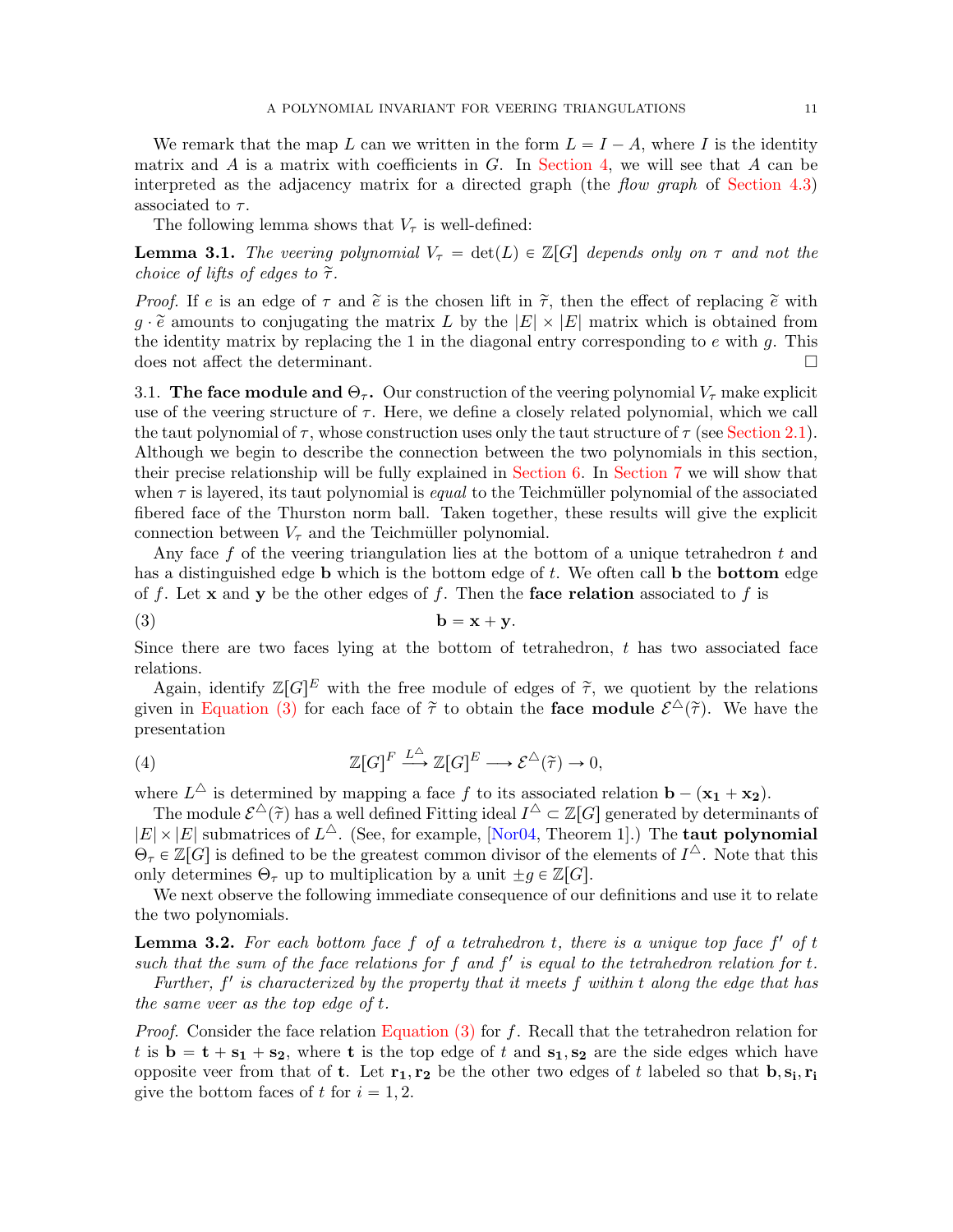After possibly swapping indices, we may suppose that  $\mathbf{b}, \mathbf{s}_1, \mathbf{r}_1$  span the face f and so  $\mathbf{b} - (\mathbf{s_1} + \mathbf{r_1}) = 0$  is the face relation for f. By construction,  $\mathbf{r_1}$  has the same veer as t and so the edges  $t, r_1, s_2$  span a top face of t. Indeed since the third edge in the face with t and  $r_1$  must have opposite veer this leaves only  $s_1$  and  $s_2$  as possibilities and  $b, s_1, r_1$  is already a face on the bottom of t. Hence, we see that  $\mathbf{t}, \mathbf{r_1}, \mathbf{s_2}$  span a face  $f'$  at the top of t.

From this we can see that the tetrahedron glued to t along  $f'$  has  $\mathbf{r}_1$  as its bottom edge. Otherwise, the bottom edge would be either t or  $s_2$ . However, in the first case t would have an empty side of its fan and in the second case the new tetrahedron would have 4 side edges all the same veer (that of  $\mathbf{t}$ ), either giving a contradiction. We conclude that the face relation for  $f'$  is  $\mathbf{r_1} - (\mathbf{t} + \mathbf{s_2}) = 0.$ 

Finally, summing the face relations for the bottom face f and top face  $f'$  gives  $\mathbf{b} - (\mathbf{t} +$  $s_1 + s_2 = 0$ , which is the tetrahedron relation for t. This completes the proof.

We record the following observation made in the proof of [Lemma 3.2.](#page-10-1)

<span id="page-11-3"></span>**Fact 1.** Let **e** be an edge of  $\tau$  and let t be a tetrahedron in the fan of **e**. Then the top edge of t has the same veer as  $e$  if and only if t is topmost in its side of  $e$ .

Since the faces relations determine the tetrahedra relations, we have

**Corollary 3.3.** There is a surjective  $\mathbb{Z}[G]$ -module homomorphism:

$$
\mathcal{E}(\widetilde{\tau}) \longrightarrow \mathcal{E}^{\triangle}(\widetilde{\tau}) \longrightarrow 0,
$$

and so  $\Theta_{\tau}$  divides  $V_{\tau}$ .

Proof. The surjection is immediately given by [Lemma 3.2](#page-10-1) along with the definitions of the modules. This implies that  $I^{\triangle}$  contains the Fitting ideal for  $\mathcal{E}(\tilde{\tau})$  (see e.g. [\[MW84,](#page-48-21) Appendix] or [\[Nor04,](#page-48-20) Chapter 3]), which is principally generated by  $V_{\tau}$ . This completes the proof.  $\square$ 

In fact, the quotient polynomial  $V_\tau/{\Theta_\tau}$  can be easily described as a products of polynomials of the form  $(1 \pm g)$  for  $g \in G$  [\(Theorem 6.1\)](#page-32-0). The proof, however, is quite involved and postponed until [Section 6.](#page-31-0)

### 4. The flow graph and its Perron polynomial

<span id="page-11-0"></span>In this section, we reinterpret our construction in terms of the flow graph [\(Section 4.3\)](#page-14-0) associated to the veering triangulation. This will have implications for identifying the cone of classes carried by the veering triangulation in [Section 5.](#page-17-0)

For a directed graph  $D$  with  $n$  vertices, let  $A$  denote the matrix with entries

<span id="page-11-1"></span>(5) 
$$
A_{ab} = \sum_{\partial e = b-a} e,
$$

where the sum is over all edges  $e$  from the vertex  $a$  to the vertex  $b$ . This is similar to a standard adjacency matrix for a directed graph, but note that A lives in the matrix ring  $M_{n\times n}(\mathbb{Z}[C_1(D)])$  where  $C_1(D)$  is the group of simplicial 1-chains in D. We call A the adjacency matrix for D. The Perron polynomial of D is defined to be  $P_D = \det(I - A)$ .

Following McMullen [\[McM15\]](#page-48-22), we define the cycle complex  $\mathcal{C}(D)$  of D to be the graph whose vertices are directed simple cycles of  $D$  and whose edges correspond to disjoint cycles. We recall that  $P_D$  equals the **clique polynomial** of  $\mathcal{C}(D)$ , which in particular shows that  $P_D \in \mathbb{Z}[H_1(D)]$  (see [\[McM15,](#page-48-22) Theorem 1.4 and Section 3]). Here, the clique polynomial associated to  $\mathcal{C}(D)$  is

<span id="page-11-2"></span>(6) 
$$
P_D = 1 + \sum_C (-1)^{|C|} C \in \mathbb{Z}[H_1(D)],
$$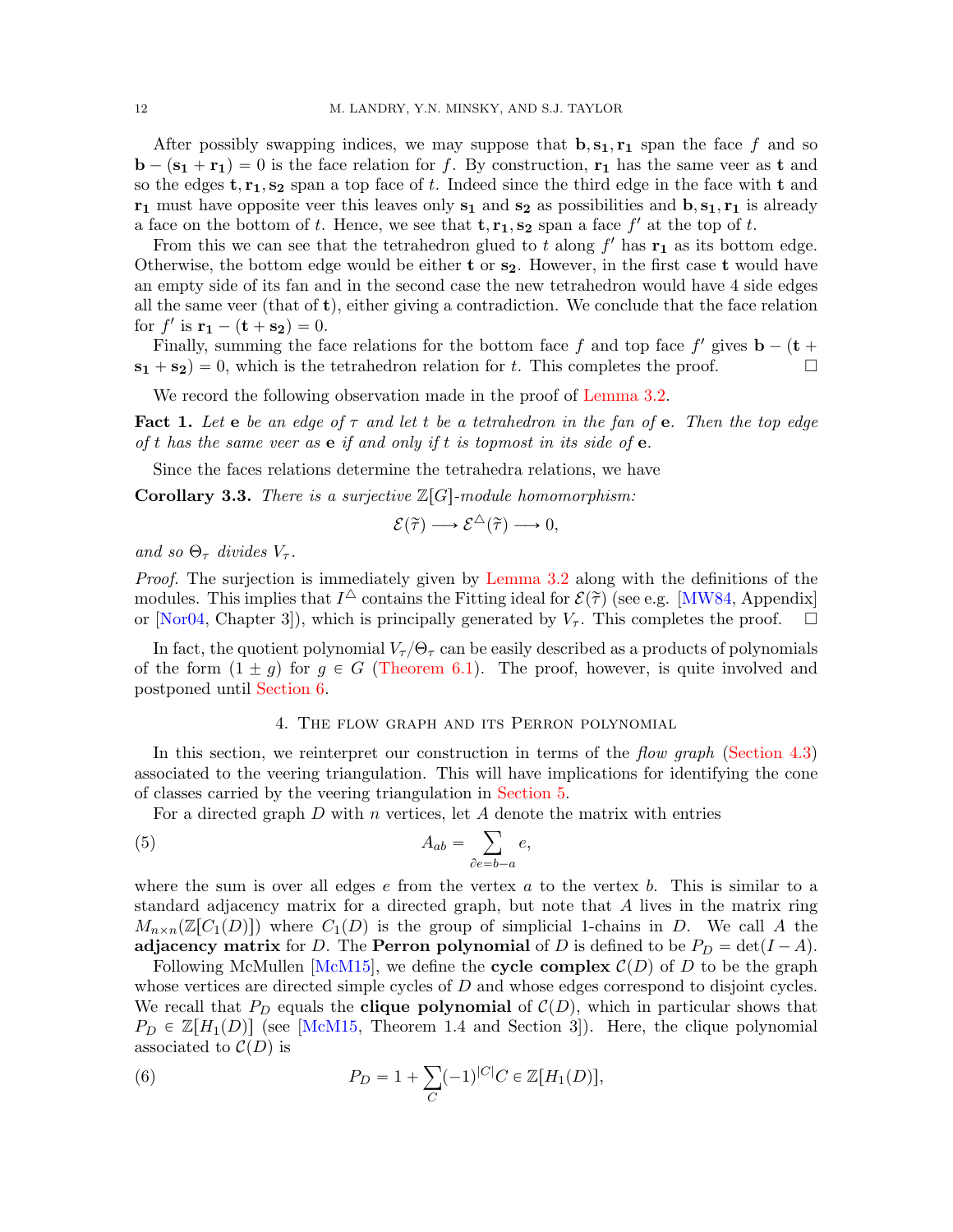We begin by introducing an alternative construction of (a variant of) the Perron polynomial which mimics the construction of the veering polynomial.

4.1. Vertex modules of labeled graphs. Let  $D$  be an arbitrary directed graph with vertex set V, and let  $\alpha$ :  $H_1(D) \to G$  be a surjective group homomorphism. As before, we also use  $\alpha$ to denote the induced ring homomorphism  $\alpha \colon \mathbb{Z}[H_1(D)] \to \mathbb{Z}[G]$ . We think of  $\alpha$  as labeling the cycles of D, and hence labeling each clique in  $\mathcal{C}(D)$  by the product in G of its constituent cycles.

Let  $\widetilde{D}_{\alpha}$  be the cover of D corresponding to  $\text{Ker}(\alpha \circ ab: \pi_1(D) \to G)$  with deck group G. For example, if  $\alpha$  is the identity homomorphism then  $D_{\alpha}$  is the universal free abelian cover of  $D$ . Note that by making a choice of lift for each vertex of  $D$  and letting  $G$  act by deck transformations, we obtain a bijection between the vertex set of  $D_{\alpha}$  and  $V \times G$ , and similarly for the edges.

Define the  $\alpha$ -labeled vertex module  $V(\tilde{D}_{\alpha})$  of D to be the  $\mathbb{Z}[G]$ -module obtained by taking the free module on the vertices of  $\widetilde{D}_{\alpha}$  modulo the following relations: for each vertex v of  $\widetilde{D}_{\alpha}$  if  $e_1, \ldots, e_k$  are the edges of  $\widetilde{D}_{\alpha}$  with initial vertex v and terminal vertices  $w_1, \ldots, w_n$ , respectively, then

$$
v=w_1+\cdots+w_n.
$$

This gives a presentation

<span id="page-12-1"></span>(7) 
$$
\mathbb{Z}[G]^V \xrightarrow{L_{D,\alpha}} \mathbb{Z}[G]^V \longrightarrow V(\widetilde{D}_{\alpha}) \to 0,
$$

where  $L_{D,\alpha}$  is a square matrix determined by  $L_{D,\alpha}(v) = v - (w_1 + \ldots + w_n)$ . We set  $P_{D,\alpha} = \det(L_{D,\alpha}) \in \mathbb{Z}[G]$ . The following lemma is proven in the same manner as [Lemma 3.1.](#page-10-2)

<span id="page-12-0"></span>**Lemma 4.1.** The polynomial  $P_{D,\alpha}$  depends only on D and  $\alpha$ , and not on the choice of lifts of vertices to  $\tilde{D}_{\alpha}$ .

The key technical result of this section is the following:

<span id="page-12-2"></span>**Proposition 4.2.** With notation as above,  $P_{D,\alpha} = \alpha(P_D) \in \mathbb{Z}[G].$ 

In words, the polynomial  $P_{D,\alpha}$  is obtained by replacing the terms of the Perron polynomial with their images under  $\alpha$ .

*Proof.* Choose a maximal tree  $T \subset D$ , and label each edge of T with the trivial element of G. For each directed edge  $e$  outside of  $T$ , there is a unique (not necessarily directed) cycle in  $T \cup \{e\}$  traversing e in the positive direction. Label e with the image of this loop under α. The corresponding labeling of the vertices of  $C(D)$  (obtained via concatenation of edges) is given by the homomorphism  $\alpha$ . This labeling gives D the structure of a G-labeled directed graph  $D^G$ . It has an adjacency matrix  $A^G$  with entries in the group ring  $\mathbb{Z}[G]$ , given by replacing the edges in the entries of A in eq.  $(5)$  with their G-labels. A proof entirely similar to that of [eq. \(6\)](#page-11-2) gives that  $\det(I - A^G) = \alpha(P_D)$  (c.f. [\[AKHR15,](#page-47-8) Theorem 2.14]). Hence it suffices to show that  $\det(I - A^G) = P_{D,\alpha}$ .

Lift T to a tree  $\tilde{T}$  in  $\tilde{D}_{\alpha}$  which contains an orbit of each vertex. By [Lemma 4.1,](#page-12-0) we are free to choose our lifts of vertices to be the vertices of  $\tilde{T}$ . We claim that for this choice,  $I - A<sup>G</sup> = L<sub>D,\alpha</sub>$ . For simplicity we reuse the symbol v to denote the vertex of  $\widetilde{T}$  lying above v.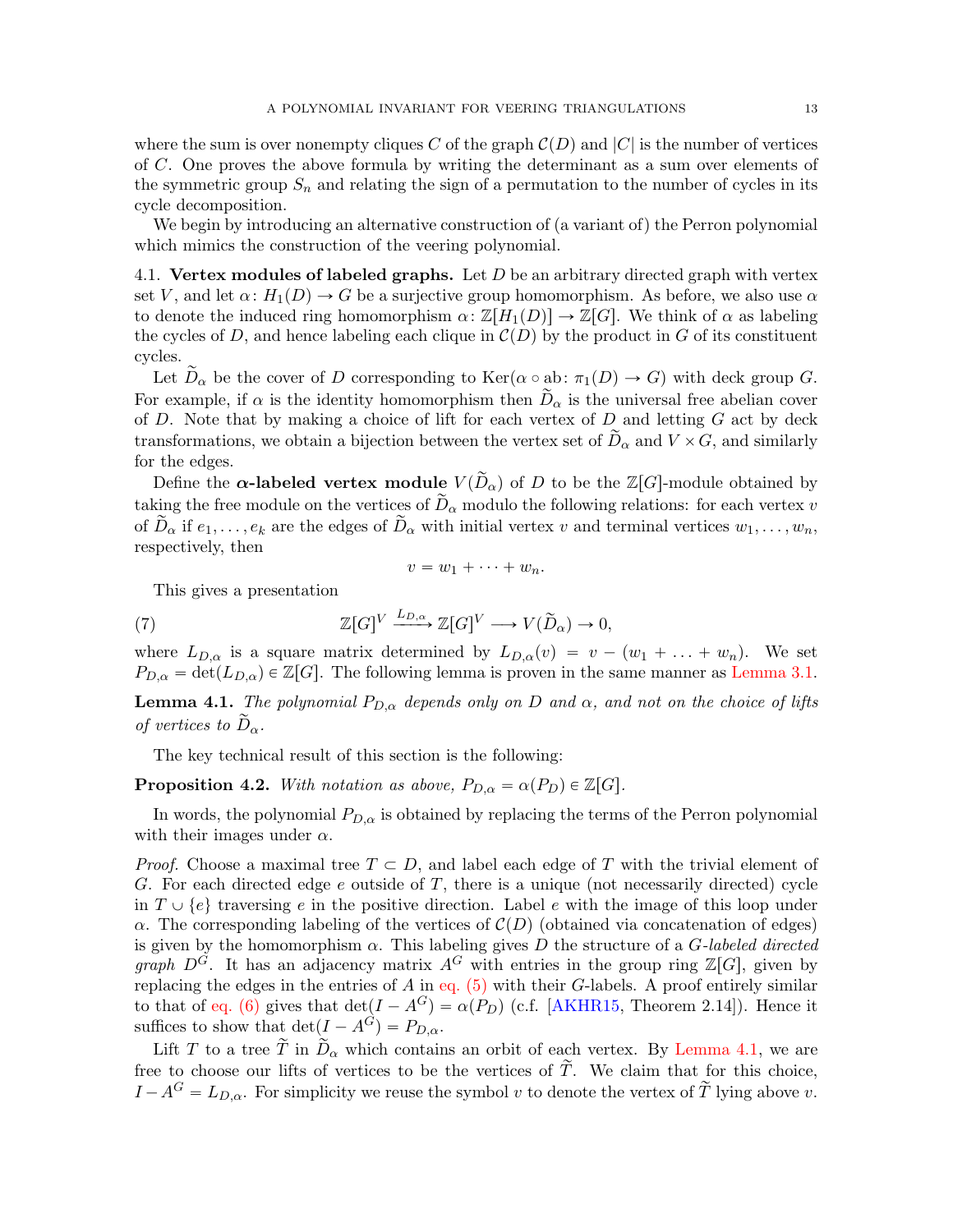We can write  $L_{D,\alpha}v_i = v_i - (g_{i,1}v_1 + \cdots + g_{i,m}v_m)$  where  $g_{i,j} \in G$  and each  $g_{i,j}v_j$  corresponds to a unique edge  $e_{i,j}$  from  $v_i$  to  $v_j$ . Note that  $g_{i,j} = 1 = id_G$  if and only if  $e_{i,j}$  lies in  $\tilde{T}$ . If  $e_{i,j}$  lies outside of  $\overline{\widetilde{T}}$ , then  $g_{i,j}$  is the  $\alpha$ -image of the loop in T corresponding to  $e_{i,j}$ . This is exactly the description of the matrix  $I - A^G$ , so  $I - A^G = L_{D,\alpha}$ . In conclusion,

$$
P_{D,\alpha} = \det(L_{D,\alpha}) = \det(I - A^G) = \alpha(P_D).
$$

We next turn to applying these results to a particular directed graph associated to a veering triangulation.

<span id="page-13-1"></span>4.2. The stable branched surface  $B^s$  and the dual graph  $\Gamma_{\tau}$ . Here we define the stable branched surface  $B^s$  in M associated to the veering triangulation  $\tau$ . It will play an important role in this section and the next. The branched surface  $B<sup>s</sup>$  also appears in [\[SS19\]](#page-48-7), where is is called the *upper branched surface in dual position*.

Topologically,  $B^s$  is the 2-skeleton of the dual complex of  $\tau$  in M. For each tetrahedron t we define a smooth structure on  $B_t^s = B^s \cap t$  as follows: if the top edge of t is left veering, then we smooth according to the lefthand side of [Figure 5](#page-13-0) and otherwise we smooth according the the righthand side. It remains to show that this defines a smooth structure globally, i.e. that it agrees across the faces of  $\tau$ . Note that for a face  $f$  of  $t, f \cap B_t^s$  is a train track with 3 branches and a single interior switch. So  $f \n S<sub>t</sub>$  has a single large branch.



<span id="page-13-0"></span>FIGURE 5. The stable branched surface  $B^s$  in a tetrahedron t depending on whether the top edge of t is left or right veering. The tetrahedron is a rotated version of the usual veering tetrahedron of [Figure 2](#page-5-1) in order to make the picture easier to draw.

<span id="page-13-2"></span>**Lemma 4.3.** Let f be a face of  $\tau$  and let e be its bottom edge. For either of the two tetrahedra t containing  $f, f \cap B_t^s$  has its large branch meeting e. Hence  $B^s$  has a well-defined smooth structure making it a branched surface.

We note that the smooth structure on  $B<sup>s</sup>$  is characterized by its intersection with each face, as given in the first sentence of the lemma.

Proof. We argue within a single tetrahedron t.

If f is a bottom face of t, then this is immediate from [Figure 5.](#page-13-0) If f is a top face of t, then we also see from the figure that the large brach of  $f \cap B_t^s$  meets the edge of f with the same veer as the top edge of  $t$ . Hence, it remains to observe that the bottom edge of tetrahedron  $t'$  glued to t along f has the same veer as the top of t. This was established in the proof of [Lemma 3.2](#page-10-1) (c.f. [Fact 1\)](#page-11-3).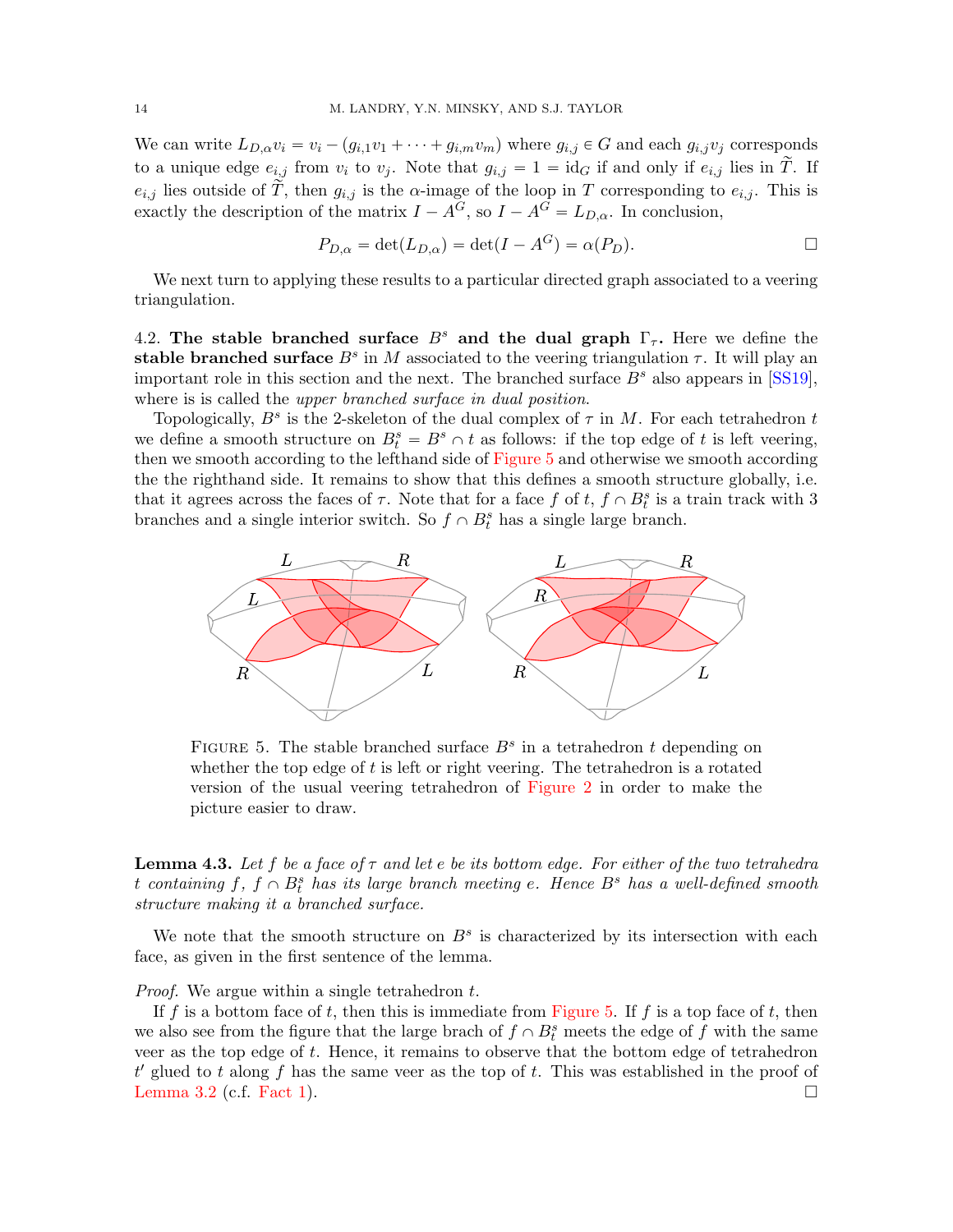We note that since it is topologically a spine for the ideal triangulation  $\tau$ ,  $B^s$  is a deformation retract of  $M$ . This can be seen directly in [Figure 5.](#page-13-0)

The 1-skeleton of  $B^s$  is the graph  $\Gamma_\tau$  dual to  $\tau$  whose edges are directed by the coorientation on the faces of  $\tau$ . We call  $\Gamma_{\tau}$  (or simply Γ) the **dual graph**. Alternatively, Γ can be described as the graph with a vertex interior to each tetrahedron and a directed edge crossing each cooriented face from the vertex in the tetrahedron below the face to the vertex in the tetrahedron above the face. We will always view  $\Gamma$  as embedded in M.

Note that since Γ is the 1-skeleton of  $B^s$  onto which M deformation retracts,  $\pi_1(\Gamma) \rightarrow$  $\pi_1(M)$  is surjective.

<span id="page-14-0"></span>4.3. The flow graph  $\Phi_{\tau}$ . For a veering triangulation  $\tau$ , its flow graph is a directed graph denoted by  $\Phi_{\tau}$  (or simply  $\Phi$  if there is no chance of confusion) and defined as follows: the vertices of  $\Phi$  are in correspondence with  $\tau$ -edges, and for each tetrahedron t with relation [Equation \(1\),](#page-9-1) there are directed edges from **b** to each of **t**,  $s_1$ , and  $s_2$ . That is, there are Φ-edges from the bottom  $\tau$ -edge of each tetrahedron to its top  $\tau$ -edge and the two side  $\tau$ edges whose veer is opposite that of the top  $\tau$ -edge. Let **e** be a  $\tau$ -edge with corresponding  $\Phi$ -vertex v. Then v has outgoing valence 3 and it is a consequence of the lemmas to follow that the incoming valence of v is  $n - 3$ , where n is the degree of **e**. The name "flow graph" is motivated by results in [\[LMT\]](#page-48-12) showing that in the presence of a certain flow related to  $\tau$ , directed cycles in  $\Phi_{\tau}$  correspond in a uniform way to closed orbits of the flow.



<span id="page-14-1"></span>FIGURE 6. On the left is a local picture of  $\Phi$  (green) in *standard position*;  $\Phi$ edges are oriented out of the vertex lying in the tetrahedron's bottom  $\tau$ -edge. On the right we have isotoped  $\Phi$  upwards to lie in *dual position*; the vertex which used to lie on the bottom  $\tau$ -edge is now equal to the Γ-vertex interior to the tetrahedron.

There is an embedding  $i: \Phi \hookrightarrow M$  which maps each vertex of  $\Phi$  into its corresponding  $\tau$ -edge, and maps each Φ-edge into either a  $\tau$ -face or a segment connecting the top and bottom  $\tau$ -edges of a tetrahedron. This can be done in such a way that the interior of each edge is smoothly embedded in  $B^s$ , as depicted on the lefthand side of [Figure 6.](#page-14-1) We call this the **standard position** for  $\Phi$ . This embedding induces a homomorphism  $i_* : H_1(\Phi) \to G =$  $H_1(M)/$ torsion and hence a ring homomorphism  $i_* : \mathbb{Z}[H_1(\Phi)] \to \mathbb{Z}[G]$ . The following lemma shows that these homomorphisms are surjective.

<span id="page-14-2"></span>**Lemma 4.4.** The inclusion  $i: \Phi \rightarrow M$  induces a surjection

$$
i_*\colon \pi_1(\Phi) \twoheadrightarrow \pi_1(M).
$$

Before proving [Lemma 4.4](#page-14-2) we develop the combinatorics of  $B<sup>s</sup>$  and its branch locus Γ, and discuss their interactions with  $\Phi$ . We recall that  $\Gamma$  is the directed graph dual to  $\tau$ .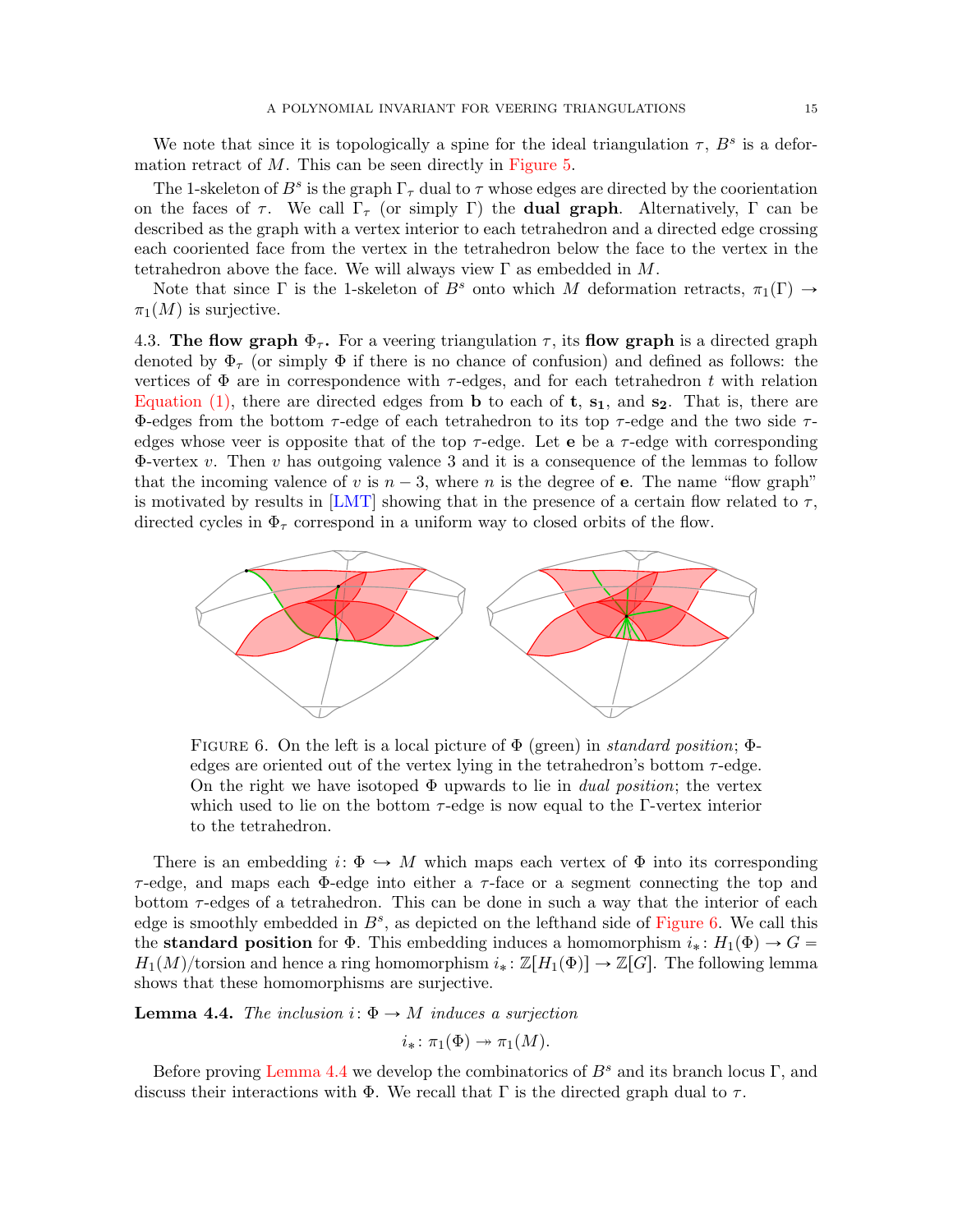A line segment, closed curve, or ray which is smoothly immersed in the branch locus of  $B<sup>s</sup>$ is called a branch segment, loop, or ray respectively. A branch loop will also be called a **branch cycle** when we wish to think of it as a directed cycle of Γ. Let  $p = (e_1, e_2, e_3, \dots)$ be a directed path in  $\Gamma$ , and let  $v_i$  be the terminal vertex of  $e_i$ . We say  $v_i$  is a **branching** turn of p if the concatenation  $e_i * e_{i+1}$  is a branch segment, and an anti-branching turn otherwise.

Anti-branching turns will play an important role in [Section 6,](#page-31-0) and they can be combinatorially distinguished from branching turns in the following way.

<span id="page-15-0"></span>Lemma 4.5 (Veering characterization of branching and anti-branching turns). Let t be a tetrahedron containing a  $\Gamma$ -vertex v. Let  $f_1$  be a bottom face and let  $f_2$  be a top face of t, and let  $e_1, e_2$  be the corresponding  $\Gamma$ -edges. Let **s** be the unique  $\tau$ -edge with the property that  $f_1$ and  $f_2$  are incident to s on the same side, with  $f_2$  lying immediately above  $f_1$ . Then v is a branching turn of  $(e_1, e_2)$  if and only if s and the top edge of t have opposite veer. In this case, when  $\Phi$  is in standard position, there is a  $\Phi$ -edge lying in  $f_1$  from the bottom  $\tau$ -edge of t to s.

The proof of [Lemma 4.5](#page-15-0) follows from inspecting the two cases pictured in [Figure 5.](#page-13-0)

Each sector A of  $B^s$  is a topological disk pierced by a single  $\tau$ -edge, as in [Figure 7.](#page-16-1) The Γ-edges bounding A are oriented so that exactly one vertex is a source, which we call the bottom of A, and one is a sink, which we call the top of A. The top and bottom divide the boundary of A into two oriented Γ-paths called sides. Each side has at least two Γ-edges because the  $\tau$ -edge piercing A has a nonempty fan on each side. The following lemma says that if you remove the last edge in any side of any sector of  $B^s$ , the resulting path is a branch segment, and that the entire side is never a branch segment.

<span id="page-15-1"></span>**Lemma 4.6** (Sectors and turns). Let A be a sector of  $B^s$  and let p be a side of A considered as a directed path in  $\Gamma$  from the bottom to the top of A. The last turn of p is anti-branching, and all other turns are branching.

*Proof.* Let **e** be the  $\tau$ -edge piercing A. The side p corresponds to a side of a fan of **e**, and each turn of  $p$  lies interior to one of the corresponding tetrahedra. As we observed in [Fact 1,](#page-11-3) the top  $\tau$ -edge of one of these tetrahedra will have the same veer as **e** if and only if it is topmost in the side of the fan. By [Lemma 4.5,](#page-15-0) the lemma is proved.  $\square$ 

By isotoping  $\Phi$  upward from standard position we can arrange for the vertex sets of  $\Gamma$  and  $\Phi$  to coincide, and for  $\Phi$  to still lie in  $B^s$  with the interior of each  $\Phi$ -edge smoothly embedded. This isotopy pushes a  $\Phi$ -vertex in a  $\tau$ -edge e onto the Γ-vertex interior to the tetrahedron above e. See the righthand side of [Figure 6.](#page-14-1) We call this the **dual position** for  $\Phi$ . Note that in dual position, the interior of each  $\Phi$ -edge is disjoint from  $\Gamma$  and positively transverse to  $\tau^{(2)}$ . From this point forward we assume  $\Phi$  is in dual position unless otherwise stated.

The following lemma describes the intersection of  $\Phi$  with a sector of  $B^s$ .

<span id="page-15-2"></span>**Lemma 4.7** (Sectors and  $\Phi$ ). Let A and p be as in [Lemma 4.6.](#page-15-1) Then if e is a  $\Gamma$ -edge in p, then the bottom vertex of e is connected by a  $\Phi$ -edge in A to the top of A if and only if e is not topmost in A.

*Proof.* It is clear that there is a  $\Phi$ -edge running from the bottom to the top of A. Further, [Lemma 4.5](#page-15-0) tells us that there will be a  $\Phi$ -edge in A from a turn of p to the top of A if and only if the turn is branching. Applying [Lemma 4.6](#page-15-1) finishes the proof.  $\Box$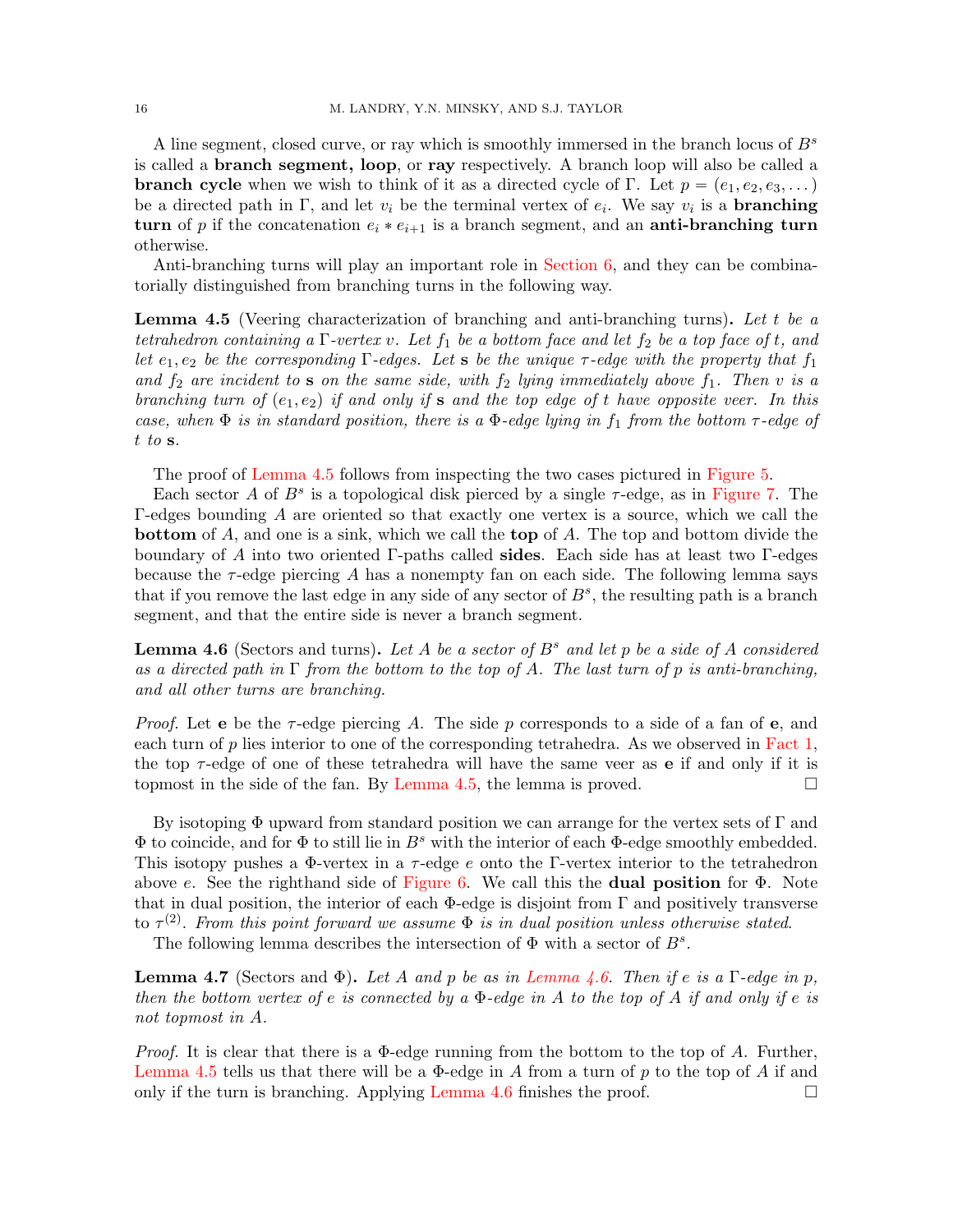

<span id="page-16-1"></span>FIGURE 7. A sector of  $B^s$  with  $\Phi$  in dual position. The intersection with  $\tau^{(2)}$ is shown in gray and Φ-edges are green.

The picture described by [Lemma 4.7](#page-15-2) is shown in [Figure 7.](#page-16-1) Note that some sectors may have sides with 2 edges. However, we see in the following argument that for every Γ-edge e, there is a sector  $A$  of  $B^s$  such that  $e$  lies in a side of  $A$  with at least 3 edges.

*Proof of [Lemma 4.4.](#page-14-2)* Let e be a Γ-edge with terminal point v. We claim there is a sector  $S_e$  and a side p of  $S_e$  such that e lies in p and neither endpoint of e is the last turn of p. This can be seen by considering the branching around  $v:$  of the (locally) 6 sectors meeting at v, the sector  $S_e$  is determined uniquely by the property that its boundary contains both e and the next edge in the branch cycle containing e (the reader may find it helpful to consult [Figure 5\)](#page-13-0). Since v is thus a branching turn for a side of  $S_e$ , we have proved our claim by [Lemma 4.6.](#page-15-1) It follows from [Lemma 4.7](#page-15-2) that each  $\Gamma$ -edge cobounds a disk in  $B^s$  with two  $\Phi$ -edges. Since  $\pi_1(\Gamma)$  surjects  $\pi_1(M)$ , this proves the lemma.

<span id="page-16-0"></span>**Theorem 4.8.** Let  $(M, \tau)$  be a veering triangulation and  $\Phi_{\tau}$  its flow graph. Then

$$
V_{\tau} = i_{*}(P_{\Phi}) = 1 + \sum_{\sigma} (-1)^{|\sigma|} i_{*}(\sigma),
$$

where  $P_{\Phi}$  is the Perron polynomial of  $\Phi_{\tau}$ .

In other words, the veering polynomial is obtained from the Perron polynomial of its flow graph by replacing its directed cycles with the corresponding homology classes in M. We warn the reader that some of these classes may be trivial, as is the case when  $\tau$  represents a top dimensional face that is not fibered. This is discussed in [Section 5.3.](#page-29-2)

*Proof.* Let  $\widetilde{M}^{ab} \to M$  be the universal free abelian cover of M, which has deck group G, and let  $\tilde{\Phi}$  be the preimage of  $\Phi$ . Since  $\Phi \to M$  is  $\pi_1$ -surjective by [Lemma 4.4,](#page-14-2) the restriction  $\widetilde{\Phi} \to \Phi$  is the covering map associated to ker $(i_* \circ ab : \pi_1(\Phi) \to G)$ .

Choose a lift of each  $\Phi$ -vertex to  $\widetilde{M}^{ab}$ , determining a presentation for  $V(\widetilde{\Phi}_{i_*})$  and thus a matrix  $L_{\Phi,i*}$  as in [eq. \(7\).](#page-12-1) By [Proposition 4.2,](#page-12-2)  $i_*(P_{\Phi})$  is equal to  $P_{\Phi,i*} = \det(L_{\Phi,i*})$ . By the correspondence between  $\Phi$ -vertices and  $\tau$ -edges, the chosen lifts of  $\Phi$ -vertices give a family of lifted  $\tau$ -edges and thus a presentation for  $\mathcal{E}(\tilde{\tau})$  with an associated matrix L as in [eq. \(2\).](#page-9-2) For our choices of generators, the definition of  $\Phi$  gives that these two presentation matrices are equal. Thus

$$
V_{\tau} = \det(L) = \det(L_{\Phi, i_*}) = i_*(P_{\Phi}),
$$

completing the proof.  $\Box$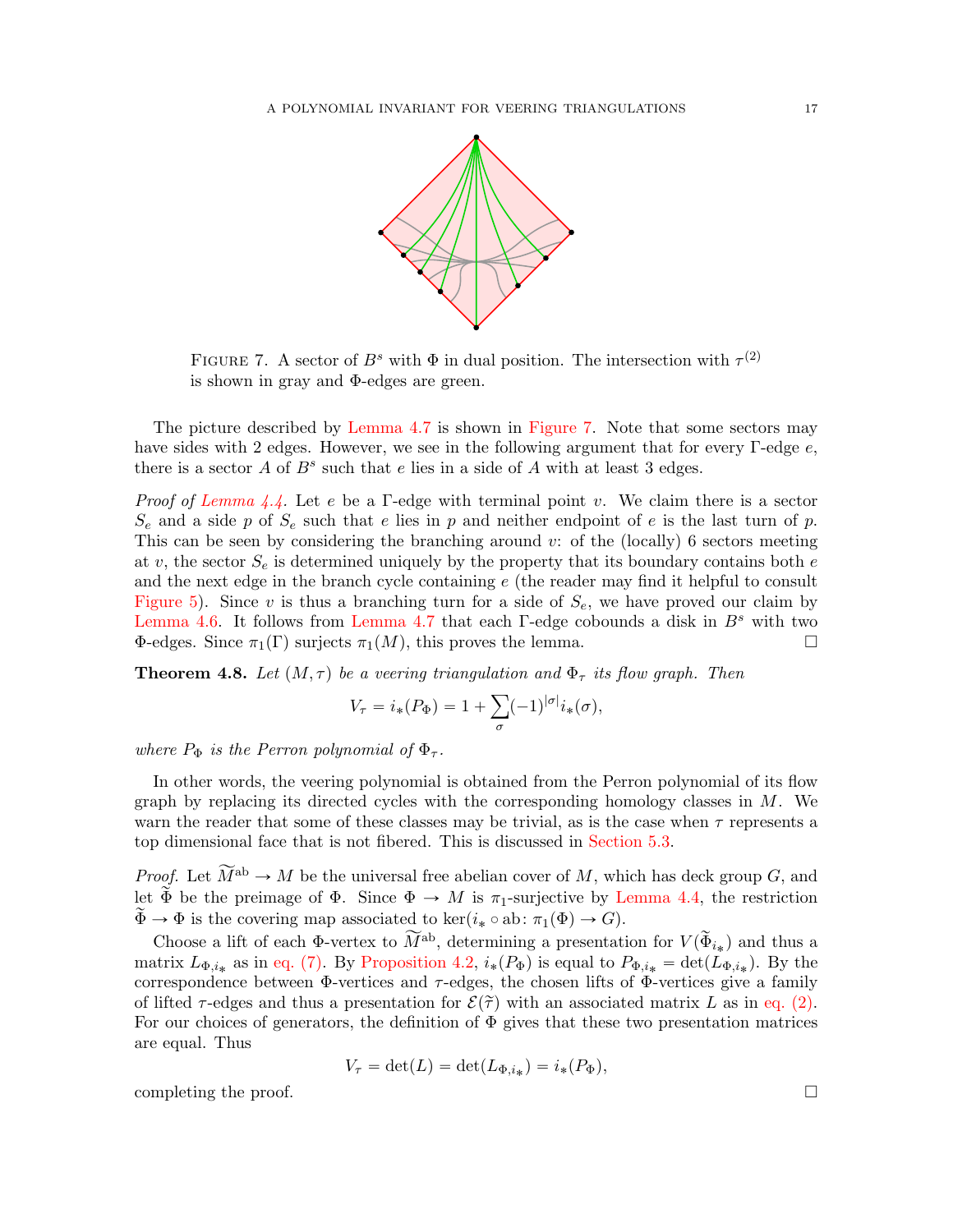#### 5. Carried classes, homology directions, and the Thurston norm

<span id="page-17-0"></span>Fix a veering triangulation  $\tau$  of M, let  $\Gamma = \Gamma_{\tau}$  be its dual graph, and let  $\Phi = \Phi_{\tau}$  denote its flow graph. In this section, we first show that various cones in  $H_1(M;\mathbb{R})$  naturally associated to these directed graphs are equal [\(Theorem 5.1\)](#page-17-2). Then we show that the dual of these cones in  $H^1(M; \mathbb{R}) = H_2(M, \partial M; \mathbb{R})$  is precisely the cone over a face of the Thurston norm unit ball [\(Theorem 5.12\)](#page-26-1) and describe a connection to the veering polynomial [\(Theorem 5.15\)](#page-29-1).

<span id="page-17-1"></span>5.1. **Homology directions and carried classes.** Let  $V$  be a finite dimensional real vector space and let  $C \subset V$  be a **convex polyhedral cone**, which by definition is the nonnegative span of finitely many vectors in  $V$ . The **dimension** of  $C$  is the dimension of the subspace generated by  $C$ . The **dual cone** to  $C$  is

$$
C^{\vee} = \{ u \in V^* \mid u(v) \geq 0 \text{ for all } v \in C \} \subset V^*.
$$

One sees that  $(C^{\vee})^{\vee} = C$ . Let  $d(C)$  be the dimension of the largest linear subspace contained in C. Then the dimension of  $C^{\vee}$  is  $\dim(V) - d(C)$ . If  $d(C) = 0$ , we say C is **strongly convex**. Thus if C is a top-dimensional strongly convex cone (e.g. a cone over a fibered face of  $B<sub>x</sub>(M)$ ), then  $C^{\vee}$  is also a top-dimensional strongly convex cone. For a reference on convex polyhedral cones see [\[Ful93,](#page-48-23) Section 1.2].

Let D be a directed graph embedded in M. Define cone<sub>1</sub> $(D) \subset H_1(M; \mathbb{R})$  to be the nonnegative span of the images of directed cycles in  $D$  under inclusion. We will write  $cone_1^{\vee}(D) := (cone_1(D))^{\vee}$ . For the dual graph  $\Gamma$ , we call cone<sub>1</sub>( $\Gamma$ ) the **cone of homol**ogy directions of  $\tau$ . Note that any directed cycle in  $\Gamma$  gives a closed curve in M which is positively transverse to  $\tau^{(2)}$ , and conversely any closed curve transverse to  $\tau^{(2)}$  is homotopic to a directed cycle in Γ. Hence the cone of homology directions of  $\tau$  is equal to the cone generated by all closed curves which are positively transverse to  $\tau^{(2)}$  at each point of intersection.

We define the **cone of carried classes** of  $\tau$ , which we denote  $cone_2(\tau) \subset H_2(M, \partial M; \mathbb{R}),$ to be the cone of classes carried by the branched surface  $\tau^{(2)}$ .

The first goal of this section is to prove the following theorem relating the above cones.

<span id="page-17-2"></span>**Theorem 5.1** (Cones). For any veering triangulation  $\tau$  of M with dual graph  $\Gamma$  and flow  $graph \Phi$ , we have  $cone_1(\Gamma) = cone_1(\Phi)$ . Moreover,

$$
\mathrm{cone}_2(\tau)=\mathrm{cone}_1^\vee(\Gamma)=\mathrm{cone}_1^\vee(\Phi),
$$

where we have identified  $H^1(M; \mathbb{R}) = H_2(M, \partial M; \mathbb{R})$  via Lefschetz duality.

We now turn to the combinatorial definitions and observations we need to prove [Theo](#page-17-2)[rem 5.1.](#page-17-2)

<span id="page-17-3"></span>5.1.1. Relating  $\Gamma$ ,  $\Phi$ , and  $B^s$ . An oriented path, ray, or cycle in the dual graph  $\Gamma$  is called a dual path, ray, or cycle, respectively. Similarly, we call an oriented path, ray, or cycle in the flow graph  $\Phi$  a flow path, ray, or cycle.

As a first step of the proof of [Theorem 5.1,](#page-17-2) we will prove [Proposition 5.7](#page-22-0) which asserts that the dual cycles and flow cycles generate the same cone in  $H_1(M;\mathbb{R})$ , i.e. cone<sub>1</sub> $(\Gamma) = \text{cone}_1(\Phi)$ . While it is clear from the transversality of  $\Phi$  and  $\tau^{(2)}$  that each flow cycle is homotopic to a dual cycle, the converse is not necessarily true; it may be necessary to square a dual cycle before it is homotopic to a flow cycle. This is not apparent from the picture we have developed so far of the relationship between  $\Gamma$  and  $\Phi$  [\(Lemma 4.6](#page-15-1) and [Lemma 4.7\)](#page-15-2) which has been purely local in nature. Hence we continue our discussion from [Section 4.3](#page-14-0) of the interplay between  $B^s$ , Γ, and Φ, broadening our scope beyond a single sector. It will be convenient to work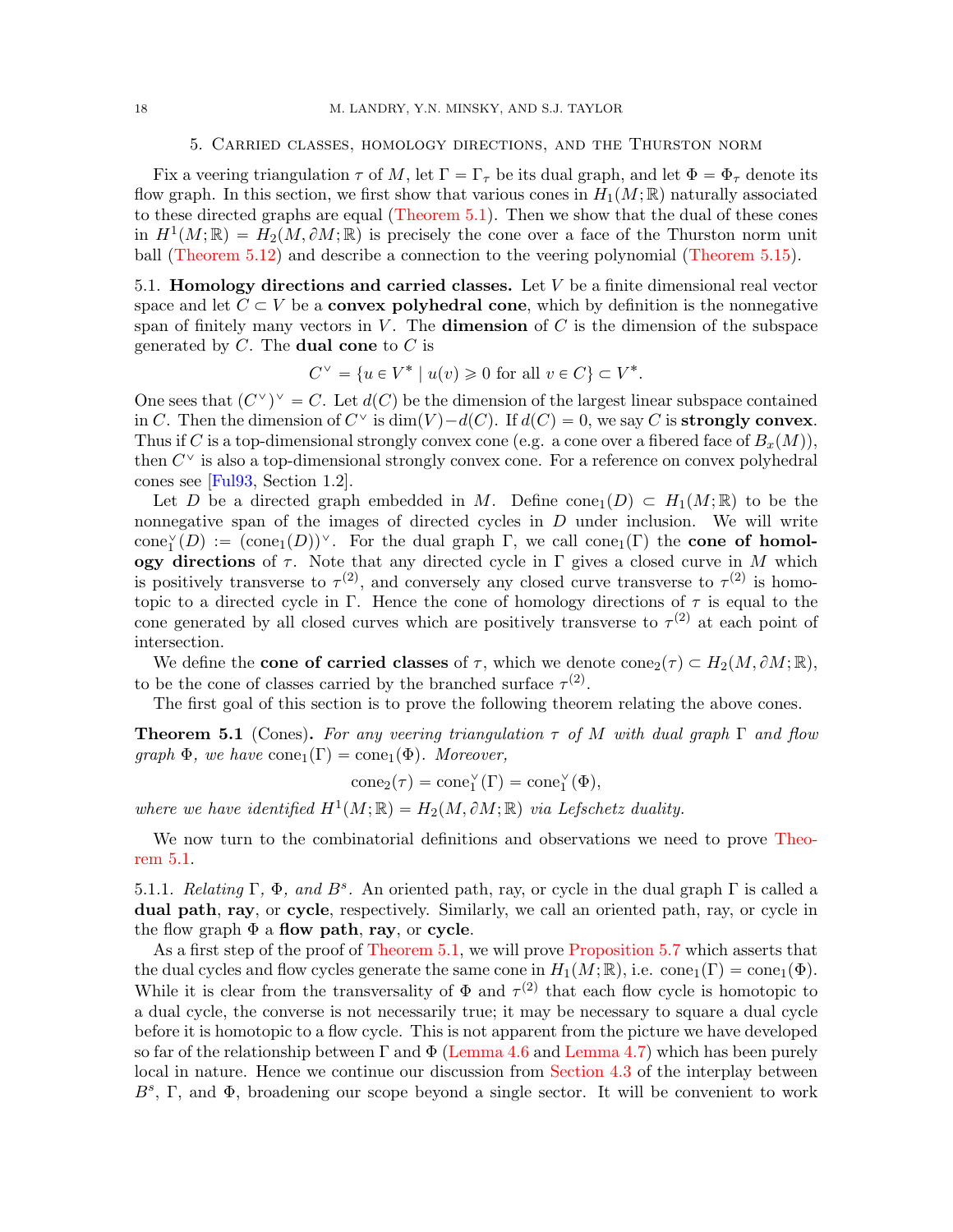in the universal cover  $\widetilde{M}$  of M. Let  $\widetilde{\Phi}$ ,  $\widetilde{\Gamma}$ , and  $\widetilde{B}^s$  denote the lifts to  $\widetilde{M}$  of  $\Phi$ ,  $\Gamma$ , and  $B^s$ respectively.

Since  $B^s$  is topologically the dual 2-complex to  $\tau$ , each component U of  $M \setminus B^s$  is homeomorphic to  $T_U \times [0, 1)$ , where  $T_U$  is the component of  $\partial M$  contained in U. We call U a tube of  $B^s$ . Let  $\tilde{U}$  denote a single lift of U to  $\hat{M}$ , which we also call a **tube** of  $\tilde{B}^s$ . There is a collection of branch lines which are entirely contained in  $\partial \tilde{U}$  which we call the branch lines of  $\widetilde{U}$ . Each connected component of  $(\partial \widetilde{U} \cap \widetilde{B}^s) \setminus {\text{branch lines of }} \widetilde{U}$  is called a **band** of  $\widetilde{U}$ . The image of a band of  $\tilde{U}$  under the covering projection is an immersed annulus in M which we call a band of U.



<span id="page-18-0"></span>Figure 8. Each tip of a tetrahedron is a flat triangle that determines a cell of the tesselation of the corresponding tube's boundary. We show the picture for a downward (left) and upward (right) flat triangles.

<span id="page-18-1"></span>**Lemma 5.2** ( $\tau^{(2)}$  inside a tube). Let  $\widetilde{U}$  be a tube of  $\widetilde{B}^s$  covering a tube U of  $B^s$ . Let T be the boundary component of M contained in U, and let  $\widetilde{T}$  be the lift of T contained in  $\widetilde{U}$ . The intersection  $\tilde{\tau}^{(2)} \cap \text{cl}(\tilde{U})$  can be identified with  $(\tilde{\tau}^{(2)} \cap \tilde{T}) \times [0,1]$  under the homeomorphism  $\text{cl}(\widetilde{U}) \cong \widetilde{T} \times [0, 1]$ . This gives an identification of the tesselation  $\tau^{(2)} \cap \partial \widetilde{U}$  with the boundary tesselation of  $\tilde{T}$ .

*Proof.* This is a consequence of the duality of  $\tau^{(2)}$  and  $B^s$ . The identification of the two tesselations can be visualized as in [Figure 8.](#page-18-0)

We will now use the structure of this tesselation on  $\partial \tilde{U}$  to reconstruct the intersections of  $\tilde{\Gamma}$  and  $\tilde{\Phi}$  with  $\partial \tilde{U}$ . In summary, this can be done as follows:  $\tilde{\Gamma} \cap \partial \tilde{U}$  is the dual graph to the tesselation  $\tilde{\tau}^{(2)} \cap \partial \tilde{U}$ , and each complementary component of  $\tilde{\Gamma} \cap \partial \tilde{U}$  is a sector of  $\tilde{B}^s$ . Thus the data of which  $\Gamma$  turns are branching/anti-branching is determined by [Lemma 4.6,](#page-15-1) and the combinatorics of  $\widetilde{\Phi} \cap \partial \widetilde{U}$  are determined by [Lemma 4.7.](#page-15-2) The complete picture is shown in [Figure 9;](#page-19-0) we emphasize that each individual sector in the picture is exactly as in [Figure 7.](#page-16-1) We justify this picture and add more detail in the lemmas to follow.

Taking advantage of the identification between the two tesselations as in [Lemma 5.2,](#page-18-1) we will speak of **ladders**, **ladderpoles**, and **flat triangles** on the boundaries of tubes in  $M$ .

<span id="page-18-2"></span>**Lemma 5.3** (Γ on boundary of tube). Let  $\widetilde{U}$ ,  $U$ ,  $\widetilde{T}$ , T be as above. Then

- (i)  $\tilde{\Gamma} \cap \partial \tilde{U}$  is topologically the dual graph to  $\tilde{\tau}^{(2)} \cap \partial \tilde{U}$ , and the edge orientations of the former agree with the coorientations of the latter,
- (ii) each component of  $\partial \tilde{U} \tilde{\Gamma}$  is a sector of  $\tilde{B}^s$ ,
- (iii) the top of each of these sectors lies in a downward triangle, the bottom of each sector lies in an upward triangle, and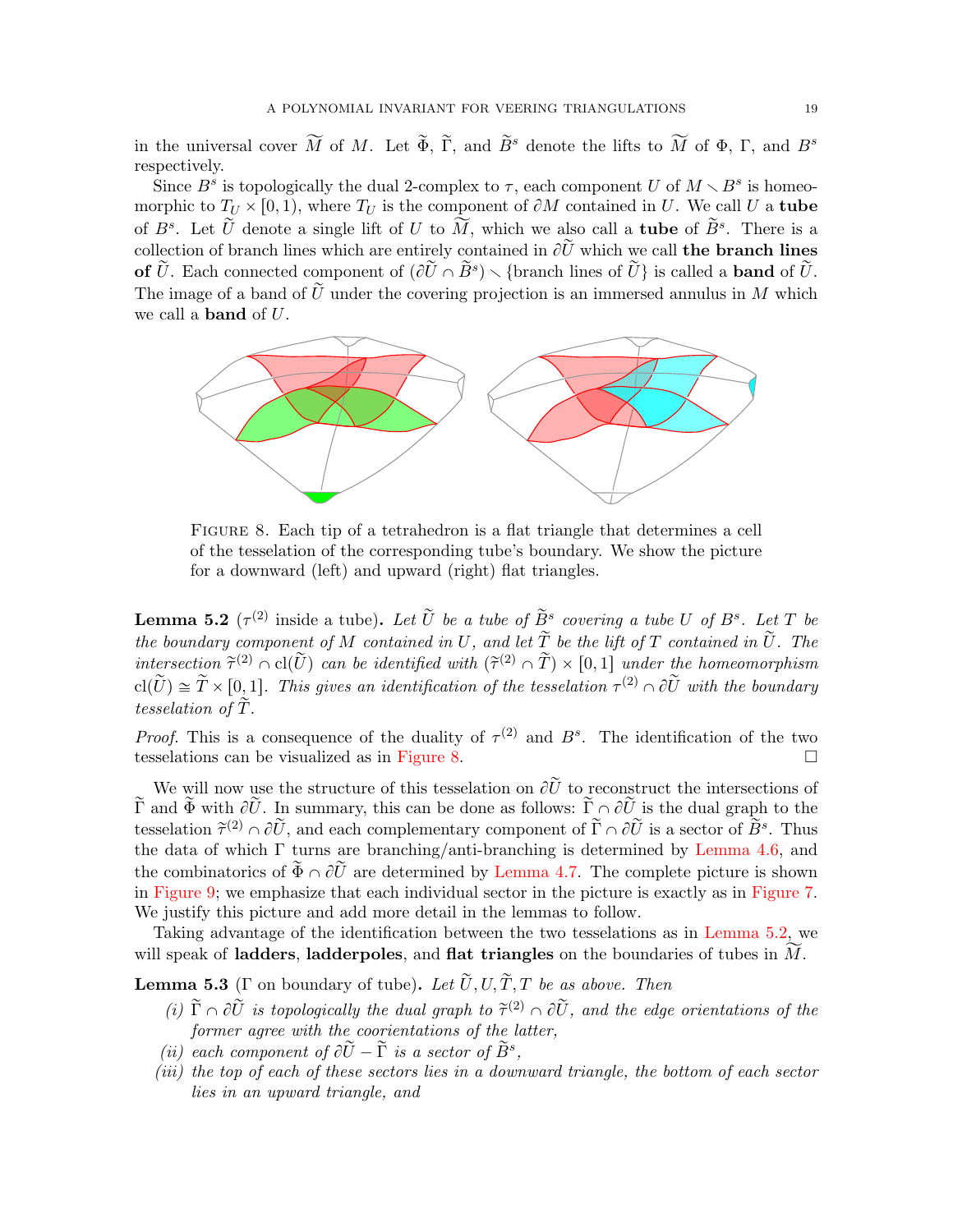

<span id="page-19-0"></span>FIGURE 9. Part of the boundary of a tube in  $\widetilde{M}$  and its intersection with  $\partial \tilde{\tau}^{(2)}$  (gray),  $\tilde{\Gamma}$  (red), and  $\tilde{\Phi}$  (green). One band has been shaded light blue.

# (iv) each branch line of  $\tilde{U}$  bisects an upward ladder, and each upward ladder is bisected by a single branch line.

*Proof.* Statement (i) is a direct consequence of  $B^s$  being the 2-complex dual to  $\tau^{(2)}$  and  $\Gamma$ being its 1-skeleton. Statement *(ii)* follows immediately from the fact that  $\widetilde{\Gamma}$  is the branching locus of  $\widetilde{B}^s$ . Each sector contains exactly one vertex of the tesselation and the top of each sector lies in the flat triangle lying atop that vertex. This flat triangle must be downward, giving  $(iii)$ .

Let  $\lambda$  be an upward ladder in  $\partial \tilde{U}$ . By (i), there is a unique  $\tilde{\Gamma}$ -path  $\gamma$  lying in  $\lambda$ . Because any two consecutive flat triangles visited by  $\gamma$  share a vertex in the tesselation of  $\partial \tilde{U}$ , any two consecutive edges  $e, f$  of  $\gamma$  lie in the boundary of some  $\widetilde{B}^s$ -sector s. By (*iii*), neither e nor f is topmost in a side of s, so they define a branching turn by [Lemma 4.6.](#page-15-1) Therefore each upward ladder contains a branch line of  $\hat{U}$ .

It remains to show that no other biinfinite  $\tilde{\Gamma}$ -path is a branch line. Since any two branch lines must be disjoint, it suffices to show that a downward ladder  $\lambda'$  in  $\partial \tilde{U}$  does not define a branch line. Let t be a flat triangle in  $\lambda'$  and let v be the cusp of t such that the two sides of t meeting v are rungs of  $\lambda'$ . Further suppose that t is the last triangle in in the fan of v that is contained in  $\lambda'$ . Then the triangle in  $\lambda'$  directly above t is a downward triangle having v at its bottom. Hence, t is the topmost flat triangle in its side of the fan for v. If  $\gamma'$  is the  $\tilde{\Gamma}$ -path determined by  $\lambda'$ , then we note that  $\gamma'$  crosses every rung of  $\lambda'$ . By [Lemma 4.6,](#page-15-1) the turn of  $\gamma'$  at the vertex in t is anti-branching. This completes the proof.

Thus each band b of  $\tilde{U}$  contains two halves of upward ladders meeting  $\partial b$ , and one downward ladder interior to b.

<span id="page-19-1"></span>Since  $\Phi$  is in dual position, the vertex sets of  $\widetilde{\Phi}$  and  $\widetilde{\Gamma}$  are the same. The intersection of  $\widetilde{\Phi}$  with  $\partial \widetilde{U}$  is therefore a directed graph whose vertices correspond to the flat triangles of the tessellation. We describe its edges in the following lemma.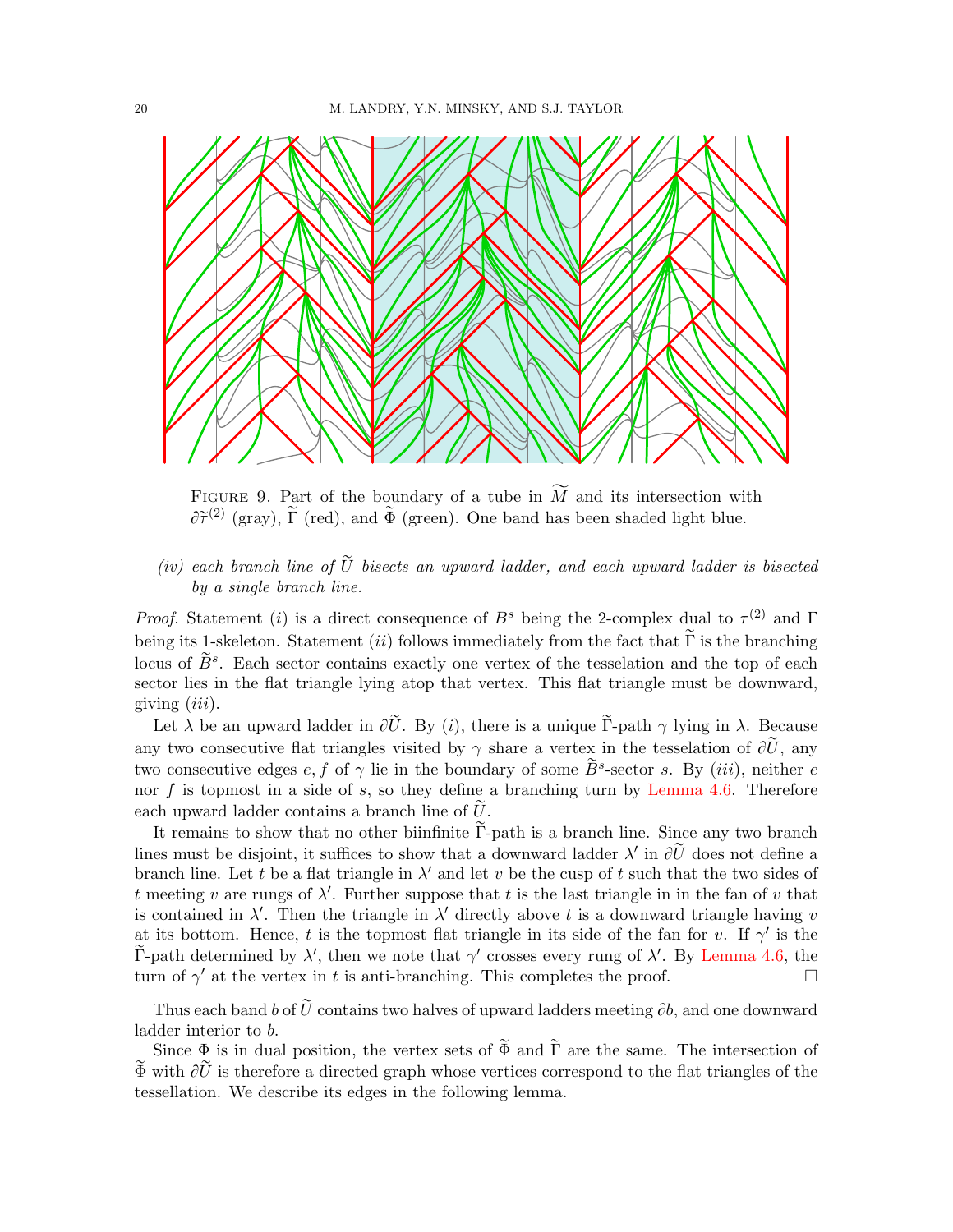**Lemma 5.4** ( $\Phi$  on boundary of tube). Fix  $U, \tilde{U}, T, \tilde{T}$  as above. Identifying the vertices of  $\widetilde{\Phi}\cap\partial\widetilde{U}$  with the flat triangles in the tessellation of  $\partial\widetilde{U}$ , the edges of  $\widetilde{\Phi}\cap\partial\widetilde{U}$  have the following properties:

- $(i)$  Each downward triangle  $t$  has a single outgoing edge to a triangle  $t'$  which is downward, lies in the same ladder as t, and is the endpoint of a  $\overline{\Gamma}$ -path starting at t.
- (ii) Each upward triangle has two outgoing edges, which have endpoints in different downward ladders.

*Proof.* Let t be a downward flat triangle in  $\partial \tilde{U}$ . Then t is topmost in the fan corresponding to exactly one of its 0-vertices (see [Fact 1](#page-11-3) or consider e.g. [Figure 8\)](#page-18-0). Let  $v$  be the 0-vertex of t such that t is not topmost in the fan corresponding to  $v$ , and let  $t'$  be the downward flat triangle having  $v$  as a 0-vertex. [Lemma 4.7](#page-15-2) and the picture we have developed in [Lemma 5.2](#page-18-1) and [Lemma 5.3](#page-18-2) gives that  $t$  has a single outgoing edge, and its endpoint is in  $t'$ .

Now let t be an upward flat triangle in  $\partial \tilde{U}$ . It again follows from [Lemma 4.7,](#page-15-2) [Lemma 5.2,](#page-18-1) and [Lemma 5.3](#page-18-2) that t has 2 outgoing edges and that they connect to the downward triangle sharing  $\pi$ -vertex with with t, and to the downward triangle whose  $\pi$ -vertex is the 0-vertex of  $t$  for which  $t$  is not topmost in the corresponding fan. One sees that these two downward flat triangles lie in separate upward ladders.

For a visual summary of [Lemma 5.3](#page-18-2) and [Lemma 5.4,](#page-19-1) see [Figure 9.](#page-19-0) As previously remarked, one can recover the picture from only the tesselation on the boundary of a tube by drawing the directed graph dual to the tesselation and applying [Lemma 4.6](#page-15-1) and [Lemma 4.7.](#page-15-2)

If  $\ell$  is a branch line containing points p and q, then we say q lies below p if there is an oriented branch segment in  $\ell$  from q to p, where we include the empty segment (so p lies below itself).

<span id="page-20-0"></span>**Lemma 5.5** ( $\Phi$  in a band). The restriction of  $\widetilde{\Phi}$  to a band b in  $\widetilde{B}^s$  has the following properties.

- (i) For every  $\widetilde{\Phi}$ -vertex q lying in b, there is a unique  $\widetilde{\Phi}$ -ray  $\rho_b(q)$  in  $\widetilde{\Phi}|_b$  with q as its initial vertex.
- (ii) For each  $\tilde{\Gamma}$ -vertex p interior to b, the union of the portions of the 2 branch lines through p lying below p and in b divide b into 2 components,  $b_p^+$  and  $b_p^-$ .
- (iii) If q lies in  $b_p^-$  on a branch line of  $\partial b$ , the ray  $\rho_b(q)$  intersects a branch segment in b containing p at a point below or equal to p.

A diagram of the situation in [Lemma 5.5](#page-20-0) is shown in [Figure 10.](#page-21-0)

*Proof.* Statement (*i*) follows from [Lemma 5.4.](#page-19-1) Statement (*ii*) follows from [Lemma 5.3](#page-18-2) and our understanding of which turns in the boundary of a sector are branching from [Lemma 4.6.](#page-15-1) Statement *(iii)* follows from *(i)* and *(ii)*: the ray  $\rho_b(q)$  eventually must cross from  $b_p^-$  to  $b_p^+$ , and it must do so at a  $\tilde{\Gamma}$ -vertex lying below p.

5.1.2. Dual cycles, flow cycles, and carried classes. Any dual cycle c in  $\Gamma$  has a decomposition into branch segments meeting at anti-branching  $(AB)$  turns. The following lemma shows that the parity of the number of anti-branching segments composing the cycle is an invariant of its homotopy class.

<span id="page-20-1"></span>**Lemma 5.6.** If dual cycles  $c_1$  and  $c_2$  in  $\Gamma$  are homotopic in M, then the number of AB-turns in  $c_1$  has the same parity as the number of AB-turns in  $c_2$ .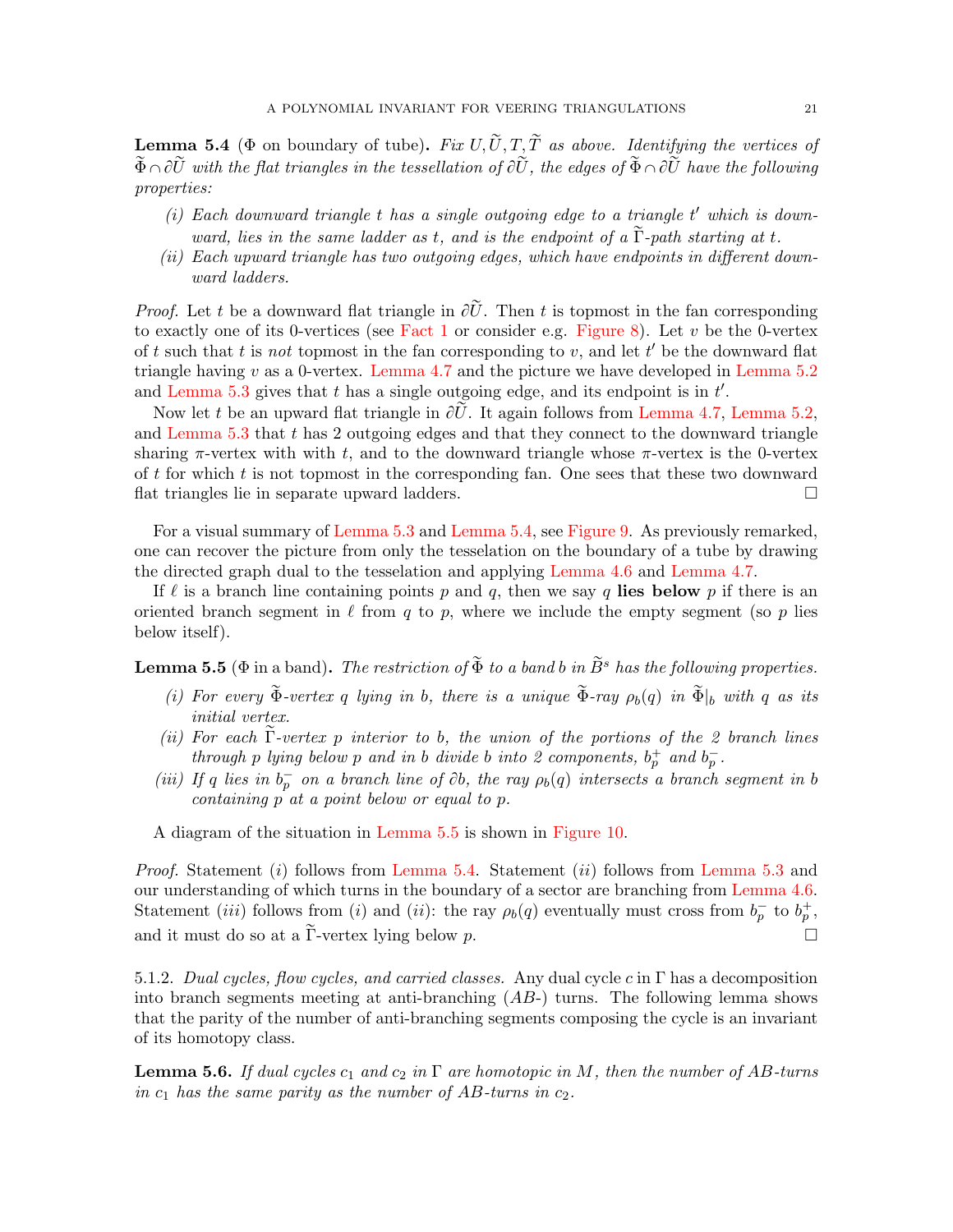

<span id="page-21-0"></span>FIGURE 10. An illustration of [Lemma 5.5.](#page-20-0)

Proof. Since M deformation retracts to  $B^s$  and  $\Gamma$  is the 1-skeleton of  $B^s$ , it suffices to build a homomorphism  $\mathcal{Z} : \pi_1(B^s) \to \mathbb{Z}/2$  such that if c is dual cycle, then  $\mathcal{Z}(c)$  is the number of AB turns mod 2.

The branched surface  $B^s$  is the base space of a vector bundle  $E \to B^s$  defined by taking the tangent plane at each point of  $B^s$ . For any loop  $\gamma$  in  $B^s$ , this pulls back to a plane bundle over a circle. If the pullback bundle is orientable set  $\mathcal{Z}(c) = 0$ , and set  $\mathcal{Z}(c) = 1$ otherwise. It is a standard fact that  $\mathcal Z$  defines a homomorphism. In fact  $\mathcal Z$  is equal to the map  $\pi_1(B^s) \to \mathbb{Z}/2$  induced by the the first Stiefel-Whitney class of  $E \to B^s$ , see e.g. [\[Hat17,](#page-48-24) Chapter 3].

Now let  $c$  be a dual cycle. We will show that

 $\mathcal{Z}(c) \equiv #{AB\textrm{-turns of } c} \pmod{2}.$ 



<span id="page-21-1"></span>FIGURE 11. When a dual cycle makes an anti-branching turn, we can homotope it to lie in a strip like the green one shown above. The blue strip corresponds to a branching turn.

For this, observe that each time c passes through a tetrahedron it makes either a branching or anti-branching turn, and this portion of  $c$  can be homotoped to lie in one of the two strips shown in [Figure 11.](#page-21-1) From the picture we see that these strips glue together to give an annulus if and only if the number of anti-branching turns is even. Indeed, at any point along the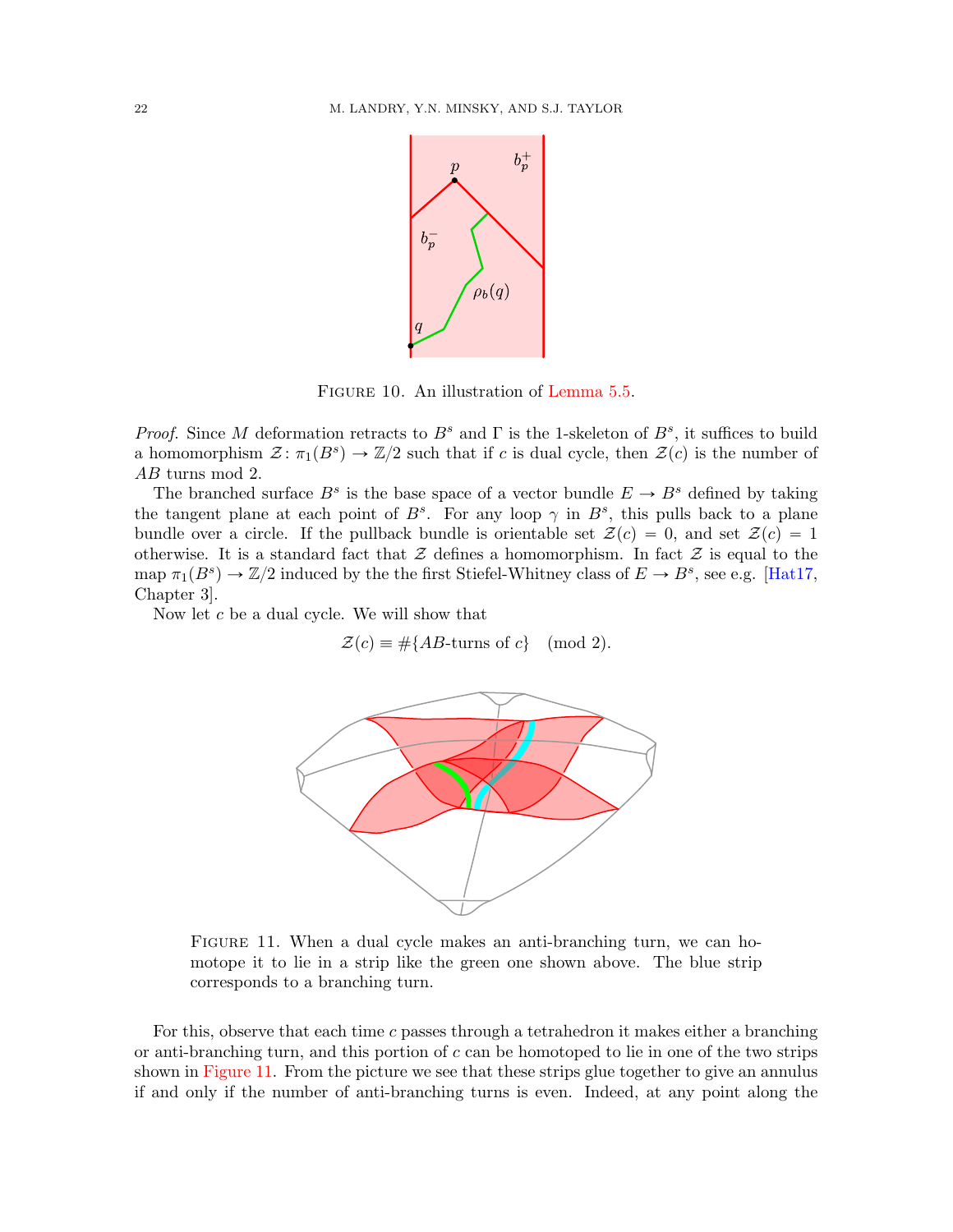path in the branch locus, a local orientation of the plane field is obtained from the direction of the path and the rule that the branching is "on the left." Now the AB path in [Figure 11](#page-21-1) enters the tetrahedron where the branching is on one side and exits the tetrahedron where the branching is on the other side. Hence the orientation of the plane flips, which is to say it disagrees with the orientation carried continuously from the entry point. Since the opposite is true for the branching turn, this gives the desired parity property for the loop.  $\Box$ 

The next proposition establishes half of [Theorem 5.1.](#page-17-2) Although our emphasis here is on the equality of the cones, the stronger fact that for any positive transversal of  $\tau^{(2)}$  either it or its square is homotopic to a flow cycle will be central in [\[LMT\]](#page-48-12).

<span id="page-22-0"></span>**Proposition 5.7.** For each dual cycle c of Γ, there is a flow cycle f of  $\Phi$  such that f is homotopic to  $c^i$  for  $i = 1, 2$ . Moreover, if c is composed of an even number of branch segments, then f is homotopic to c.

Hence the flow graph and the dual graph determine the same cones in  $H_1(M, \mathbb{R})$ ; that is

$$
\text{cone}_1(\Gamma) = \text{cone}_1(\Phi).
$$

*Proof.* We first explain that every branch curve is homotopic to a flow cycle. Let  $\gamma$  be a branch curve in  $B^s$ . Then  $\gamma$  determines a tube  $T_{\gamma}$  of  $M - B^s$ . Let b be a band of  $T_{\gamma}$ . The core curve of b is homotopic to  $\gamma$ . By [Lemma 5.5,](#page-20-0) there is a Φ-ray lying exclusively in b, and it must be eventually periodic. Hence there is a  $\Phi$ -cycle c in b, which must then be homotopic to  $\gamma^i$  for  $i \geq 1$ . The fact that  $i = 1$  is a consequence of the uniqueness part of [Lemma 5.5,](#page-20-0) item (i).

Next, let c be a dual cycle which is not a branch curve, and let  $\tilde{c}$  be a lift to  $\tilde{M}$ . Let  $g \in$  $\pi_1(M)$  be the deck transformation that generates the cyclic subgroup stabilizing  $\tilde{c}$ . Further suppose that g translates  $\tilde{c}$  in its positive direction. Express  $\tilde{c}$  as a concatenation of Γ-edges  $( \ldots, e_{-2}, e_{-1}, e_0, e_1, e_2, \ldots)$  and let  $p_i$  be the terminal point of  $e_i$ .

We build a  $\Phi$ -ray inductively. There are exactly two branch lines through  $p_0$ . Let  $q_0$  be any point on either of these branch lines below  $p_0$ . Suppose  $q_i$  is on a branch line below  $p_i$ . If  $p_{i+1}$  lies on the same branch line containing  $q_i$  and  $p_i$  (including the case where  $q_i = p_i$ ), let  $q_{i+1} = q_i$ . If  $p_{i+1}$  does not lie in the same branch line as  $p_i$  and  $q_i$ , let b be the band containing the branch line through  $p_i$  and  $q_i$  in its boundary and with  $p_{i+1}$  in its interior. Then  $q_i \in b_{p_{i+1}}^-$ , so as in [Lemma 5.5](#page-20-0) the (unique) ray  $\rho_b(q_i)$  intersects a branch line containing  $p_{i+1}$  at a point  $q_{i+1}$  below or equal to  $p_{i+1}$ . Let  $f_i$  be the  $\Phi$ -segment from  $q_i$  to  $q_{i+1}$  traversed by  $\rho_b(q_i)$ . (These two cases are depicted in the first two images in [Figure 12](#page-24-0) where the points  $q'_i, q'_{i+1}$  can be ignored for now.) We will show that the concatenation  $\tilde{f} = (f_1, f_2, f_3, ...)$  of these segments form a preperiodic ray in  $\Phi$ .

Let  $\ell_i$  be the branch line containing  $e_i$ , and let  $b_i$  be the band of  $\widetilde{B}^s$  determined by the property that it contains  $\ell_i$  in its boundary and contains the first edge of  $\tilde{c}$  after  $e_i$  not lying in  $\ell_i$ . As a comprehension check, we note that if  $e_i$  and  $e_j$  are contained in the same branch line, then  $b_i = b_j$ .

Fix some  $j \geq 0$  such that  $\ell_j \neq \ell_{j+1}$ . Consider  $p_j$ , which as a reminder is the terminal point of  $e_j$  and the initial point of  $e_{j+1}$ . By construction,  $q_j$  lies below  $p_j$  on  $\ell_j$  or  $\ell_{j+1}$ .

• First, suppose that  $q_j$  lies below  $p_j$  on  $\ell_{j+1}$  (this includes the case where  $q_j = p_j$ ). Let  $e_k$  be the last edge of  $\tilde{c}$  contained in  $\ell_j$ . Then  $q_j = q_{j+1} = \cdots = q_k$ , and  $q_{k+1}$  is equal to either  $p_{k+1}$  or one of finitely many points below  $p_{k+1}$  on a branch segment in  $b_k$ .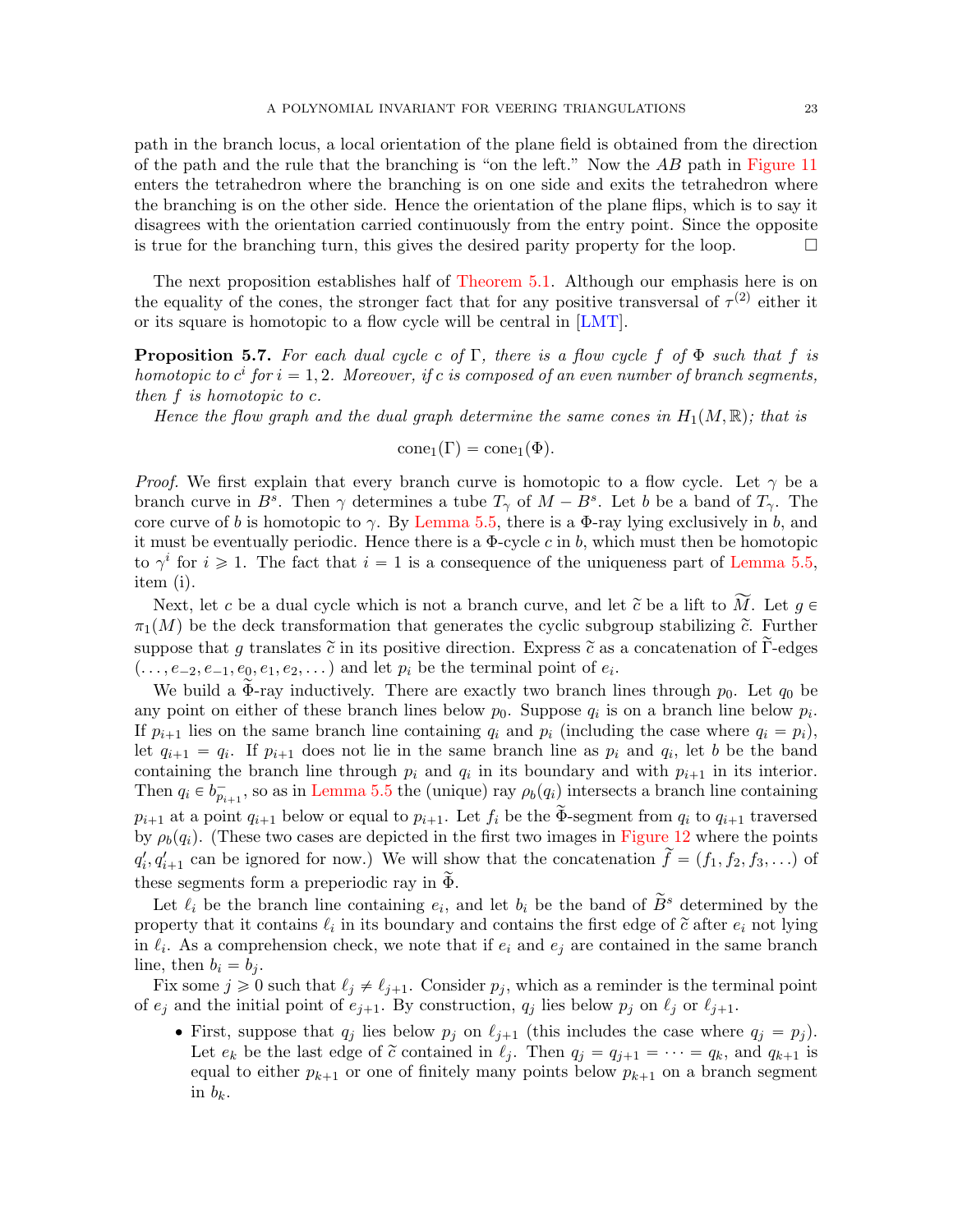• Next, suppose first that  $q_j$  lies below  $p_j$  on  $\ell_j$ . Then  $q_{j+1}$  lies in  $b_j$  and is equal either to  $p_{j+1}$  or one of finitely many points below  $p_{j+1}$  on a branch segment in  $b_j$ .

Recall that the deck transformation g stabilizes  $\tilde{c}$ . The discussion above shows that there are finitely many vertices  $r_1, \ldots, r_m$  such that, for each  $i > 0$ ,  $\tilde{f}$  must pass through one of  $g^{i}(r_1), \ldots, g^{i}(r_m)$ . Moreover, since the construction shows that each subray of  $\widetilde{f}$  is determined by any initial vertex, it follows that the projection f of  $\tilde{f}$  to M is eventually periodic, giving a Φ-cycle that is homotopic to a positive integer multiple of c.

By truncating an initial segment of  $\tilde{f}$  we can assume  $\tilde{f}$  is periodic under some power of g. More precisely, there exist k,  $\ell$  such that  $g^k(q_0) = q_\ell$ . By construction,  $\tilde{f}$  is determined by any of its vertices and so for any  $i \in \mathbb{Z}$ , either  $\widetilde{f}$  has no common vertices with  $g^i(\widetilde{f})$  or the two are equal. To bound the period of  $\tilde{f}$  we first need to discuss some extra structure associated to the branch lines through  $\tilde{c}$ .

First, label each  $\ell_i$  with either an L or R such that if  $\ell_j$  and  $\ell_{j+1}$  are adjacent (i.e. intersecting and not equal) branch lines along  $c$ , as in the above construction, then they receive opposite labels. Such a labeling is uniquely determined by giving  $\ell_1$ , the branch line containing the edge  $e_1$ , the label L. Note that this labeling is well-defined: if  $\tilde{c}$  leaves a branch line and then returns to it, it does so only after an even number of anti-branching turns by [Lemma 5.6.](#page-20-1)

If p is a vertex of  $\tilde{c}$  and  $\ell^L$  and  $\ell^R$  are the branch lines through p with indicated labels, we define an order on the vertices lying below p on  $\ell^R$  and  $\ell^L$ . If  $q_1, q_2$  are vertices on these lines which lie below p, then we say that  $q_1$  is **to the left of**  $q_2$  (at p) if any of the following hold:

- $q_1$  lies in  $\ell^L$  and  $q_2$  lies in  $\ell^R$ ,
- $q_1$  and  $q_2$  lie in  $\ell^L$  where  $q_1$  lies below  $q_2$ , or
- $q_1$  and  $q_2$  lie in  $\ell^R$  where  $q_2$  lies below  $q_1$ .

Now if c is composed an an even number of branch segments (i.e.  $c$  has an even number of anti-branching turns), then q preserves the  $L/R$  labeling on the branch lines through  $\tilde{c}$ , and therefore preserve the order relation defined above. For the remainder of the argument, we assume this to be the case. Otherwise, after replacing c (and q) by its square, the same argument applies.

Let p be any vertex of  $\tilde{c}$  and let q be a vertex of  $\tilde{f}$  such that q lies below p in a branch line  $\ell$ , as in the construction of  $\tilde{f}$ . (If  $q = p$ , then take  $\ell$  to be the branch line containing the edge of  $\tilde{c}$  with initial vertex p. Suppose that  $\ell$  is labeled by L. Set  $\tilde{f}' = g^{-1}(\tilde{f})$ . If  $\tilde{f} = \tilde{f}'$ , then the proof is complete. So assume that  $\tilde{f} \neq \tilde{f}'$  and so these flow lines have no vertices in common.

By construction, there is also a vertex  $q'$  of  $\tilde{f}'$  such that  $q'$  lies below p on some branch line. Since q and  $q'$  are not equal, one lies strictly to the left of the other. For the sake of argument, suppose q lies strictly to the left of  $q'$ . We claim that this implies that for any other vertex x of  $\tilde{c}$ , the vertex of  $\tilde{f}$  below x on some branch lines lies strictly to the left of the vertex of  $\tilde{f}$  below x on some branch line. (As shorthand, we say that  $\tilde{f}$  lies to the left of  $\tilde{f}'$  at x.) It suffices to prove the claim for vertices after p along  $\tilde{c}$  and we do so by induction.

Suppose that  $\tilde{f}$  is to the left of  $\tilde{f}$  at the vertex  $p_i$  along  $\tilde{c}$ . Let  $\ell_i^L$  and  $\ell_i^R$  be the left and right branch lines through  $p_i$ , respectively, and let  $q_i, q'_i$  be the vertices of  $\dot{\tilde{f}}, \tilde{f}'$ , respectively, that lie below  $p_i$  on either  $\ell_i^L$  or  $\ell_i^R$ . Let us suppose that  $p_{i+1}$  (the next vertex along  $\tilde{c}$ ) also lies on  $\ell_i^L$ ; the proof in the opposite case is symmetric. We have the following cases (see [Figure 12\)](#page-24-0):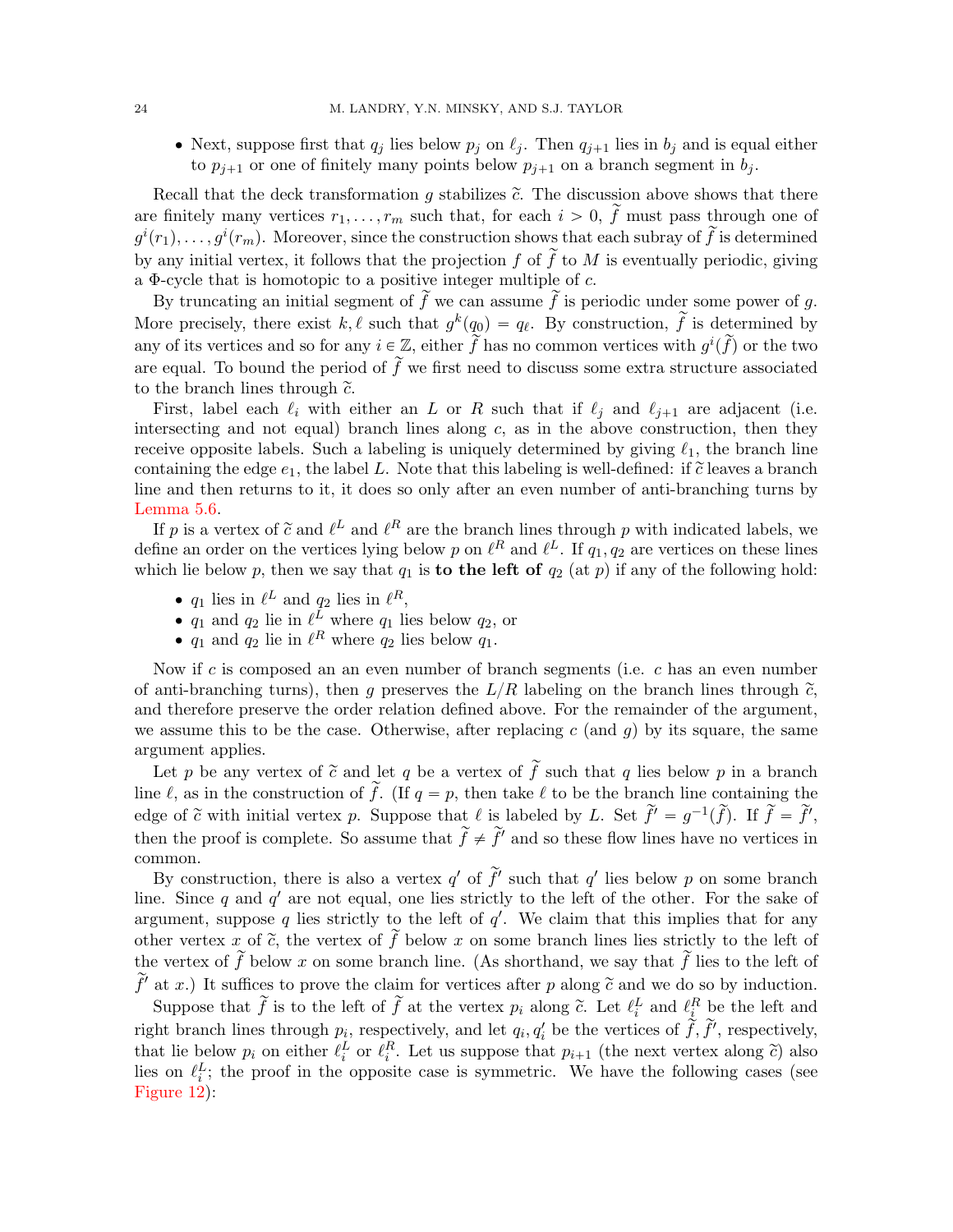

<span id="page-24-0"></span>FIGURE 12. Cases (i)-(iii) (ordered left to right) proving that  $\tilde{f}$  is to the left of  $\tilde{f}'$ . In the first case, it is possible that  $q'_i = p_i$ . In the second and third cases, it is possible that  $q_{i+1} = p_{i+1}$ . In the third case, it is possible that  $q_i = p_i$ . The  $\Phi$ -segments  $f_i$  and  $f'_i$  are drawn in green.

- (i) If  $q_i$  and  $q'_i$  are on  $\ell_i^L$ , then  $q_{i+1} = q_i$  and  $q'_{i+1} = q'_i$ . Hence,  $q_{i+1}$  is to the left of  $q'_{i+1}$ at  $p_{i+1}$ .
- (ii) If  $q_i$  and  $q'_i$  are on  $\ell_i^R$  (and  $q_i \neq p_i$ ), then both  $f_i$  and  $f'_i$  (the segments of  $\tilde{f}, \tilde{f}'$  joining  $q_i, q'_i$  to  $q_{i+1}, q'_{i+1}$ , respectively) are contained in the same band b. Since  $\ell_i^L = \ell_{i+1}^L$ , we have that  $q_{i+1}, q'_{i+1}$  are both contained in  $\ell_{i+1}^R$ . As  $\tilde{f}$  and  $\tilde{f}'$  are assumed to be distinct, the segments  $f_i, f'_i$  do not intersect in b and so their terminal vertices are orders along  $\ell_{i+1}^R$  in the same manner as they were ordered along  $\ell_i^R$ . Hence,  $q_{i+1}$  is to the left of  $q'_{i+1}$  at  $p_{i+1}$ .
- (iii) If  $q_i$  and  $q'_i$  are on different branch lines, then it must be that  $q_i$  is on  $\ell_i^L$  and  $q'_i$  is on  $\ell_i^R$ . In this case,  $q_{i+1} = q_i$  and  $q'_{i+1}$  lies in  $\ell_{i+1}^R$  (where  $q'_{i+1} = p_{i+1}$  is possible). Hence,  $q_{i+1}$  is to the left of  $q'_{i+1}$  at  $p_{i+1}$ .

We have shown that  $\tilde{f}$  lies to the left of  $\tilde{f}' = g^{-1}(\tilde{f})$  at  $g^{i}(p)$  for each  $i \in \mathbb{Z}$ . By  $\langle g \rangle$ equivariance, this implies that  $g^{i+1}(\tilde{f})$  lies strictly to the left of  $g^{i}(\tilde{f})$  at p for every  $i > 0$ . This, however, contradicts that  $\tilde{f}$  is periodic under some power of g. Hence, we must have that  $\widetilde{f} = g(\widetilde{f})$  and so f is homotopic in M to c.

For the other half of [Theorem 5.1,](#page-17-2) we need two more lemmas.

Recall that a directed graph is **strongly connected** if for any two of its vertices u and v, there is a directed path from  $u$  to  $v$ .

<span id="page-24-1"></span>**Lemma 5.8.** The dual graph  $\Gamma$  is strongly connected. Moreover, any cycle in  $\Gamma$ , not necessarily directed, is homologous to a linear combination of dual cycles. Hence, the dual cycles generate  $H_1(M; \mathbb{Z})$ .

*Proof.* We first show that  $\Gamma$  is strongly connected. Consider a tetrahedron T, and let  $S(T)$ be the union of all tetrahedra accessible from T via a directed path in  $\Gamma$ . It is immediate that  $S(T)$  has no top faces on its boundary. Since the tetrahedra composing  $S(T)$  have an equal number of top and bottom faces, and each top face is glued to a bottom face,  $S(T)$  has no bottom faces in its boundary. Hence  $S(T) = M$ , proving strong connectivity.

Now, let x be a cycle in Γ. We can break x into a concatenation of segments which are maximal with respect to the property that they either completely agree or disagree with the edge orientations of Γ. We write  $x = (f_1, b_1, \ldots, f_n, b_n)$  where f and b are chosen to evoke "forward" and "backward." Denote the initial vertex of  $f_i$  by  $p_i$ , the terminal vertex by  $q_i$ , and observe that this dictates that  $b_i$  travels from  $q_i$  to  $p_{i+1}$  where indices are taken modulo  $n$ .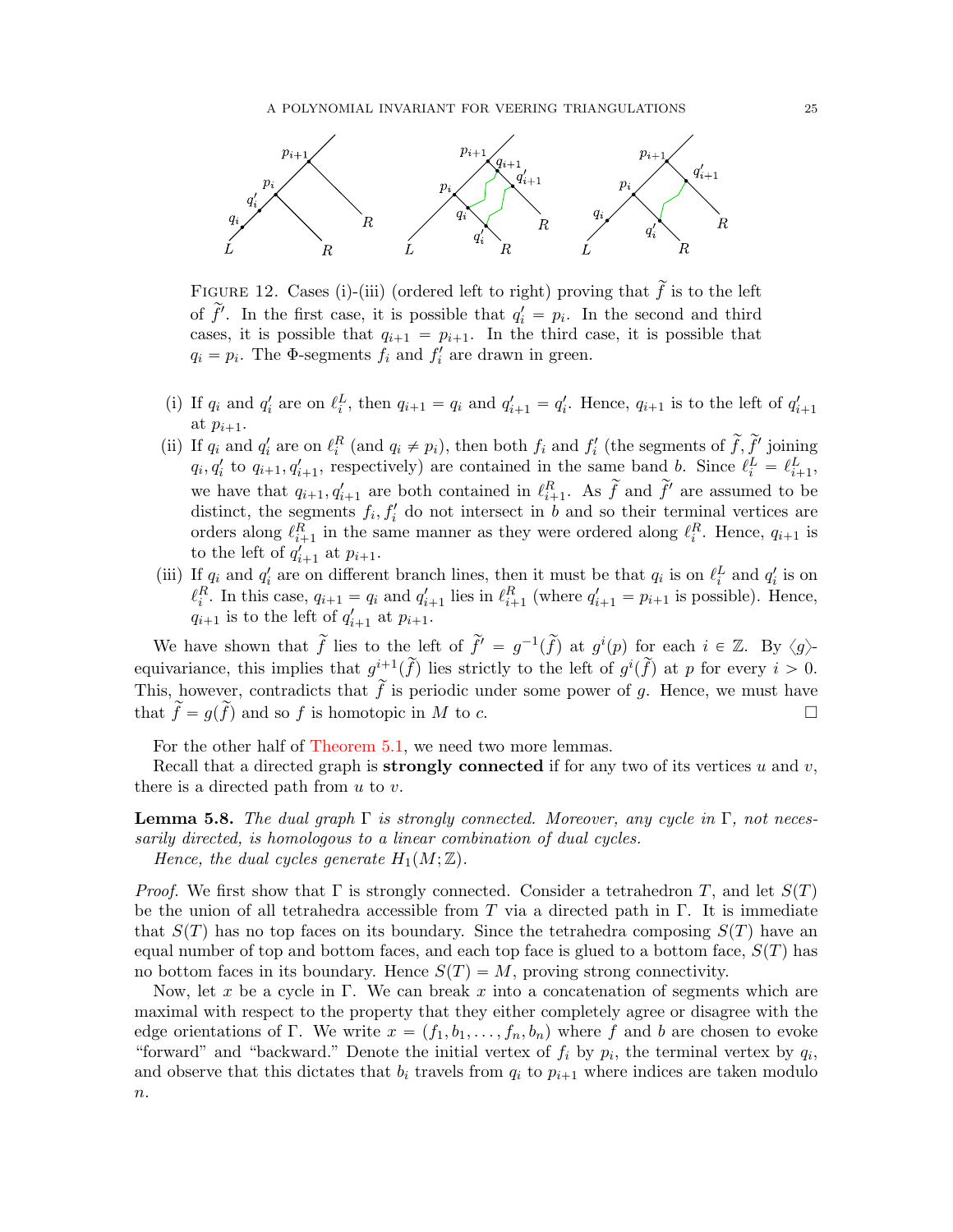Let  $\alpha_i$  be a directed path from  $q_i$  to  $p_i$ , which exists by the strong connectivity of  $\Gamma$ . Let  $A_i$  be the directed cycle  $(f_i, \alpha_i)$ , and let B be the directed cycle  $(b_n^{-1}, \alpha_n, \ldots, b_1^{-1}, \alpha_1)$ . Then x is homologous to  $A_1 + \cdots + A_n - B$ . Since  $\pi_1(\Gamma) \to \pi_1(M)$  is surjective, this completes the  $\Box$ 

Recall that if A is a convex set in  $\mathbb{R}^d$ , a supporting hyperplane for A is a hyperplane H such that  $H \cap \partial A \neq \emptyset$  and A is contained in one of the two closed half spaces determined by H. We will use the following finite-dimensional version of the Hahn-Banach Theorem:

<span id="page-25-0"></span>**Lemma 5.9** (Hahn-Banach). Let C be a strongly convex polyhedral cone in a finite dimensional vector space V. If K is a subspace of V with  $K \cap int(C) = \emptyset$ , then K can be extended to a supporting hyperplane H for C. If  $K \cap C = \{0\}$ , we can choose H such that  $H \cap C = \{0\}$ .

Proof. Apply the separating hyperplane theorem (see, for example, [\[BV04,](#page-47-9) Section 2.5]), to K and  $\text{int}(C)$  for the first statement. For the second, slightly enlarge C to C' so that C' is still strongly convex with  $K \cap int(C') = \varnothing$  and apply the same theorem to K and  $int(C')$ .  $\Box$ 

The following is a strengthening of [\[Mos91,](#page-48-25) Proposition 2.12]. The appeal to Hahn-Banach comes from [\[Sul76,](#page-49-1) Theorem I.7] and is made explicit in [\[McM15,](#page-48-22) Theorem 5.1], where the second statement of the lemma is proven.

<span id="page-25-1"></span>**Lemma 5.10.** Suppose that D is a finite directed graph and  $\eta \in H^1(D;\mathbb{R})$  is nonnegative on all directed cycles. Then there is a nonnegative cocycle  $m: E(D) \to \mathbb{R}_{\geq 0}$  representing  $\eta$ .

If  $\eta$  is positive on all directed cycles, then m can be taken to be positive on all directed edges of D.

*Proof.* We assume  $\eta$  is not identically 0, since in that case the statement is clearly true. First suppose that D is strongly connected. Let  $E = E(D)$ , let  $Z_1 \subset \mathbb{R}^E$  be the subspace of cycles in D, and let  $\mathbb{R}^E_+$  and  $\mathbb{R}^E_{\geq 0}$  be the open positive orthant and its closure, respectively.

Note that  $Z_1 \cap \mathbb{R}^E_+$  is nonempty by strong connectivity, and that  $\eta$  is strictly positive on this set since  $\eta \neq 0$ . By [Lemma 5.9,](#page-25-0) ker $(\eta)$  can be extended to a supporting hyperplane H for  $\mathbb{R}_{\geqslant 0}^E$ . Let V be the span of a vector in  $Z_1 \cap \mathbb{R}_+^E$ , and choose a decomposition  $H = \ker(\eta) \oplus W$ for some subspace W. Then  $\mathbb{R}^E = V \oplus \ker(\eta) \oplus W$ , because neither  $\ker(\eta)$  nor W intersect  $\mathbb{R}^E_+$ . Thus we can define a linear functional  $m: \mathbb{R}^E \to \mathbb{R}$  which extends  $\eta$  by requiring  $m|_W = 0$ . Note that m is a nonnegative cocycle representing  $\eta$ . If  $\eta$  is strictly positive on cycles in D, then we can choose H so that  $H \cap \mathbb{R}_{\geq 0} = \{0\}$ , guaranteeing that m is a positive cocycle. The same argument shows that the result holds when  $D$  is a union of strongly connected components.

Now suppose that D is arbitrary. Let R be the union of recurrent components of D, i.e. the union of all maximal strongly connected subgraphs. Let  $A$  be the complementary subgraph of R in D. Let c be a cocycle representing  $\eta$ , and write  $c = c_R + c_A$ , where  $c_R$  and  $c_A$  are supported on R and A. By the case above,  $c_R$  can be written as  $c_+ + \delta h$  for some 0-cochain h, where  $c_+$  is either positive or nonnegative depending on whether  $\eta$  is positive or nonnegative on directed cycles.

<span id="page-25-2"></span>Consider the quotient  $D_R$  obtained by collapsing each component of R to a vertex. Note that  $D_R$  contains no directed cycles, so the edge orientations induce a partial order on its vertices and there is a function  $f: V(D_R) \to \mathbb{R}$  compatible with this partial order. We may lift f to a function F on D which is constant on each component of R. Then  $\delta F$  is a coboundary which is 0 on  $E(R)$  and positive on  $E(A)$ . By replacing F with a sufficiently large multiple of itself, we can guarantee that for each edge a of A,  $F(a) > |(c_A + \delta h)(a)|$ . Then  $c_R + c_A + \delta F$  is the desired cocycle.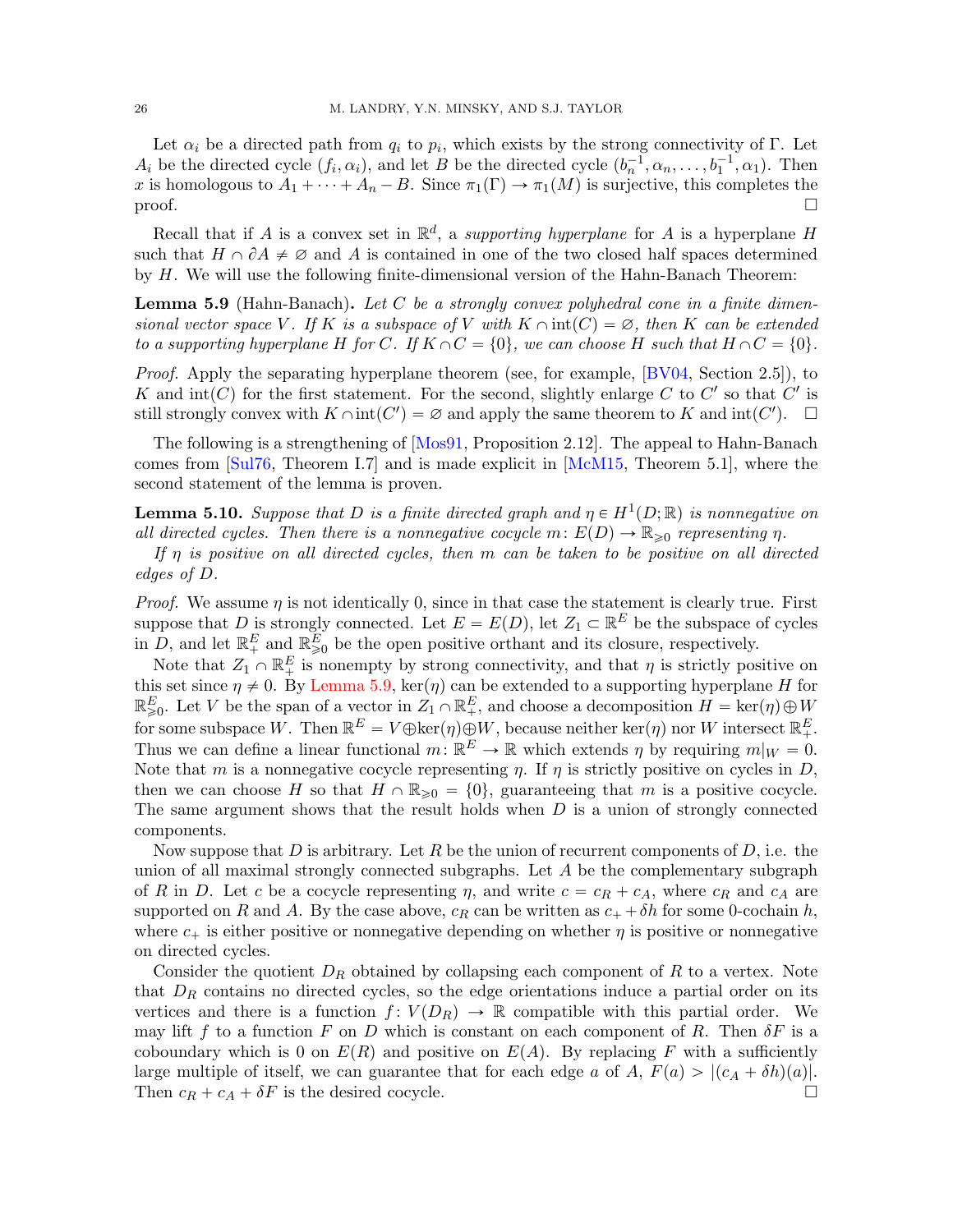Proposition 5.11. There is an equality of cones

$$
\mathrm{cone}_1^{\vee}(\Gamma) = \mathrm{cone}_2(\tau).
$$

That is, the classes carried by  $\tau^{(2)}$  are precisely those whose algebraic intersection with any closed positive transversal to  $\tau^{(2)}$  is nonnegative.

Moreover, any integral class  $\alpha \in \text{cone}_1^{\vee}(\overline{\Gamma}) \cap H^1(M;\mathbb{Z})$  is represented by a surface S carried by  $\tau^{(2)}$ .

*Proof.* Since elements of cone<sub>1</sub> $(\Gamma)$  are nonnegative combinations of directed cycles which intersect the faces of  $\tau$  positively, it's clear that  $cone_2(\tau) \subset cone_1^{\vee}(\Gamma)$ .

Now let  $0 \neq \eta \in \text{cone}_1^{\vee}(\Gamma)$  and let  $i^*\eta \in H^1(\Gamma)$  be its pullback to  $\Gamma$ . By [Lemma 5.10](#page-25-1) we can represent  $i^*\eta$  by a nonnegative cocycle  $m: E(\Gamma) \to \mathbb{R}_{\geqslant 0}$  on the edges of  $\Gamma$ . Using the identification between directed edges of  $\Gamma$  and cooriented faces of  $\tau$ , the cocycle m gives a 2-chain  $m_2$ : { $\tau$ -faces}  $\rightarrow \mathbb{R}$ .

From the duality between  $\Gamma$  and  $\tau$ , it follows that  $m_2$  is a cycle rel boundary and thus defines a class in  $H_2(M, \partial M)$ . More explicitly, for a  $\tau$ -edge e, let  $\sigma_e$  denote the  $B^s$ -sector pierced by e. Let  $\ell$  and r be the two sides of  $\sigma_e$ . To check that  $m_2$  is indeed a relative cycle, we need only check that  $m(\ell) = m(r)$ . Since the loop  $i(l \cdot \bar{r})$  is trivial in M,

$$
m(l \cdot \bar{r}) = i^* \eta(\ell \cdot \bar{r}) = \eta(i(\ell \cdot \bar{r})) = 0,
$$

and  $m(\ell) = m(r)$  as required. Hence  $m_2$  determines a carried class  $h \in \text{cone}_2(\tau)$  whose algebraic intersection with any dual cycle c is equal to  $\eta(c)$ . Since the dual cycles generate  $H_1(M)$ , h is the Lefschetz dual of  $\eta$ .

The moreover statement now follows from [Lemma 2.2.](#page-7-1)

<span id="page-26-0"></span>5.2. Faces of the Thurston norm ball. Here we show that the veering triangulation always determines an entire face of the Thurston norm ball, generalizing what was known for the layered case. We use this to give a criterion [\(Theorem 5.15\)](#page-29-1) to detected fiberedness, which can be thought of as a combinatorial version of Fried's condition for a flow to be circular [\[Fri82,](#page-48-11) Theorem D].

From its definition, we see that the dual graph  $\Gamma = \Gamma_{\tau}$  is a cycle in M and so represents a homology class  $[\Gamma] \in H_1(M)$ . Further, for any surface  $\Sigma$  carried by  $\tau^{(2)}$ , we see that  $\chi(\Sigma) = -\frac{1}{2}\langle \Gamma, \Sigma \rangle$ , where  $\langle \cdot, \cdot \rangle$  is algebraic intersection. This is because the intersection of the carried surface with  $\Gamma$ ] equals the number of ideal triangles in an ideal triangulation of the surface.

With this in mind, we define the combinatorial **Euler class** of  $\tau$  to be

$$
e_\tau = -\frac{1}{2}\big\langle [\Gamma], \cdot \big\rangle.
$$

We have  $e_{\tau} \in H^2(M, \partial M)$ . Recall from [Section 2.2](#page-8-1) that  $\tau^{(2)}$  is a taut branched surface. Hence, if  $\Sigma$  is carried by  $\tau^{(2)}$  then  $-e_{\tau}([\Sigma]) = x([\Sigma])$ , where  $x(\cdot)$  is the Thurston norm.

<span id="page-26-1"></span>**Theorem 5.12** (The whole face and nothing but the face). The subset of  $H_2(M, \partial M)$  on which the Thurston norm x is equal to  $-e_{\tau}$  is exactly cone<sub>2</sub>( $\tau$ ). Hence, cone<sub>2</sub>( $\tau$ ) is equal to the cone over a face  $\mathbf{F}_{\tau}$  of  $B_x(M)$ .

We say that  $\tau$  determines the face  $\mathbf{F}_{\tau}$ . Here we note that, as in work of Mosher [\[Mos92\]](#page-48-26), the empty face is allowed. The proof of [Theorem 5.12](#page-26-1) will require additional terminology that we now turn to explain.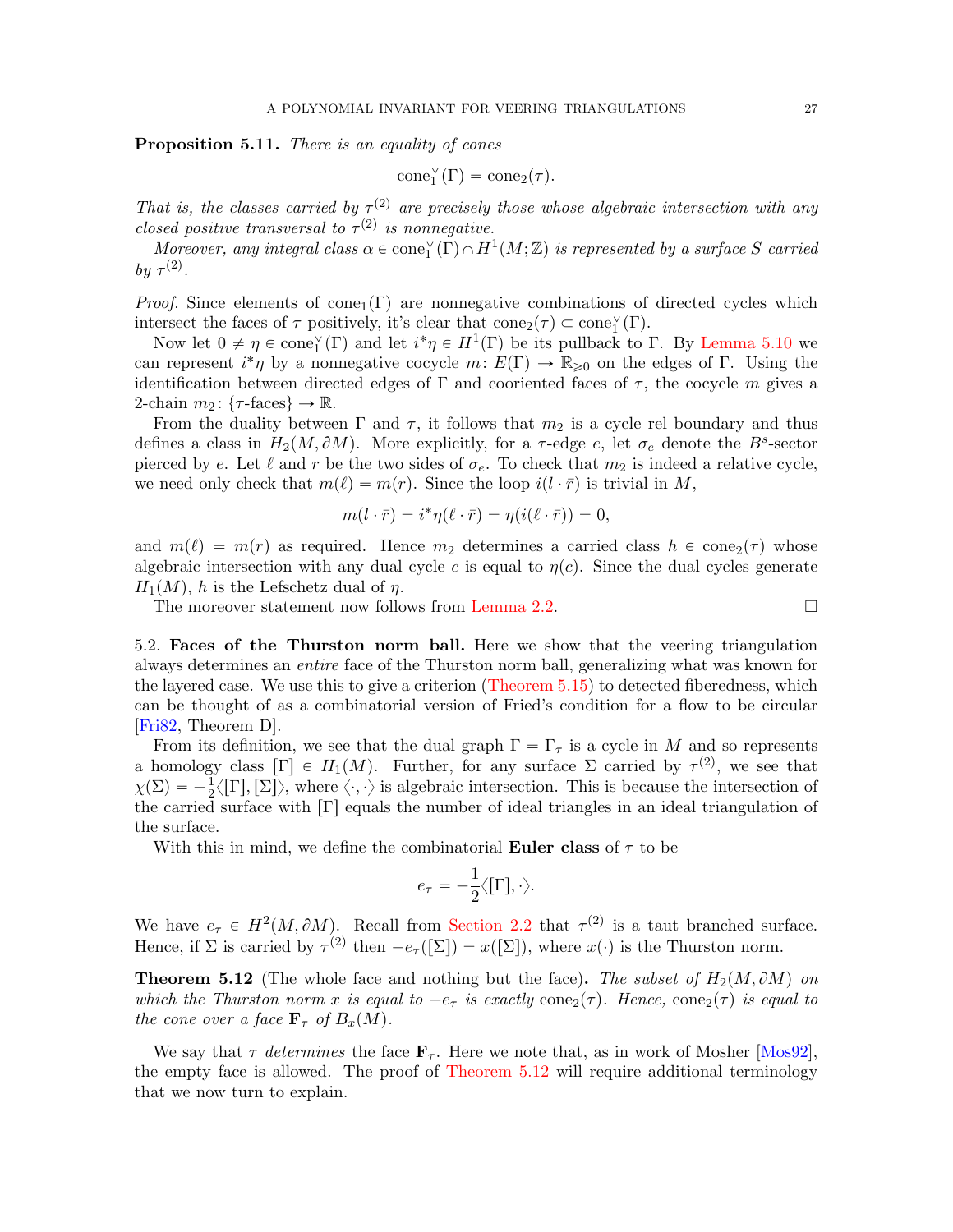5.2.1. The unstable branched surface  $B^u$ . Recall that in [Section 4.2](#page-13-1) we introduced the stable branched surface  $B^s$  as a particular smoothing of the 2-complex of M dual to  $\tau$ . According to [Lemma 4.3,](#page-13-2) this smoothing is characterized by the condition that for each face f of  $\tau$ ,  $f \cap B^s$  is the train track whose large branch meets the bottom edge of f.

In an analogous way, we define the **unstable branched surface**  $B^u$  to be the branched surface with the same underlying 2-complex such that for each face f of  $\tau$ ,  $f \cap B^u$  is the train track whose large branch meets the top edge of  $f$ . Here, the top edge of a face  $f$  is the unique top edge of the tetrahedron t that contains f as a top face. The intersection of  $B^u$ with a tetrahedron is show in [Figure 13.](#page-27-0) Just as with the stable branched surface, the branch locus of  $B^u$  can be naturally identified with the dual graph Γ. We fix the position of both  $B<sup>s</sup>$  and  $B<sup>u</sup>$  in M, but make no assumption about how they sit with respect to each other.



<span id="page-27-0"></span>FIGURE 13. The unstable branched surface  $B^u$  in a tetrahedron t depending on whether the bottom edge of  $t$  is left or right veering.

Exactly as in [Section 4.3,](#page-14-0) we can define unstable branch loops as smoothly immersed closed curves in the branch locus of  $B^u$ .

We note that if S is an embedded surface in M transverse to  $B^u$  and  $B^s$ , then the intersections  $S \cap B^u$  and  $S \cap B^s$  are train tracks on the surface S and we refer to the complementary regions as patches. (Here, we make no assumption on the Euler characteristic of a patch.) If S is oriented, then each intersection with  $\Gamma$  has a sign, and since these intersections are in bijection with the cusps of  $S \cap B^s$  (and  $S \cap B^u$ ), each cusp of these tracks is either **positive** or negative accordingly.

5.2.2. Partial branched surfaces and a result of Landry. To apply results from [\[Lan20\]](#page-48-16) we replace M with the corresponding compact manifold as follows: First, let  $M$  be the manifold obtained by truncating the cusps of the tetrahedra of  $\tau$ , as in [Section 2.1.](#page-4-1) We continue to use  $\tau^{(2)}$  to denote the corresponding branched surface with boundary in  $\mathring{M}$ . Now let M be the homeomorphic manifold obtained by attaching a thickened torus  $T^2 \times [0, 1]$  to each boundary component of  $\check{M}$ .

In the terminology of  $\text{[Lan20]}$ ,  $\tau^{(2)}$  is a **partial branched surface** of M with respect to  $U = M \setminus \text{int}(\mathring{M})$ . A properly embedded surface  $S \subset M$  is **carried** by the partial branched surface  $\tau^{(2)} \subset \mathring{M}$  if S has no components completely contained in  $U, S \setminus \text{int}(U) \subset \mathring{M}$  is carried by  $\tau^{(2)}$ , and each component of  $S \cap U$  is a properly embedded  $\pi_1$ -injective annulus in U with either one or both boundary components on  $\partial M$ .

The following theorem [\[Lan20,](#page-48-16) Theorem 8.1] is a key ingredient for [Theorem 5.12:](#page-26-1)

<span id="page-27-1"></span>Theorem 5.13 (Landry). Let S be an incompressible, boundary incompressible surface in M. Further suppose that  $S$  has the property that for any surface  $S'$  isotopic to  $S$  that is transverse to  $B^u$  and  $B^s$ , either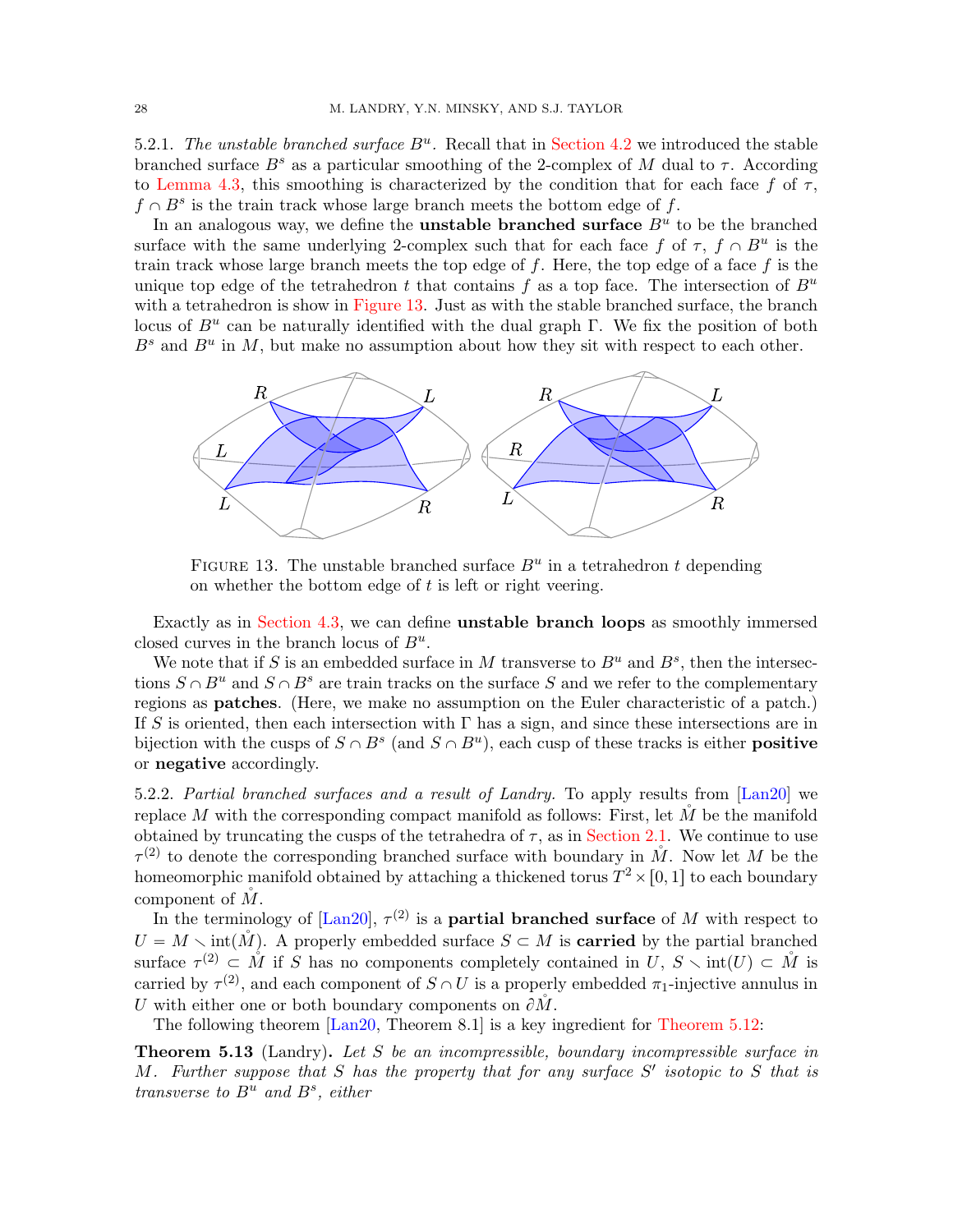- one of  $S' \cap B^u$  or  $S' \cap B^s$  has a nullgon or monogon patch, or
- for both tracks  $S' \cap B^u$  and  $S' \cap B^s$ , each negative cusp belongs to a bigon patch.

Then S is isotopic to a surface carried by the partial branched surface  $\tau^{(2)} \cap \mathring{M}$ .

We remark that it is observed in [\[Lan20\]](#page-48-16) that the tracks  $S \cap B^{u/s}$  never have monogon patches.

5.2.3. The proof of [Theorem 5.12.](#page-26-1) Before beginning the proof, we recall a formula for computing Euler characteristic of surfaces using train tracks (see e.g. [\[CB88\]](#page-48-27)). For a surface C with finitely many punctures and cusped boundary, we can define

$$
index(C) = 2\chi(C) - (no. of boundary cusps).
$$

If  $t$  is a train track on a surface  $S$  of finite genus with finitely many punctures, then we have

$$
2\chi(S) = \sum_C \text{index}(C)
$$

where the sum is taken over all patches of S with respect to t. Note that if  $\chi(S) \leq 0$ , then the only patches with positive index are nullgons and monogons.

*Proof of [Theorem 5.12.](#page-26-1)* Let  $W \subset H_2(M, \partial M)$  be the cone on which  $-e_\tau = x$ . Any class contained in cone<sub>2</sub>( $\tau$ ) is represented by a surface carried by  $\tau^{(2)}$  by [Lemma 2.2.](#page-7-1) As discussed at the beginning of this section, such a surface  $\Sigma$  is taut and has  $-e_{\tau}([\Sigma]) = x([\Sigma])$ . This yields the containment cone<sub>2</sub> $(\tau) \subset W$ .

To show the reverse containment it suffices to produce for any integral class  $\alpha \in W$ , a surface representing  $\alpha$  and carried by  $\tau^{(2)}$ .

Let  $S_\alpha$  be any taut surface representing  $\alpha$ . We will use [Theorem 5.13](#page-27-1) to prove that  $S_\alpha$ is isotopic to a surface carried by the partial branched surface  $\tau^{(2)} \cap M$ . For this, suppose that S is a surface transverse to the branched surface  $B^u$  and  $B^s$  and isotopic to  $S_{\alpha}$ . Let  $t^s = S \cap B^s$  and  $t^u = S \cap B^u$  be the corresponding train tracks on S. By [Theorem 5.13](#page-27-1) it suffices to assume that neither of these tracks has a nullgon or monogon patch and to show that every negative cusp belongs to a bigon patch. The arguments for  $t^s$  and  $t^u$  are identical, so we work with  $t = t^u$ .

Recall that there is a bijection between intersections  $S \cap \Gamma$  and cusps of t, and that each cusp of t is the cusp of exactly one patch  $D \subset S$ . (Since S misses the vertices of Γ, the track t is generic.) Also recall that the sign of a cusp to be the sign of the corresponding intersection point of  $\Gamma$  and  $S$ .

It is clear that the smooth annular patches (i.e. topological annuli without cusps) do not contribute to the signed number of cusps, and we claim the same is true for the patches that are topological disks (i.e. unpunctured *n*-gons). Indeed, suppose that  $D$  is a patch which is a topological disk contained in a tube V of  $B^u$ , defined as in [Section 5.1.1.](#page-17-3) Since D is a disk in V which is unpunctured,  $\partial D$  is a trivial curve in  $\partial V$ . Hence,  $\partial D$  meets each unstable branch curve of  $\partial V$  (i.e. the intersection of the cusps of  $B^u$  with V) with algebraic intersection number 0. Since this intersection number is also the signed number of cusps in  $D$ , we see that the signed number of cusps for any disk is also 0.

Partition the set of patches on S into the set of topological disks and smooth annuli  $\mathcal{D}A$ and the rest  $n\mathcal{D}A$ . Note that each patch in  $n\mathcal{D}A$  has both negative index and nonpositive Euler characteristic.

The quantity  $\langle |S|, |\Gamma| \rangle$  can be computed as the signed number of intersections between S and Γ, or alternatively as the signed count of cusps over all patches of S with respect to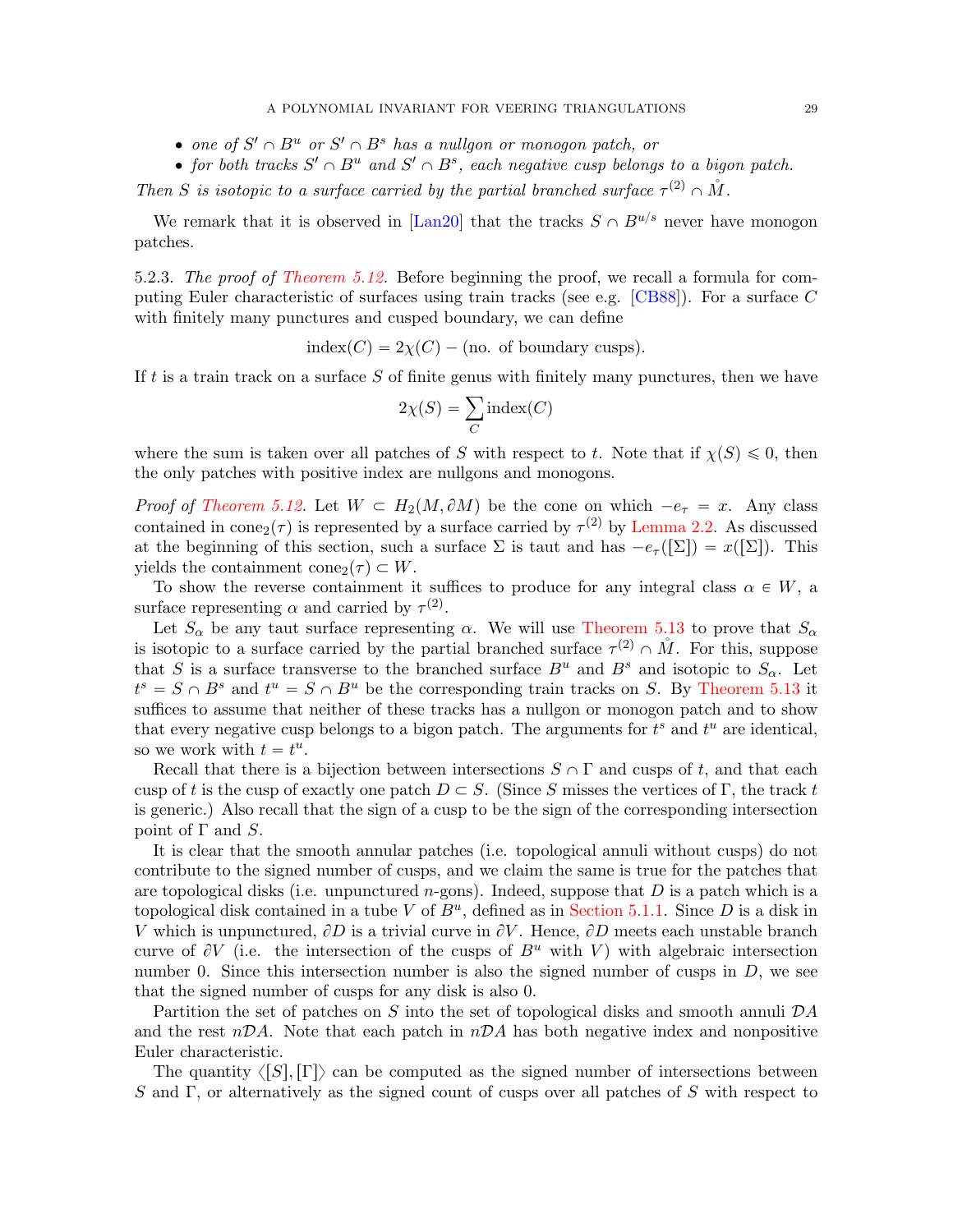$t = S \cap B^u$ . Since the signed number of cusps of annuli and disks is 0, we have<br> $2\chi(S) = -\langle [S], [\Gamma] \rangle = \sum_i -algcusps(D)$ 

$$
2\chi(S) = -\langle [S], [\Gamma] \rangle = \sum_{n \mathcal{D} \mathcal{A}} -algcusps(D)
$$

where algcusps(D) denotes the signed number of cusps in  $\partial D$  and the sum is over patches that are not topological disks or smooth annuli. Subtracting this expression for  $2\chi(S)$  from

the expression in terms of the indices of patches provided above gives  
\n
$$
0 = \sum_{\mathcal{D}A} \text{index}(C) + \sum_{n \mathcal{D}A} (\text{index}(D) + \text{algcusps}(D)).
$$

We claim that each term of the above sum is nonpositive. First, each term of the first sum is nonpositive, since each patch has nonpositive index following our assumption that there are no patches which are nullgons or monogons. For the second sum, the term for D in  $nDA$  is equal to  $2\chi(D) + (\text{algcusps}(D) - \text{cusps}(D))$ , which is nonpositive since  $\chi(D) \leq 0$ and algcusps $(D) \leq \text{cusps}(D)$ . Hence, each term of the sums is nonpositive and so it must be that each term is actually 0. We conclude that each patch in  $\mathcal{D}A$  is an annulus or a bigon with cusps whose signs cancel, and that each patch in  $nDA$  is a once-punctured disk with only positive cusps.

The same argument applies to  $t^s = S \cap B^s$ , and so by [Theorem 5.13](#page-27-1) we conclude that, after an isotopy, S is carried by the partial branched surface  $\tau^{(2)} \cap M$ . In particular,  $S \cap M$  is carried by  $\tau^{(2)}$  and under the canonical isomorphism  $H_2(M, \partial M) = H_2(M, \partial M)$ , it represents the class  $\alpha$ . Hence,  $\alpha \in \text{cone}_2(\tau)$  and the proof is complete.

<span id="page-29-2"></span>5.3. Dimension and fiberedness of cones via the veering polynomial. We begin with the following lemma showing that  $P_{\Phi}$  determines the cone of homology directions of  $\tau$ .

<span id="page-29-0"></span>**Lemma 5.14.** For a veering triangulation  $\tau$ , the cone of homology directions cone<sub>1</sub>(Γ) is generated by  $i_*(\text{supp}(P_\Phi))$ , where  $i_* : H_1(\Phi; \mathbb{R}) \to H_1(M; \mathbb{R})$  is induced by the inclusion of the flow graph into M.

*Proof.* By [Theorem 5.1,](#page-17-2)  $cone_1(\Gamma) = cone_1(\Phi)$ . Since an arbitrary directed cycles in  $\Phi$  is a sum in  $H_1$  of simple directed cycles, it suffices to know that every simple directed cycles of  $\Phi$  appears in the support of the Perron polynomial  $P_{\Phi}$ . But this follows immediately from Equation  $(6)$ .

The following theorem summarizes the main results of this section and gives a characterization of fibered faces in the spirit of Fried's criterion.

<span id="page-29-1"></span>**Theorem 5.15.** Let  $\tau$  be a veering triangulation. Then cone  $(\tau)$  is equal to the subset of  $H_2(M, \partial M)$  on which  $x = -e_{\tau}$ , which is the cone over a face  $\mathbf{F}_{\tau}$  of  $B_x(M)$ . The codimension of  $\mathbb{R}_+\mathbf{F}_\tau$  is equal to the dimension of the largest linear subspace contained in cone<sub>1</sub>(Γ). Furthermore, the following are equivalent:

- (i)  $i_*(\text{supp}(P_{\Phi_{\tau}}))$  lies in an open half-space of  $H_1(M;\mathbb{R}),$
- (ii) there exists  $\eta \in H^1(M)$  with  $\eta([\gamma]) > 0$  for each closed  $\tau$ -transversal  $\gamma$ ,
- (*iii*)  $\tau$  *is layered, and*
- (iv)  $\mathbf{F}_{\tau}$  is a fibered face.

*Proof.* [Theorem 5.12](#page-26-1) gives that cone<sub>2</sub>( $\tau$ ) equals the cone over a face  $\mathbf{F}_{\tau}$  of  $B_x(M)$ . The statement about its codimension follows from the discussion at the beginning of [Section 5.1](#page-17-1) (or see [\[Ful93,](#page-48-23) Section 1.2, Fact 10]) after we recall that the dual cone of cone  $\sigma(\tau)$  equals cone<sub>1</sub>(Γ) by [Proposition 5.11.](#page-25-2)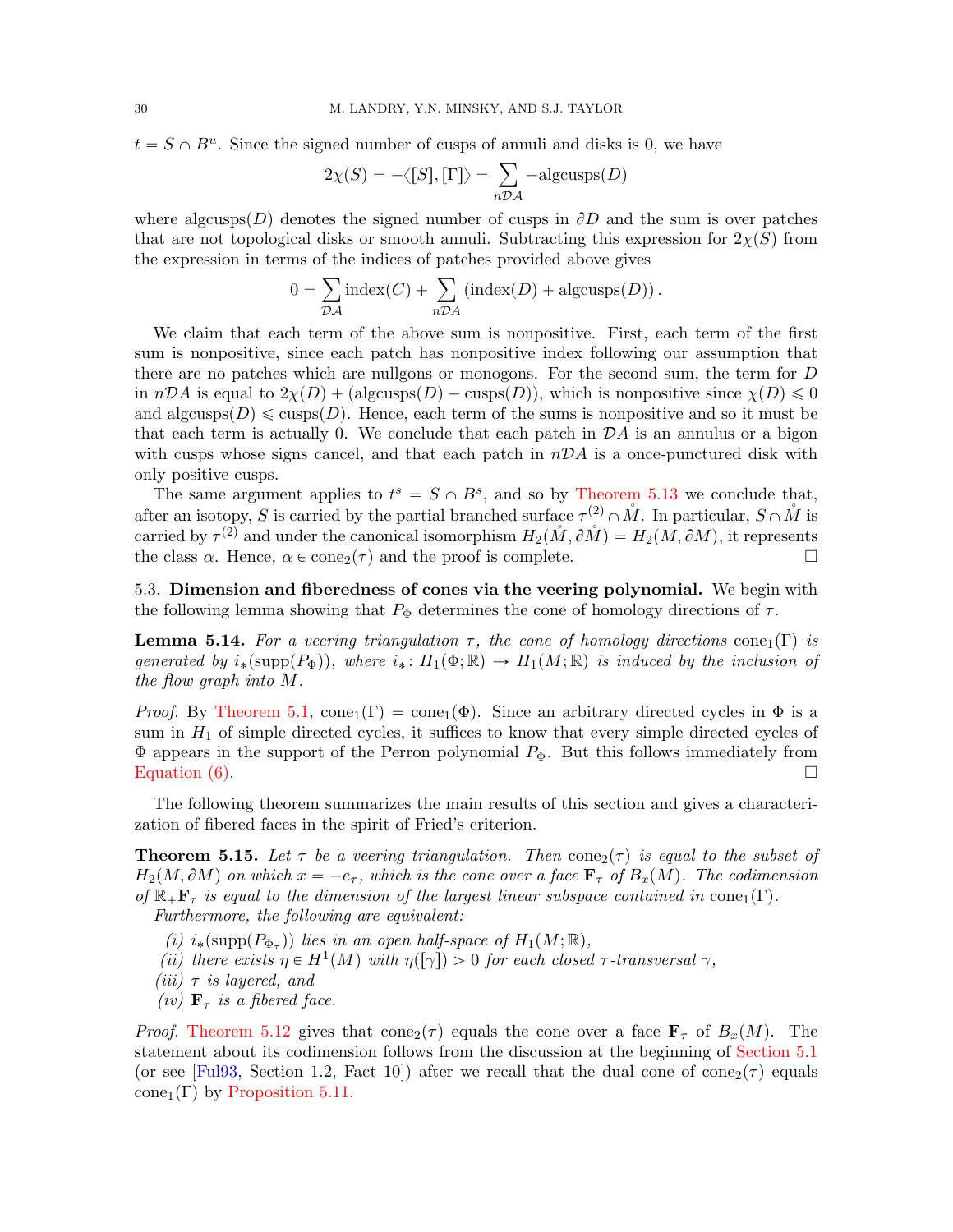It remains to show the equivalence of the conditions.

For  $(i) \iff (ii)$ , since  $i_*(\text{supp}(P_{\Phi_{\tau}}))$  lies in an open half-space of  $H_1(M;\mathbb{R})$ , there is an  $\eta \in H^1(M)$  that is positive on all directed cycles in  $i_*(\text{supp}(P_{\Phi_{\tau}}))$ . In particular, no such directed cycle is 0 in  $H_1(M; \mathbb{R})$ . Hence, if  $\gamma$  is a closed  $\tau$ -transversal, then  $[\gamma] \in H_1(M; \mathbb{R})$ is in the positive span of directed cycles in  $i_*(\text{supp}(P_{\Phi_{\tau}}))$  by [Lemma 5.14](#page-29-0) and so  $\eta([\gamma]) > 0$ . For the converse, if  $\eta$  is positive on closed transversals, then it is positive on  $i_*(\text{supp}(P_{\Phi_{\tau}}))$ . This implies that  $i_*(\text{supp}(P_{\Phi_\tau})$  lies in an open half-space.

The implication (*iii*)  $\implies$  (*ii*) is immediate because a fiber of a layered veering triangulation positively intersects every closed transversal.

Next we turn to (ii)  $\implies$  (iii). Let  $\eta \in H^1(M)$  be positive on closed transversals of  $\tau$ . Then its pullback to the dual graph  $\Gamma$  is positive on directed cycles and so by [Lemma 5.10](#page-25-1) it is represented by a positive cocycle m on the edges of  $\Gamma$ . After perturbing slightly, we can assume that  $m: E(\Gamma) \to \mathbb{Q}_+$  and so for some  $n \geq 0$ ,  $n \cdot m$  assigns a positive integer to each edge of Γ. As in the proof of [Proposition 5.11,](#page-25-2) this implies that  $n \cdot \eta$  is presented by a surface S fully carried by  $\tau^{(2)}$ , meaning that S traverses each face of  $\tau$ . From this, it follows that the components of  $M \setminus S$  are I-bundles and that  $\tau$  is a layered triangulation on any component of S.

Finally, (iii)  $\implies$  (iv) is clear because a 'layer' of a layered triangulation is a fiber of M. The reverse implication is more difficult and reserved for [Proposition 5.16.](#page-30-0)  $\Box$ 

The following proposition completes the proof of [Theorem 5.15.](#page-29-1) In short, it states that only layered veering triangulations can carry fibers.

<span id="page-30-0"></span>**Proposition 5.16.** Let  $\tau$  be a veering triangulation of M whose associated face  $\mathbf{F}_{\tau} \subset B_x(M)$ is fibered. Then  $\tau$  is layered.

The proof is inspired by Agol's proof of virtual fibering [\[Ago08\]](#page-47-10). Recall that  $G = \pi_1(M)$ is virtually special by Wise [\[Wis20,](#page-49-2) Theorem 17.14] (see also Cooper–Futer [\[CF19,](#page-48-28) Theorem 1.4] and Groves–Manning [\[GM20,](#page-48-29) Theorem A]) and so it is virtually RFRS by Agol [\[Ago08,](#page-47-10) Corollary 2.3. This means that there exists a finite index subgroup  $G_0 \leq G$  and subgroups  $G_0 \supset G_1 \supset G_2 \cdots$  such that

- $(1) \bigcap_i G_i = 1,$
- (2)  $G_i$  is a normal, finite index subgroup of  $G_0$ , and

(3) for each i, the map  $G_i \to G_i/G_{i+1}$  factors through  $G_i \to H_1(G_i; \mathbb{Z})$ /torsion.

Such a chain of subgroups is called a RFRS tower.

*Proof of [Proposition 5.16.](#page-30-0)* Let  $G = \pi_1(M)$  and let  $G \ge G_0 \supset G_1 \supset G_2 \cdots$  be a RFRS tower for the finite index subgroup  $G_0$ . For each i, let  $\tilde{M}_i$  be the corresponding cover of M.

Since fibers are the unique taut surfaces in their homology class,  $\tau$  carries all the fibers in the cone  $\mathbb{R}_+$ **F**<sub>τ</sub> by [Theorem 5.12.](#page-26-1) Let  $\tilde{\tau}_i$  be the lifted veering triangulation of  $\widetilde{M}_i$ . Since  $\tilde{\tau}_i$ carries the lifted fibers from  $\tau$ , we have that each cone  $\mathbb{R}_+$ **F**<sub>i</sub> :=  $\mathbb{R}_+$ **F**<sub> $\tilde{\tau}_i$  is fibered and hence</sub> top dimensional.

<span id="page-30-1"></span>Suppose that  $\tau$  is not layered; hence, no surface is fully carried by  $\tau^{(2)}$ . We choose a (multiple of a) fiber S that is maximal with resect to the weights placed on faces of  $\tau$ . That is, S is carried by  $\tau$  and traverses every faces that is traversed by any carried surface. Such a surface can be constructed by summing weights of finitely many fibers that traverse the faces traversed by some carried surface. Of course, the complete preimage  $\widetilde{S}_i$  of S in  $\widetilde{M}_i$  is a (multiple of a) fiber carried by  $\tilde{\tau}_i$  whose weights on faces are lifted from those of S. We claim that  $\hat{S}_i$  also has the weight maximality property for  $\tilde{\tau}_i$ :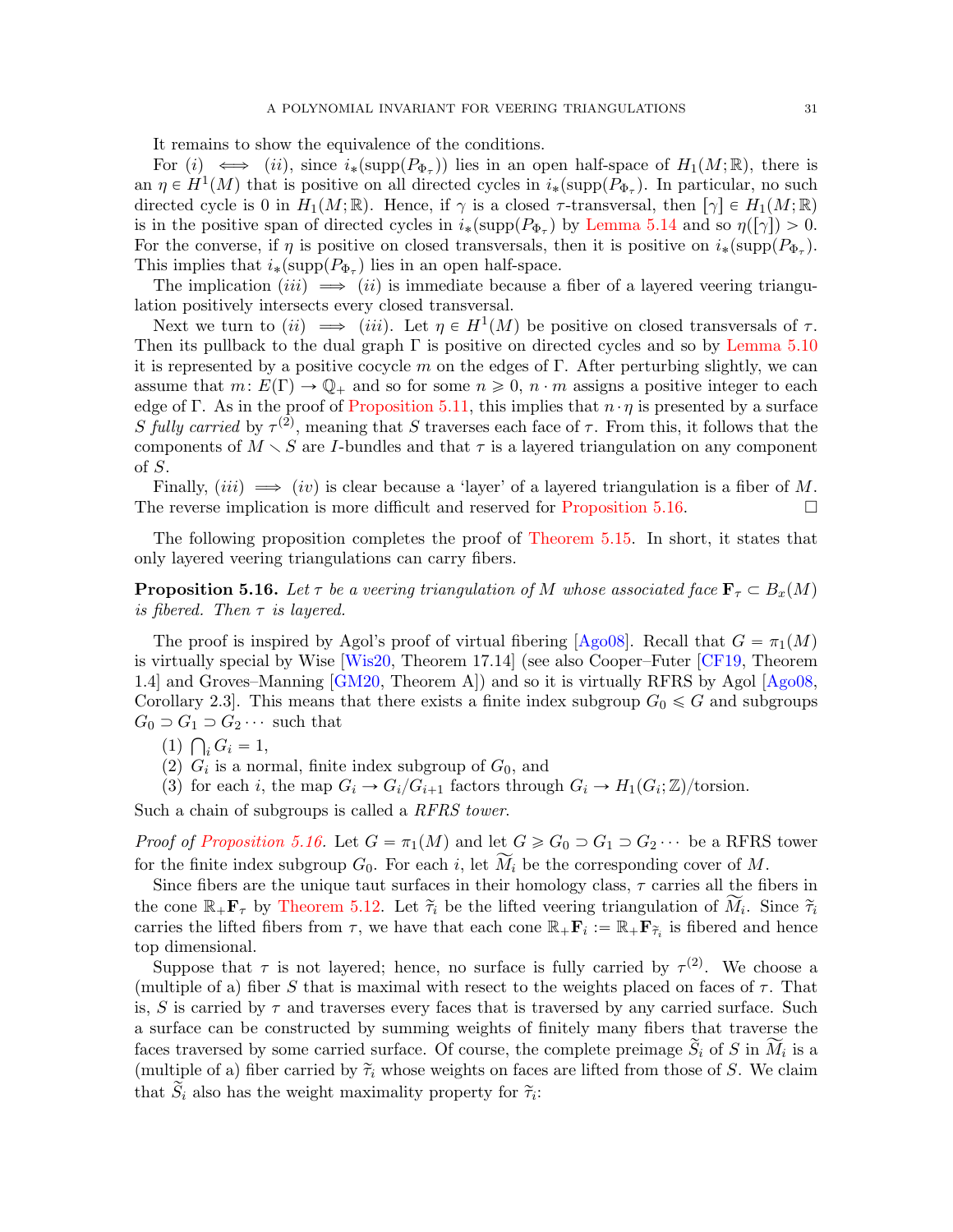**Claim 1.** The carried surface  $\tilde{S}_i$  traverses every face of  $\tilde{\tau}_i$  that is traversed by any carried surface. In particular, each  $\tilde{\tau}_i$  is also not layered for  $i \geq 0$ .

*Proof of Claim 1.* Suppose that  $Z$  is a carried surface that traverses a face not traversed by  $\widetilde{S}_i$ . Then the system of weights on faces of  $\widetilde{\tau}_i$  corresponding to Z pushes down to  $\tau$  to gives a system of weights (satisfying the matching conditions) and determines a surface carried by  $\tau$  that traverses faces not traversed by S, a contradiction.

Since  $\tilde{\tau}_i$  is not layered, it has dual cycles that do not intersect  $\tilde{S}_i$ ; see  $(ii) \implies (iii)$  in the proof of [Theorem 5.15.](#page-29-1) (Here, we set  $\widetilde{M}_{-1} = M$ ,  $\widetilde{\tau}_{-1} = \tau$ , and  $\widetilde{S}_{-1} = S$ .) These dual cycles lie in the 'guts' of  $\widetilde{S}_i$  defined as follows: Let  $\mathcal{G}(\widetilde{S}_i)$  be the open region obtained by taking the open tetrahedra of  $\tilde{\tau}_i$  together with the open faces of  $\tilde{\tau}_i^{(2)}$  $\tilde{s}_i^{(2)}$  that are *not* traversed by  $\tilde{S}_i$ . Any dual cycle not crossing  $\widetilde{S}_i$  lives in  $\mathcal{G}(\widetilde{S}_i)$  by construction.

<span id="page-31-1"></span>**Claim 2.** The image of  $H^1(\widetilde{M}_i) \to H^1(\mathcal{G}(\widetilde{S}_i))$  is trivial for  $i \geq -1$ .

*Proof of Claim 2.* Suppose that some nontrivial  $\alpha$  is in the image of the map. Since  $\mathbb{R}_+$ **F**<sub>i</sub> is top dimensional in  $H^1(\widetilde{M}_i) = H_2(\widetilde{M}_i, \partial \widetilde{M}_i)$ , i.e. it has nonempty interior, there is a  $\beta \in \mathbb{R}_+$ **F**<sub>i</sub> such that  $\alpha + \beta \in \mathbb{R}_+$ **F**<sub>i</sub>. But then  $\alpha + \beta$  is represented by a surface Z carried by  $\tilde{\tau}_i$  that has nonzero intersection number with an oriented loop in  $\mathcal{G}(\widetilde{S}_i)$ . This contradicts [Claim 1](#page-30-1) which implies that Z is disjoint from  $G(\tilde{S}_i)$ .

Now by [Claim 2,](#page-31-1) each component of  $\mathcal{G}(\widetilde{S}_0)$  lifts homeomorphically to  $\widetilde{M}_1$ . Indeed, this amounts to the claim that any loop in  $\mathcal{G}(\widetilde{S}_0)$  is trivial under the homomorphism  $G_0 \rightarrow$  $H_1(\widetilde{M}_0)/\text{torsion}$ . By definition of  $\widetilde{S}_i$ , all the lifts of  $\mathcal{G}(\widetilde{S}_0)$  to  $\widetilde{M}_1$  live in  $G(\widetilde{S}_1)$ . Then again applying [Claim 2,](#page-31-1) we see that  $\mathcal{G}(\widetilde{S}_0)$  lifts to  $\widetilde{M}_2$ . Continuing in this way, we should have that applying Claim 2, we see that  $\mathcal{G}(S_0)$  lifts to  $M_2$ . Continuing in this way, we should have that  $\mathcal{G}(\widetilde{S}_0)$  lifts to each  $\widetilde{M}_i$  and hence for each component  $C$  of  $\mathcal{G}(\widetilde{S}_0)$ ,  $\pi_1(C) \subset \bigcap_i G_i$ . He component of  $\mathcal{G}(\widetilde{S}_0)$  has trivial fundamental group. This however contradicts the fact that if  $\tau$  (and hence  $\tilde{\tau}_0$ ) is not layered, then  $\mathcal{G}(\tilde{S}_0)$  contains dual cycles, which are homotopically essential by a combinatorial version of a theorem of Novikov; see [\[SS20,](#page-49-3) Theorem 3.2] or the references found in therein. The proof of [Proposition 5.16](#page-30-0) is complete.  $\Box$ 

## 6. RELATING THE POLYNOMIALS  $V_\tau$  and  $\Theta_\tau$

<span id="page-31-0"></span>In this section, we establish a precise version of the identity

$$
V_{\tau} = \Theta_{\tau} \cdot \prod (1 \pm g_i),
$$

where the  $g_i \in G$  are represented by certain directed cycles in the dual graph  $\Gamma = \Gamma_{\tau}$ . We will see in [Section 7](#page-42-0) that this is a generalization of McMullen's Determinant Formula from the fibered setting.

After some definitions we will state [Theorem 6.1](#page-32-0) which is the main result of this section.

6.1. The AB polynomial. As before, we let  $\widetilde{M}^{ab}$  denote the universal free abelian cover of M.

Recall the definitions of  $L \colon \mathbb{Z}[G]^E \to \mathbb{Z}[G]^E$  and  $L^{\Delta} \colon \mathbb{Z}[G]^F \to \mathbb{Z}[G]^E$  and their respective cokernels,  $\mathcal{E}(\tilde{\tau})$  and  $\mathcal{E}^{\Delta}(\tilde{\tau})$  [\(Equation \(2\)](#page-9-2) and [Equation \(4\)\)](#page-10-3). To relate the two we recall from [Lemma 3.2](#page-10-1) the fact that, if  $f$  is a bottom face of a tetrahedron  $t$  and  $e$  its bottom edge, then there is a unique top face f' of t such that  $L^{\Delta}(f) + L^{\Delta}(f') = L(e)$ . This face f' is characterized by the fact that the turn in the dual graph  $\Gamma$  at t given by the pair  $(f, f')$  is anti-branching (see [Lemma 4.5\)](#page-15-0).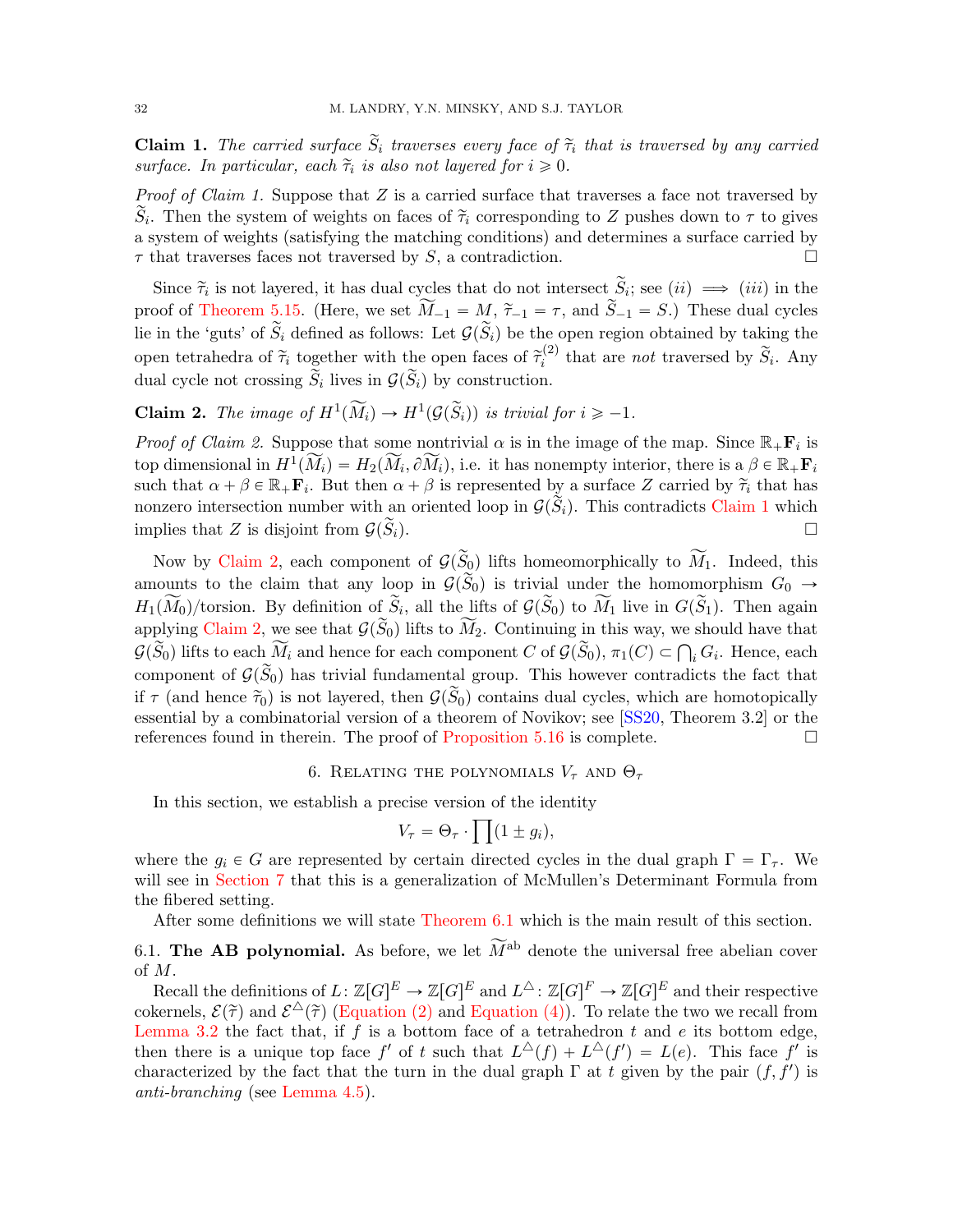The correspondence  $f \mapsto f'$  defines a map  $A: F \to F$ , which after lifting to  $\widetilde{M}^{\text{ab}}$  induces a  $\mathbb{Z}[G]$ -module homomorphism  $A: \mathbb{Z}[G]^F \to \mathbb{Z}[G]^F$ . The correspondence  $f \mapsto e$  sending a face to its bottom edge gives a  $2 - 1$  map  $\varepsilon: F \to E$ , which also extends to  $\varepsilon: \mathbb{Z}[G]^F \to \mathbb{Z}[G]^E$ . Defining  $L^{AB} = I + A$ , we can express the above identity as

(8) 
$$
L^{\triangle} \circ L^{\mathcal{AB}} = L \circ \varepsilon.
$$

Now define the AB-module  $\mathcal{AB}(\tilde{\tau})$  as the cokernel of  $L^{\mathcal{AB}},$  that is via

(9) 
$$
\mathbb{Z}[G]^F \xrightarrow{L^{AB}} \mathbb{Z}[G]^F \longrightarrow \mathcal{AB}(\tilde{\tau}) \to 0.
$$

As  $L^{AB}$  is a square matrix, its fitting ideal is principally generated by  $\det(L^{AB})$  and we define the **AB** polynomial of  $\tau$  by

<span id="page-32-1"></span>
$$
V^{\mathcal{AB}} = V_{\tau}^{\mathcal{AB}} = \det(L^{\mathcal{AB}}) \in \mathbb{Z}[G].
$$

We will see in [Lemma 6.2](#page-33-0) that  $V^{AB}$  has the form  $\prod (1 \pm g_i)$  over certain  $g_i \in G$ . Our main result will then be:

<span id="page-32-0"></span>**Theorem 6.1.** Suppose that  $rank(H_1(M)) > 1$ . Then

$$
V_{\tau} = V^{\mathcal{AB}} \cdot \Theta_{\tau}
$$

up to multiplication by a unit in  $\mathbb{Z}[G]$ .

When the rank of homology is 1, the conclusion holds up to multiplying by  $(1 \pm t)$ , where t generates G. See [Remark 6.18.](#page-42-1)

Let us give a short sketch of the proof.

We first introduce  $AB$ -cycles, which are just the cycles of the permutation  $A$ , and give in [Lemma 6.2](#page-33-0) a factorization formula for  $V^{AB}$ .

[Proposition 6.6](#page-35-0) gives the "easy" direction of the theorem, namely  $V |$  $V^{\cal AB} \cdot \Theta_{\tau}$ , which follows from standard facts about Fitting ideals (but we supply an explicit proof).

In [Lemma 6.8](#page-35-1) we give an alternate presentation of  $\mathcal{E}^{\triangle}$  that allows us to express  $\Theta_{\tau}$  as the gcd of minors of a matrix involving L and selected columns of  $L^{\Delta}$ .

[Lemma 6.9,](#page-35-2) the AB-cycle equation, is an identity combining L,  $L^{\triangle}$  and the AB-cycles. In [Proposition 6.12](#page-36-0) we use this equation to enable column operations that express  $V_\tau$  as one of the minors of the matrix in [Lemma 6.8.](#page-35-1) This gives us, in [Corollary 6.13,](#page-37-0) a result of the form

$$
\left(\Theta_{\tau} \cdot \prod(1 \pm g_i)\right) | V_{\tau}
$$

where the product is over a restricted collection of cycles called a reducing family.

We then introduce AB-chains which are cycles formed of segments of AB-cycles in a restricted manner. We obtain in [Lemma 6.14](#page-38-0) and [Corollary 6.15](#page-39-0) that ` ˘ ˇ

$$
(V^{\mathcal{AB}} \cdot \Theta_{\tau}) \mid (1 \pm z) V_{\tau}
$$

where  $z$  is the image in  $G$  of such a cycle.

In [Lemma 6.16](#page-40-0) we show that the homology classes of AB-chains and AB-cycles suffice to generate G and use this to show that, by applying Corollary  $6.13$  and Corollary  $6.15$  over all AB-cycles and AB-chains, we can establish

$$
(V^{\mathcal{AB}}\cdot \Theta_\tau)\bigm|V_\tau
$$

which completes the proof.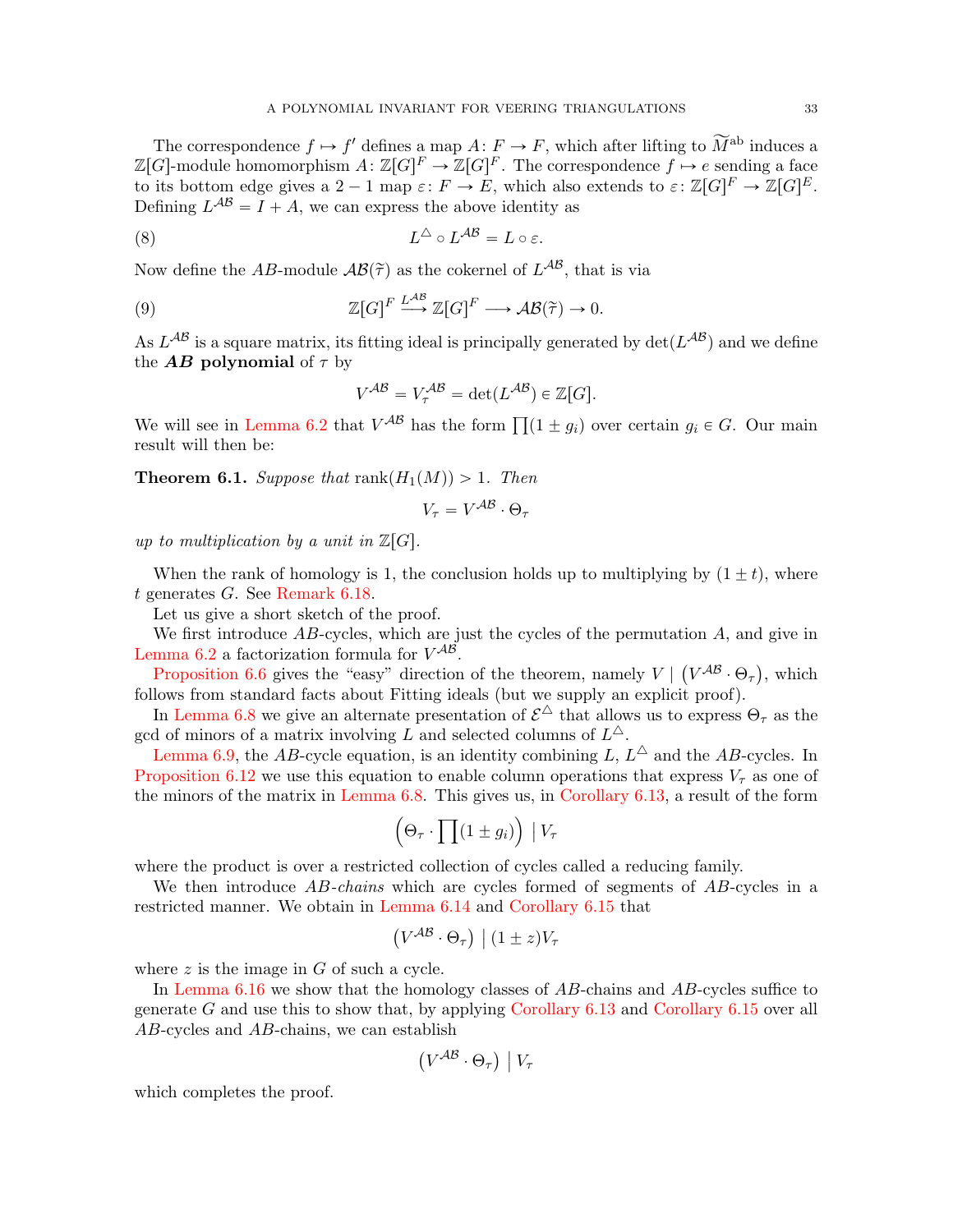6.2. Cycles and the factorization of  $V^{AB}$ . The map  $A: F \to F$  is a permutation and we call its cycles the **AB-cycles** of  $\tau$ . Recall that *dual cycles* and *dual paths* are directed cycles and paths respectively in the dual graph  $\Gamma$ . Each AB-cycle c determines a unique dual path whose Γ-edges correspond to the  $\tau$ -faces in c. We will often speak of these two objects interchangeably. In this language, an AB-cycle is a directed cycle in  $\Gamma$  that makes only anti-branching turns in the sense of [Section 4.3.](#page-14-0)

A  $\tau$ -face  $f \in F$  is dual to a  $\Gamma$ -edge pointing into the tetrahedron for which f is a bottom face, and we can label this tetrahedron (which is dual to a  $\Gamma$ -vertex) by its bottom  $\tau$ -edge which is exactly  $\varepsilon(f)$ . We say that an AB-cycle passes through the faces f, Af,  $A^2f, \ldots$  and, with a slight abuse of notation, encounters the  $\tau$ -edges  $\varepsilon(A^if)$ .

Note that a  $\tau$ -face f belongs to a unique AB-cycle, while each  $\tau$ -edge is encountered twice by AB-cycles (possibly the same one). This corresponds to the fact that the dual graph  $\Gamma$  is 4-valent.

Each AB-cycle c determines a homology class in M and hence an image  $g = [c] \in G$ . Let  $k = k(c)$  denote the length of the cycle, or the number of  $f \in F$  which it passes through. This structure allows us to compute  $V^{AB}$ :

<span id="page-33-0"></span>**Lemma 6.2.** Let  $c_1, \ldots, c_n$  denote the AB-cycles of  $\tau$ ,  $k_i$  their lengths, and  $g_i = [c_i]$  their images in G. Then we may identify

$$
\mathcal{AB}(\widetilde{\tau}) \cong \bigoplus_{i=1}^n \frac{\mathbb{Z}[G]}{(1 + (-1)^{k_i+1}g_i)},
$$

where the map from the ith copy of  $\mathbb{Z}[G]$  into  $\mathcal{AB}(\tilde{\tau})$  maps 1 to any (fixed) face in  $c_i$ . In particular,

$$
V^{\mathcal{AB}} = \prod_{i=1}^{n} \left( 1 + (-1)^{k_i+1} g_i \right)
$$

up to a unit factor in  $\mathbb{Z}[G].$ 

**Remark 6.3.** We will often write the expression  $(1 + (-1)^{k_i+1}g_i)$  as  $(1 \pm g_i)$ , for brevity.

*Proof.* In this proof we abbreviate  $AB := AB(\tilde{\tau})$ . Fix a face  $f_i$  for each cycle  $c_i$  and define a map

$$
\gamma\colon \mathbb{Z}[G]^n \to \mathbb{Z}[G]^F
$$

as in the statement, taking the generator of the *i*-th copy of  $\mathbb{Z}[G]$  to  $f_i$ . Let  $\hat{\gamma}$  denote  $\gamma$ composed with the surjection  $\mathbb{Z}[G]^F \to \mathcal{AB}$ . The map  $\hat{\gamma}$  is surjective because, in  $\mathcal{AB}$ , the identity  $f = -Af$  holds (since  $\overline{L^{AB}}(f) = f + Af$  is a relation), so one face from each cycle suffices to generate the rest.

Lifting the permutation  $A$  to the faces in the universal cover, it acts as a translation on the lift of each cycle. Thus if we denote the distinguished lift of  $f_i$  by  $f_i$  again, we have the A-orbit  $f_i \to Af_i \to \cdots A^{k_i} f_i$  where  $A^{k_i} f_i$  is just  $g_i \cdot f_i$ , the translate of the lift  $f_i$  by the element of the deck group associated to the cycle.

Since in AB, we have  $A^{j}f_{i} = -A^{j+1}f_{i}$ , we obtain the relation  $g_{i} \cdot f_{i} = (-1)^{k_{i}}f_{i}$ . Hence  $\hat{\gamma}$  factors through the quotient  $\bigoplus_{i=1}^n \mathbb{Z}[G]/(1 \pm g_i)$ . An inverse map is easily constructed by appealing to the same relations, and so we obtain the desired description of  $AB$ .

This gives us a new presentation of  $\mathcal{AB}$ , namely  $\mathbb{Z}[G]^n \to \mathbb{Z}[G]^n \to \mathcal{AB}$  where the matrix is diagonal with  $(1 \pm q_i)$  along the diagonals. Since the Fitting ideal of  $AB$  is independent of presentation, the expression for  $V^{AB}$  follows.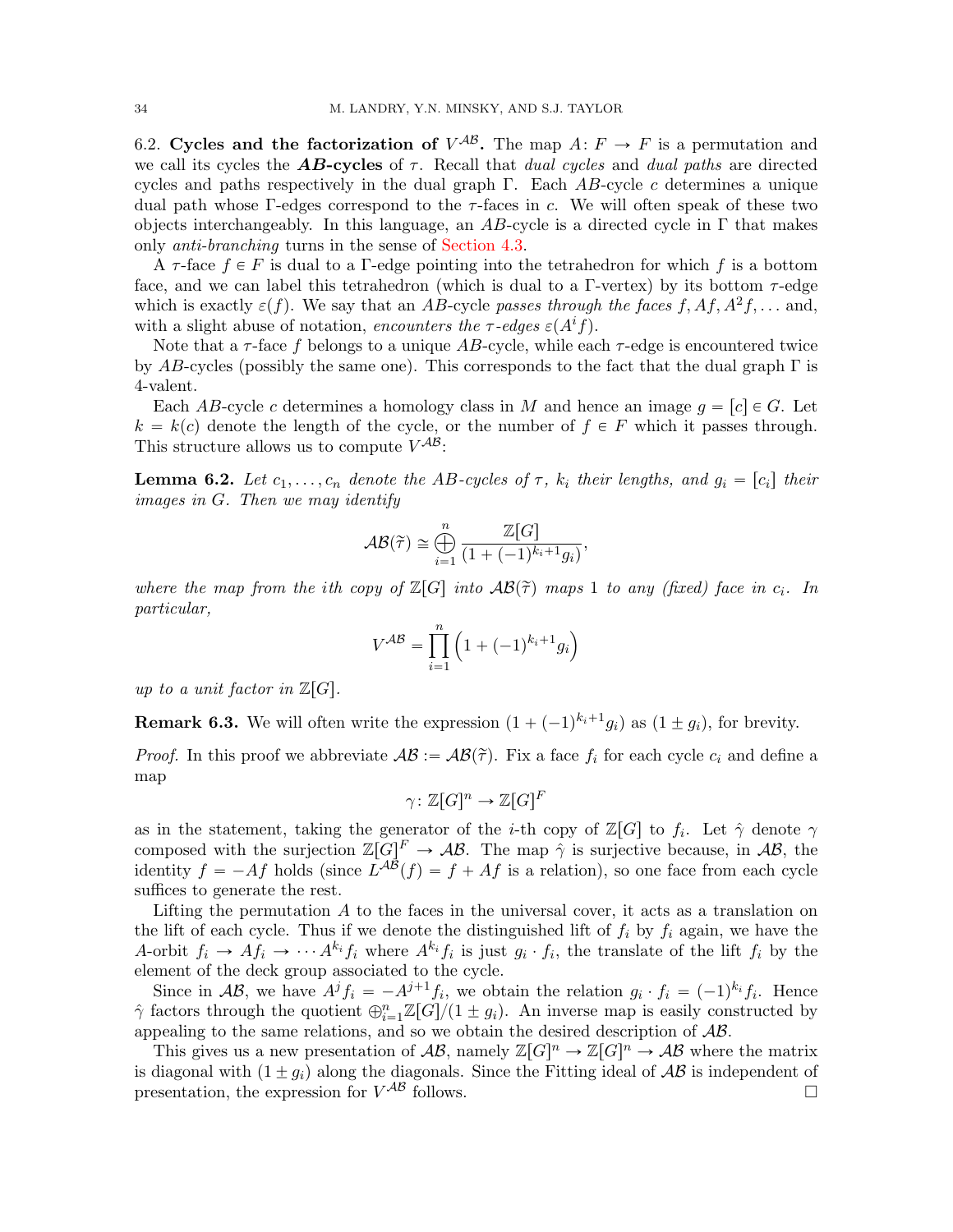6.3. Diagrams and presentations. It is helpful to organize our maps in the following commutative diagram:

<span id="page-34-0"></span>Proposition 6.4. We have the following commutative diagram with exact rows and columns:

$$
\mathbb{Z}[G]^{F} \xrightarrow{\varepsilon} \mathbb{Z}[G]^{E} \longrightarrow 0
$$
\n
$$
L^{AB} \downarrow \downarrow \downarrow
$$
\n
$$
\mathbb{Z}[G]^{F} \xrightarrow{L^{\Delta}} \mathbb{Z}[G]^{E} \longrightarrow \mathcal{E}^{\Delta}(\tilde{\tau}) \longrightarrow 0
$$
\n
$$
\downarrow \qquad \qquad \downarrow \qquad \qquad \parallel
$$
\n
$$
AB(\tilde{\tau}) \xrightarrow{\overline{L^{\Delta}}} \mathcal{E}(\tilde{\tau}) \longrightarrow \mathcal{E}^{\Delta}(\tilde{\tau}) \longrightarrow 0
$$
\n
$$
\downarrow \qquad \qquad \downarrow
$$
\n
$$
0 \qquad 0
$$

*Proof.* Surjectivity of  $\varepsilon$  is immediate from the definition, and commutativity of the top square is [Equation \(8\).](#page-32-1)

Exactness of the middle row is the definition of  $\mathcal{E}^{\triangle}$ , and exactness of the first two columns is the definition of  $AB$  and  $E$ .

Commutativity of the bottom left square is the definition of  $\overline{L^{\Delta}}$ .

The definition of the arrow  $\mathcal{E}(\tilde{\tau}) \to \tilde{\mathcal{E}}^{\triangle}(\tilde{\tau})$ , and exactness of the bottom row, follow from a short diagram chase.

6.3.1. Presenting  $\mathcal{E}$ : We can now consider an alternative presentation of  $\mathcal{E} = \mathcal{E}(\tilde{\tau})$ :

Proposition 6.5. Consider the module homomorphism

$$
\mathcal{L} \colon \mathbb{Z}[G]^F \oplus \mathbb{Z}[G]^F \to \mathbb{Z}[G]^F \oplus \mathbb{Z}[G]^E
$$

given in block form by the  $(F + E) \times (2F)$  matrix

$$
\mathcal{L} = \left[ \begin{array}{c|c} L^{AB} & I \\ \hline 0 & L^{\triangle} \end{array} \right].
$$

Then  $\mathcal{E}(\tilde{\tau})$  is isomorphic to the cokernel of  $\mathcal{L}$ .

*Proof.* Denote the cokernel of  $\mathcal L$  by  $\mathcal E'$  and note  $\mathcal E'$  is the free module  $\mathbb Z[G]^F\oplus\mathbb Z[G]^E$  modulo two relations for each face  $f$ :

$$
L^{AB}(f) = f + f' = 0
$$
  

$$
f + L^{\triangle}(f) = 0.
$$

Hence, if  $e = \varepsilon(f)$ , then

$$
L(e) = L^{\Delta}(f) + L^{\Delta}(f')
$$
  
=  $(f + L^{\Delta}(f)) + (f' + L^{\Delta}(f')) - L^{AB}(f)$   
 $\in \text{Im}(\mathcal{L}),$ 

and so the factor inclusion  $\mathbb{Z}[G]^E \to \mathbb{Z}[G]^F \oplus \mathbb{Z}[G]^E$  descends to a module homomorphism  $\mathcal{E} \rightarrow \mathcal{E}'$ .

An inverse homomorphism is induced by first defining a homomorphism  $\mathbb{Z}[G]^F \oplus \mathbb{Z}[G]^E \to$  $\mathbb{Z}[G]^E$  by

$$
(f, e) \to e - L^{\triangle}(f).
$$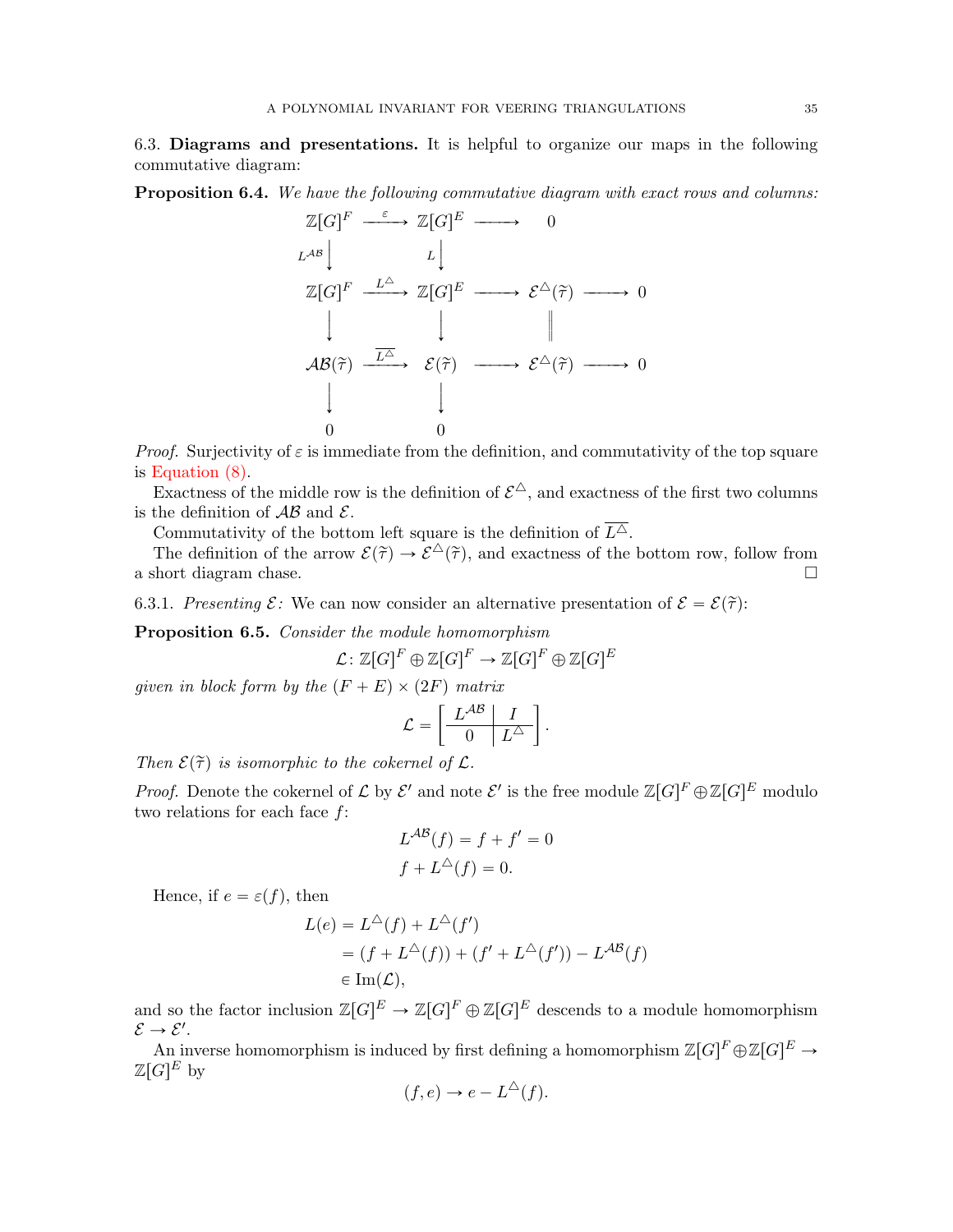Since this maps the first relation on  $\mathcal{E}'$  to a tetrahedron relation of  $\mathcal E$  and the second relation on  $\mathcal{E}'$  to 0, it induces a map  $\mathcal{E}' \to \mathcal{E}$ . This is easily seen to be the inverse of the one defined above.  $\Box$ 

From this we obtain one direction of our main theorem:

### <span id="page-35-0"></span>Proposition 6.6.

$$
V_{\tau} \mid (V^{\mathcal{AB}} \cdot \Theta_{\tau})
$$

*Proof.* The fitting ideal  $(V_\tau)$  of  $\mathcal E$  is independent of the presentation of  $\mathcal E$ . Hence, we get that  $(V_{\tau})$  is also the ideal generated by the minors of  $\mathcal L$  of size  $|F| + |E|$ . In particular  $V_{\tau}$  divides the product of  $\det(L^{AB})$  with each minor of  $L^{\Delta}$  of size |E|. Hence  $V_{\tau}$ |  $(V^{AB} \cdot \Theta_{\tau})$ .

**Remark 6.7.** This is actually a general fact: If  $P \to Q \to R \to 0$  is an exact sequence of finitely generated modules then  $Fitt(P)\cdot Fitt(R) \subset Fitt(Q)$ . For example, this can be derived from [\[Nor04,](#page-48-20) Chapter 3, Exercise 2]. We can apply this to the sequence  $AB \to \mathcal{E} \to \mathcal{E}^{\triangle} \to 0$ from [Proposition 6.4.](#page-34-0) We chose to give an explicit proof for completeness.

6.3.2. Presenting  $\mathcal{E}^{\Delta}$ : The following presentation of  $\mathcal{E}^{\Delta}(\tilde{\tau})$  gives us a new description of  $\Theta_{\tau}$ .

<span id="page-35-1"></span>**Lemma 6.8.** Let  $c_1, \ldots, c_n$  be the collection of all AB-cycles and let  $f_i$  be a face of  $c_i$ . Then  $\mathcal{E}^{\Delta}(\tilde{\tau})$  is presented by the  $|E| \times (n + |E|)$  matrix

 $[L^{\triangle}(f_1) | \ldots | L^{\triangle}(f_n) | L].$ 

Hence,  $\Theta_{\tau}$  is the gcd of the  $|E| \times |E|$  minors of this matrix.

Here we have used the following notation: If  $A$  and  $B$  are matrices with the same number of rows, then  $[A|B]$  denotes the matrix whose columns are the columns of A follows by the columns of B. If A or B is a vector, then we interpret it as a column vector.

*Proof.* This matrix defines a map  $M: \mathbb{Z}[G]^{|E|+n} \to \mathbb{Z}[G]^E$  and it suffices to show that its image equals the image of  $L^{\Delta}$ .

Returning to the diagram of [Proposition 6.4,](#page-34-0) since  $\varepsilon$  is surjective, the image of L must be contained in the image of  $L^{\Delta}$ . Thus  $\text{Im}(M) \subset \text{Im}(L^{\Delta})$ .

Now for any  $f \in F$  we have  $L^{\Delta}(f + Af) = L(\varepsilon(f))$ . Hence  $L^{\Delta}(Af)$  is contained in the span of Im(L) and  $L^{\Delta}(f)$ . Repeating inductively, the entire cycle of  $f_1$  has  $L^{\Delta}$ -image in the span of Im(L) and  $L^{\Delta}(f_1)$ . Applying to all the cycles we see that the image of  $L^{\Delta}$  is contained in the image of M.

The statement about  $\Theta_{\tau}$  follows again from the fact that the Fitting ideal is independent of presentation.

6.4. **Factoring**  $V_{\tau}$ . We next turn to describing our primary means of factoring the veering polynomial.

6.4.1. The AB-cycle equation. The cycle structure of the permutation A gives rise to a useful identity relating L and  $L^{\Delta}$ . This uses a combination of the discussion in the proof of [Lemma 6.2](#page-33-0) and the identity [Equation \(8\).](#page-32-1)

<span id="page-35-2"></span>**Lemma 6.9** (AB-cycle equation). Let c be an AB-cycle of F, e(c) the set of  $\tau$ -edges encountered by c, f one of the  $\tau$ -faces of c, and g the class [c] in G. Then the following identity holds:

<span id="page-35-3"></span>(10) 
$$
\sum_{e \in e(c)} \alpha_e \cdot L(e) = (1 \pm g) \cdot L^{\triangle}(f)
$$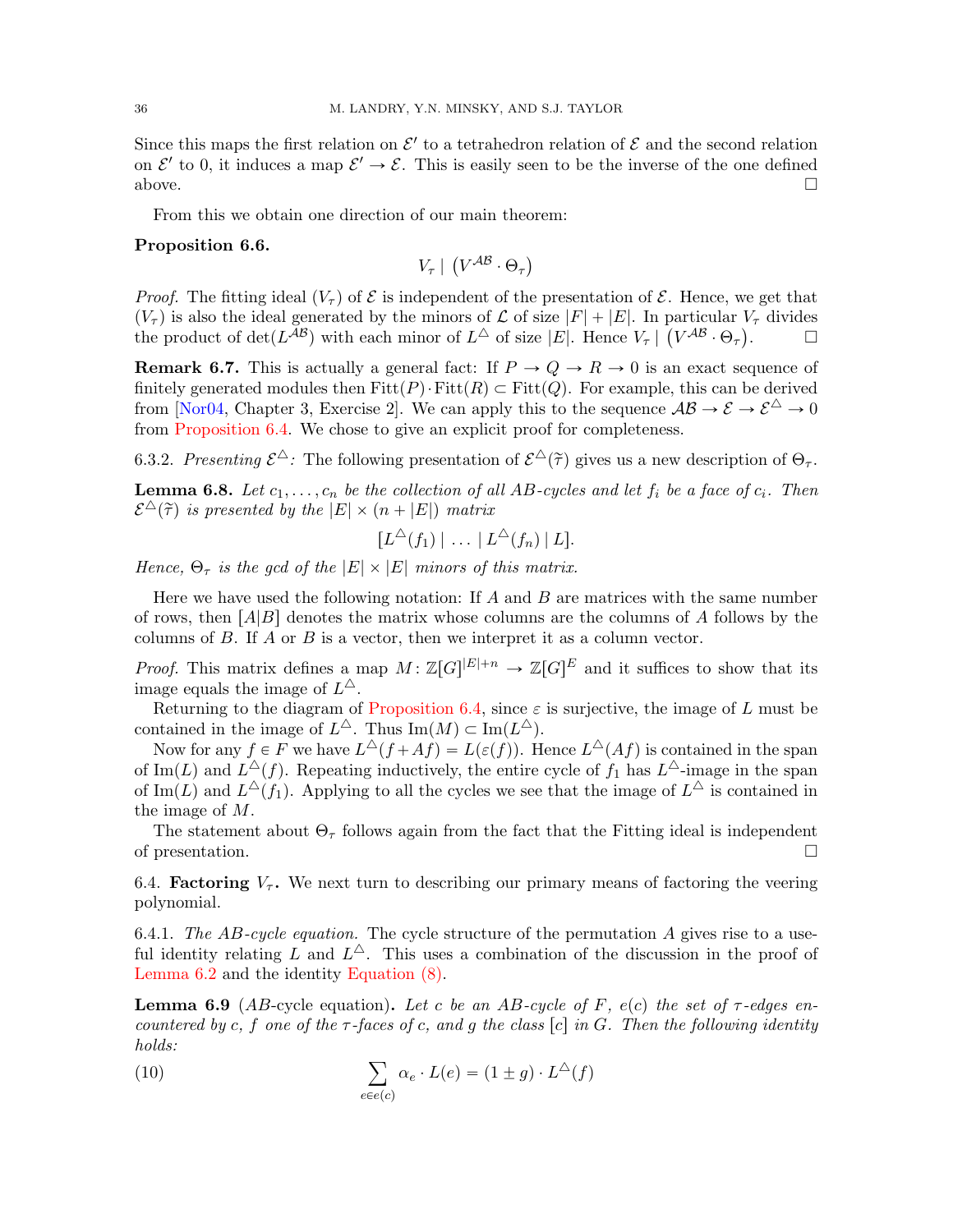where  $\alpha_e$  is a unit in  $\mathbb{Z}[G]$  if e appears once along c, and a sum of two units if e appears twice.

*Proof.* We identify f with its selected lift in  $\widetilde{M}^{ab}$ , and enumerate a lift of the cycle as  $f_i = A^i f$ ,  $i = 0, \ldots, k$  where k is the period of c - so that  $f_k = A^k f = gf$ . Then each  $\tilde{\tau}$ -edge  $\varepsilon(f_i)$  can be written as  $a_i e_i$  where  $e_i$  is one of the elements of  $e(c)$  (again identified with its selected lift in  $\widetilde{M}^{ab}$ ) and  $a_i \in G$ . The identity  $L \circ \varepsilon = L^{\triangle} \circ (I + A)$  gives us

$$
a_i L(e_i) = L^{\triangle}(f_i) + L^{\triangle}(f_{i+1}).
$$

If we combine these in an alternating sum we therefore obtain, after cancellations,

$$
\sum_{i=0}^{k-1} (-1)^{i} a_i L(e_i) = L^{\triangle}(f_0) + (-1)^{k-1} L^{\triangle}(f_k).
$$

Now since  $f_k = gf$ , the right hand side is  $(1 \pm g)L^{\Delta}(f)$ . On the left side, if e appears once as  $e_i$  then we have a term of the form  $\pm a_iL(e)$ , and if it appears twice as  $e_i$  and  $e_j$  we combine two terms to get  $(\pm a_i \pm a_j)L(e)$ . This gives the desired statement.

As an immediate corollary we have:

<span id="page-36-1"></span>**Corollary 6.10.** Let c be an AB-cycle of F and e an edge appearing exactly once in c. Then  
\n(11) 
$$
L(e) = u(1 \pm g) \cdot L^{\Delta}(f) + \sum_{e' \in e(c) \setminus \{e\}} \beta_{e'} \cdot L(e').
$$

where  $g = [c] \in G$ , f is a face of c, u is a unit in  $\mathbb{Z}[G]$ , and  $\beta_{e'}$  is sums of at most two units in  $\mathbb{Z}[G].$ 

6.4.2. Factoring with reducing families of cycles. A collection C of AB-cycles forms a reducing family of cycles if it can be ordered  $\mathcal{C} = \{c_1, \ldots, c_k\}$  so that for each  $1 \leq i \leq k$ , there is a  $\tau$ -edge  $e_i$  through which  $c_i$  passes exactly once and which is not visited by any  $c_j$ for  $j > i$ . Such an ordering is not necessarily unique. However, given such an ordering, we call it the preferred order. We call the  $\tau$ -edges  $e_i$  the distinguished edges of the cycles in the family (these too may not be unique, but we can make an arbitrary choice). In the results and proofs to follow, given a reducing family  $\{c_1, \ldots, c_k\}$  we will often write  $g_i = [c_i] \in G$ .

We first show that reducing families are not hard to find:

<span id="page-36-2"></span>**Lemma 6.11** (Finding families). Any proper subset of AB-cycles is a reducing family.

*Proof.* For the argument, we think of AB-cycles as directed cycles in the dual graph  $\Gamma$ , so that  $\tau$ -edges of a cycle correspond to Γ-vertices.

A collection of directed cycles in  $\Gamma$  that crosses every vertex either zero or two times must in fact cross every vertex, since  $\Gamma$  is strongly connected by [Lemma 5.8.](#page-24-1) Thus, a proper subset C of AB-cycles must cross some vertex  $v_1$  of  $\Gamma$  exactly once. Let  $c_1$  be the cycle that contains  $v_1$ . Now apply the same argument to  $\mathcal{C} \setminus \{c_1\}$  and continue inductively.

Reducing families provide factorizations of  $V_{\tau}$  of the following type:

<span id="page-36-0"></span>**Proposition 6.12.** For any reducing family of cycles  $\mathcal{C}$ , we have the factorization (up to a unit  $\pm h \in \mathbb{Z}[G]$ į,

$$
V_{\tau} = \left(\prod_{c_i \in C} (1 \pm g_i)\right) \cdot \det[L^{\triangle}(f_1) \mid \cdots \mid L^{\triangle}(f_r) \mid L'],
$$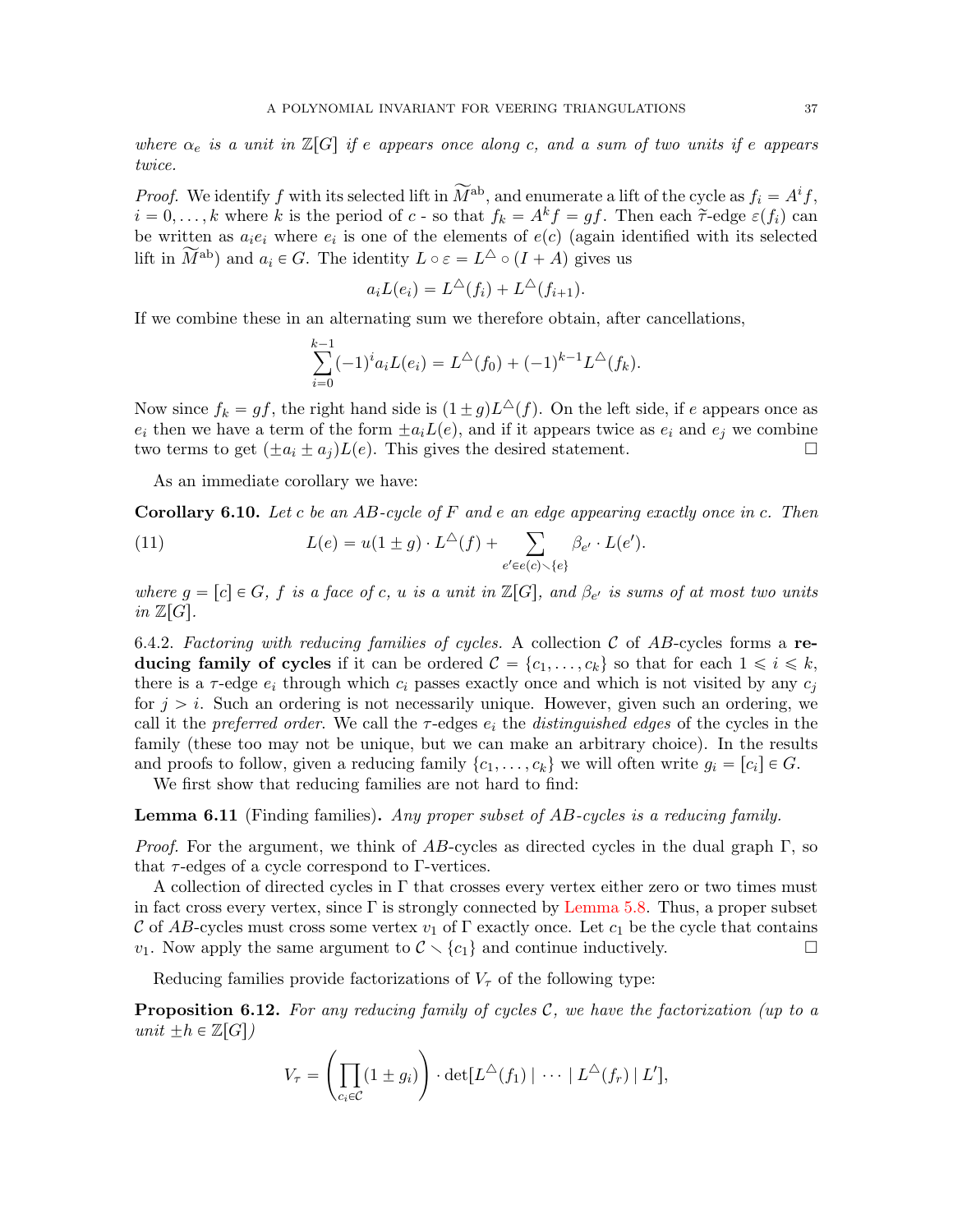where  $f_i$  is the (unique) face in the cycle  $c_i \in \mathcal{C}$  such that  $\varepsilon(f_i)$  is the distinguished edge  $e_i$  and  $L'$  is the matrix obtained from  $L$  by removing the columns corresponding to the distinguished edges of C.

*Proof.* Let  $C = \{c_1, \ldots c_r\}$  be written in preferred order, and reorder the columns of L so that the *i*th column (for  $i \leq i \leq r$ ) corresponds to the distinguished edge  $e_i$  of  $c_i$ . Since  $e_1$  appears exactly once in  $c_1$ , [Corollary 6.10](#page-36-1) of the AB-cycle equation implies that we can perform a column replacement on the first column of  $L$  to obtain (up to units)

$$
V_{\tau} = \det([L(e_1) | L'_1])
$$
  
= det([1 \pm g\_1)L<sup>^</sup>(f\_1) | L'\_1])  
= (1 \pm g\_1) \cdot \det([L<sup>^</sup>(f\_1) | L'\_1]),

where  $L'_1$  denotes L with its first column removed.

Now since C is a reducing family, the cycle  $c_2$  does not encounter  $e_1$ . This is to say that [Equation \(10\)](#page-35-3) for the cycle  $c_2$  does not involve  $L(e_1)$ . Hence, again using that  $e_2$  appears exactly once in  $c_2$ , we can apply a column replacement on the second column of  $[L^{\triangle}(f_1) | L'_1]$ to obtain

$$
V_{\tau} = (1 \pm g_1)(1 \pm g_2) \cdot \det([L^{\Delta}(f_1) | L^{\Delta}(f_1) | L'_{1,2}],
$$

where  $L'_{1,2}$  is obtained by removing the first two columns from L. Continuing in this manner proves the proposition.

The proposition along with [Lemma 6.8](#page-35-1) gives the following:

<span id="page-37-0"></span>**Corollary 6.13.** For each reducing family of cycles  $C$ ,

$$
\left(\Theta_{\tau} \cdot \prod_{c_i \in \mathcal{C}} (1 \pm g_i) \right) \mid V_{\tau}.
$$

*Proof.* By [Proposition 6.12,](#page-36-0)  $V' = V_{\tau}$  $c_i \in \mathcal{C}$  (1  $\pm g_i$ ) defines an element of Z[G] up to a unit, and it suffices to show  $\Theta_{\tau}|V'$ . For this, note that the expression for V' given by [Proposition 6.12](#page-36-0) is a minor appearing in the definition of  $\Theta_{\tau}$  from [Lemma 6.8.](#page-35-1)

6.4.3. Factoring with AB-chains. We now consider a class of dual cycles which will be useful for factoring  $V_{\tau}$ .

First, define the  $\overline{AB}$  length of a dual cycle c to be its number of branching turns. For any dual cycle c of positive AB length there is a decomposition of c as a concatenation of dual paths  $c = (p_1, \ldots, p_k)$  such that each anti-branching turn of c is interior to some  $p_i$ , and where  $k$  is the AB-length of  $c$ . This decomposition is unique up to cyclic permutation and we call it the **AB** decomposition of c. We say such a c is an **AB-chain** if it has the following two properties with respect to its AB decomposition  $c = (p_1, \ldots, p_k)$ :

- (1) (AB simple) each  $p_i$  is a proper subpath of some AB-cycle  $c_i$  such that  $c_i \neq c_j$  for  $i \neq j$ , and
- (2) (Endpoint simple) each endpoint of each  $p_i$  is visited exactly once by c.

Note that if c is a simple (i.e. embedded) dual cycle with AB length  $k > 0$  then c is automatically endpoint simple, although we allow nonsimple AB-chains. The endpoints of the paths  $p_1, \ldots, p_k$  in the AB decomposition correspond to the branching turns of c, and we call the corresponding edges of  $\tau$  the **branching**  $\tau$ **-edges** of c. If  $c_i$  is the AB-cycle containing  $p_i$ , we say c uses the AB-cycles  $c_1, \ldots, c_k$ .

Note that an AB-cycle has AB length 0 and so the above definitions do not apply.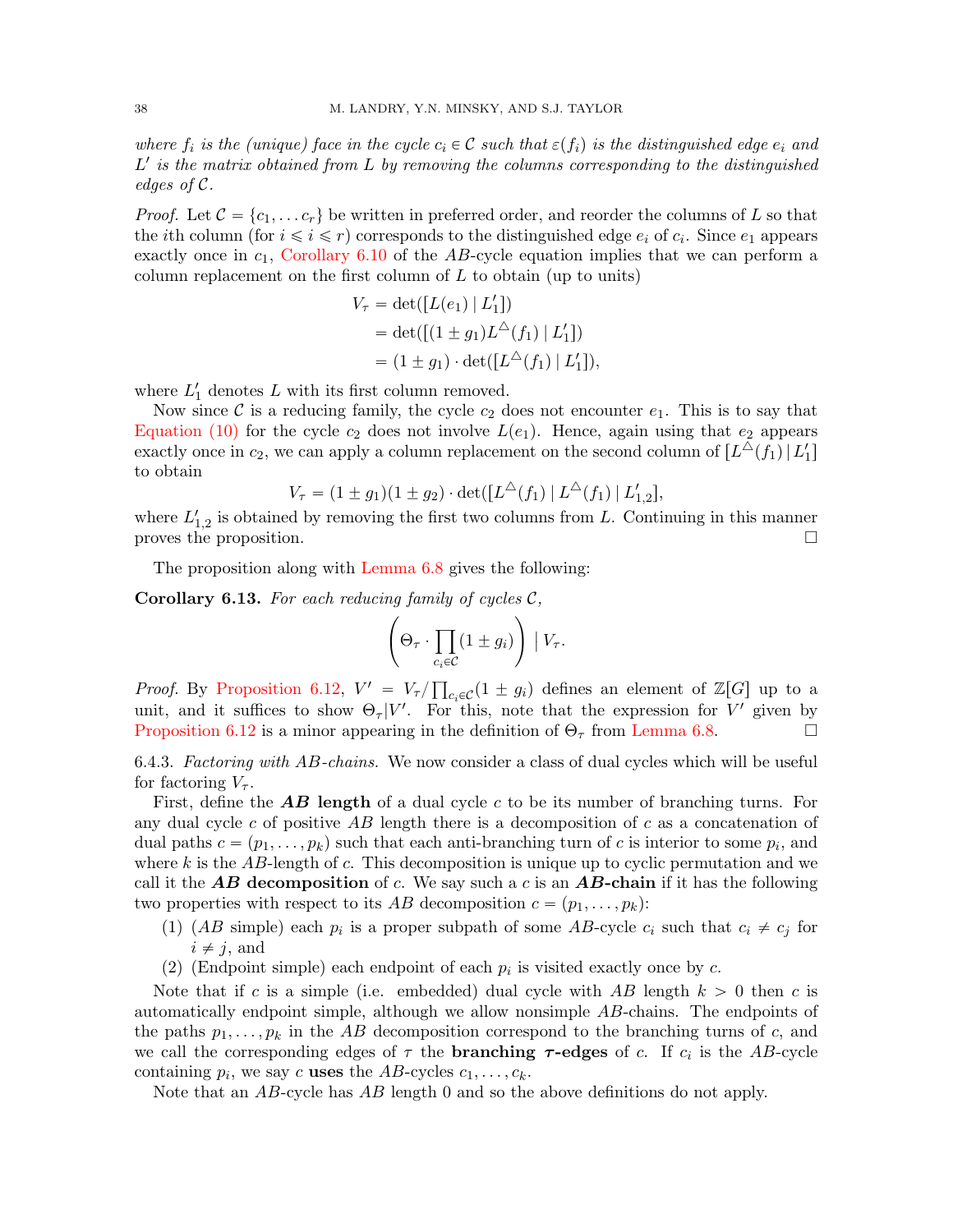[Lemma 6.16](#page-40-0) below will furnish many useful AB-chains, but for now let us explain how these objects can be used to factor (a multiple of)  $V_{\tau}$ .

<span id="page-38-0"></span>**Lemma 6.14.** Suppose that c is an AB-chain which has branching  $\tau$ -edges  $e_1, \ldots, e_k$  and which uses distinct AB-cycles  $c_1, \ldots, c_k$ . Let  $f_i$  be the face in c with  $\varepsilon(f_i) = e_i$ . Then, up to a unit in  $\mathbb{Z}[G],$ 

$$
(1 \pm z) \cdot V_{\tau} = \left(\prod_{1 \leq i \leq k} (1 \pm g_i)\right) \cdot \det[L^{\triangle}(f_1) \mid \cdots \mid L^{\triangle}(f_k) \mid L'_c],
$$

where  $z = [c]$ ,  $g_i = [c_i]$ , and  $L'_c$  is the matrix obtained from L by removing the columns corresponding to  $e_1, \ldots, e_k$ .

*Proof.* Let  $(p_1, \ldots, p_k)$  be the AB decomposition of c. We label  $\tau$ -edges so that  $p_i$  is an oriented path from  $e_i$  to  $e_{i+1}$  with indices taken mod k. (Here, we are using the correspondence between vertices of  $\Gamma$  and edges of  $\tau$ .)

Lift c to  $\widetilde{M}^{ab}$  so that it begins with a fixed lift of  $e_1$  which we also denote  $e_1$ . Then each  $p_i$  lifts to a path from  $a_i e_i$  to  $a_{i+1} e_{i+1}$  where  $a_i$  denotes the group element translating a fixed lift of  $e_i$  to the one encountered by our lift of c. Thus  $a_1 = 1$  and the last  $\tau$ -edge is  $a_{k+1}e_1$ , where  $a_{k+1}$  is exactly  $z = [c]$ .

First suppose that  $k \geq 2$ . (The case of  $k = 1$  is easier and handled later.) Note that because c is AB simple and  $k \geq 2$ , each  $e_i$  is encountered by two distinct AB-cycles  $c_i, c_{i+1}$ and therefore no single  $AB$ -cycle encounters  $e_i$  twice. Hence applying the  $AB$ -cycle equation [\(Lemma 6.9\)](#page-35-2) to  $c_i$  we obtain

<span id="page-38-1"></span>(12) 
$$
\pm a_i L(e_i) \pm a_{i+1} L(e_{i+1}) + \sum_{e'} \alpha_{e'} L(e') = h_i (1 \pm g_i) L^{\triangle}(f_i),
$$

where  $h_i \in G$  corrects for the difference between our lift of  $p_i$  here and the lift of  $c_i$  from [Lemma 6.9.](#page-35-2) In [Equation \(12\)](#page-38-1) above, the sum on the lefthand side is over all  $e'$  in  $e(c_i)$  $\{e_i, e_{i+1}\}\$ , where  $e(c_i)$  is the set of  $\tau$ -edges encountered by  $c_i$  and each  $\alpha_{e'}$  is a sum of at most two units in  $\mathbb{Z}[G]$ . For the last segment  $p_k$  the lefthand side becomes  $\pm a_kL(e_k) \pm zL(e_1) + z$  $_{e'}\alpha_{e'}L(e').$ 

We claim that no edge encountered by  $c_i$  other than  $\{e_i, e_{i+1}\}$  is a branching edge of c. In other words, for each  $1 \leq i \leq k$  and for each  $e' \in e(c_i) \setminus \{e_i, e_{i+1}\}, L(e')$  is a column of  $L'_c$ . Otherwise we would have  $e' = e_j$  for some  $j \in \{1, ..., k\} \setminus \{i, i + 1\}$ . This would force  $e_j$  to be part of distinct  $AB$ -cycles  $c_i, c_{j-1}, c_j$ , which is impossible as each  $\tau$ -edge is encountered by at most two AB-cycles.

This enables us to make the following computation, in which the equalities are taken up to multiplication by units  $\pm h$ :

$$
\left(\prod_{1\leq i\leq k} (1\pm g_i)\right) \cdot \det[L^{\triangle}(f_1) \mid \cdots \mid L^{\triangle}(f_k) \mid L'_c]
$$
  
= det[(1 \pm g\_1)L^{\triangle}(f\_1) \mid \cdots \mid (1 \pm g\_k)L^{\triangle}(f\_k) \mid L'\_c]  
= det[\pm L(e\_1) \pm a\_2L(e\_2) \mid \cdots \mid \pm a\_kL(e\_k) \pm zL(e\_1) \mid L'\_c].

In the last equality we use the substitution of [Equation \(12\)](#page-38-1) in each column and then use the columns of  $L'_{c}$  to remove all the terms that do involve the branching  $\tau$ -edges  $e_i$ .

Now adding (or subtracting) the *i*th column to (from) the  $(i+1)$ st column, starting at  $i = 1$ , the columns are replaced by  $\pm L(e_1)\pm a_{i+1}L(e_{i+1})$  for  $i = 1, \ldots, k - 1$ , and  $\pm L(e_1)\pm zL(e_1)$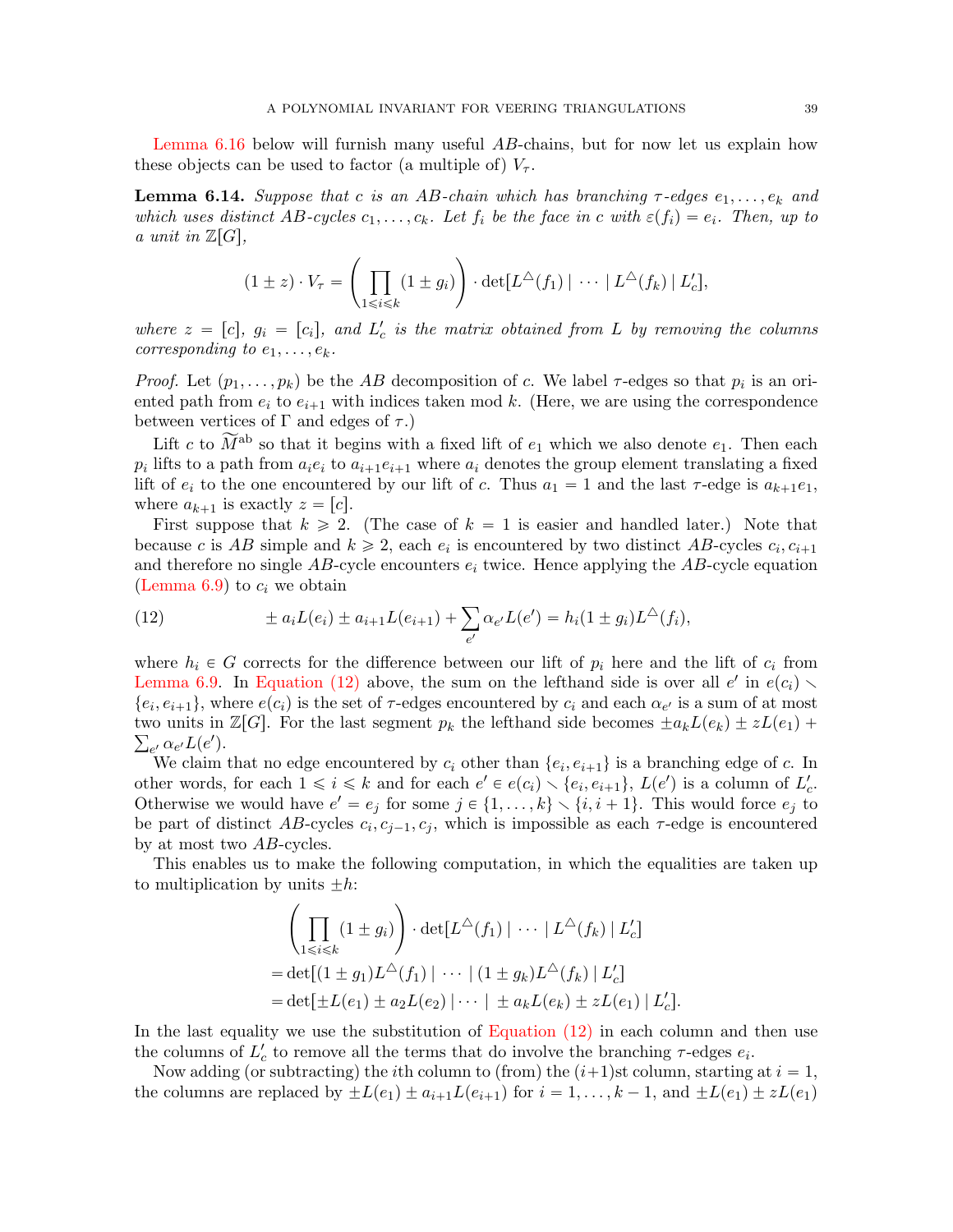for the k-th column. Thus we have:

$$
\det[\pm L(e_1) \pm a_2 L(e_2) | \cdots | \pm L(e_1) \pm zL(e_1) | L'_c]
$$
  
= 
$$
\det[\pm L(e_1) \pm a_2 L(e_2) | \cdots | \pm (1 \pm z) \cdot L(e_1) | L'_c]
$$
  
= 
$$
(1 \pm z) \cdot \det[\pm L(e_1) \pm a_2 L(e_2) | \cdots | L(e_1) | L'_c]
$$
  
= 
$$
(1 \pm z) \cdot \det[\pm a_2 L(e_2) | \cdots | L(e_1) | L'_c]
$$
  
= 
$$
(1 \pm z) \cdot V_\tau.
$$

In the penultimate line we used the k-th column to remove the  $L(e_1)$  terms from the previous columns. In the last line we note that the determinant is, up to unit multiples, equal to the determinant of L, or  $V_{\tau}$ .

Finally, when  $k = 1$  we have that  $p_1$  is a proper subpath of  $c_1$  which starts and ends at  $e_1$  and forms the directed cycle c. In particular,  $c_1$  encounters  $e_1$  twice and so in place of [Equation \(12\)](#page-38-1) we have

(13) 
$$
\pm L(e_1) \pm zL(e_1) + \sum_{e'} \alpha_{e'} L(e') = h_1(1 \pm g_1)L^{\Delta}(f_1),
$$

where notation is as before. Then proceeding exactly as above, we have

$$
(1 \pm g_1) \cdot \det[L^{\triangle}(f_1) | L'_c] = \det[(1 \pm g_1)L^{\triangle}(f_1) | L'_c]
$$
  
=  $\det[\pm L(e_1) \pm zL(e_1) | L'_c]$   
=  $(1 \pm z) \cdot V_\tau$ ,

and the proof is complete.  $\Box$ 

As a corollary we obtain the following factorization:

<span id="page-39-0"></span>**Corollary 6.15.** For each AB-chain c with  $z = [c]$ :

$$
(V^{AB} \cdot \Theta_{\tau}) \mid (1 \pm z) \cdot V_{\tau}.
$$

*Proof.* Let  $\mathcal{C}_c$  be the collection of AB-cycles not used by c. Since AB-chains are nonempty by definition,  $\mathcal{C}_c$  is a proper collection and hence a reducing family by [Lemma 6.11.](#page-36-2) Note that  $\mathcal{C}_c$  may be empty if c uses all of the AB-cycles in Γ.

Each branching  $\tau$ -edge of c is contained in two AB-cycles used by c. Since a  $\tau$ -edge is encountered by at most two  $AB$ -cycles, the branching  $\tau$ -edges are not encountered by any of the AB-cycles of  $\mathcal{C}_c$ .

Enumerate the branching  $\tau$ -edges of c by  $e_1, \ldots, e_k$  as above, and let  $e_{k+1}, \ldots, e_n$  denote the distinguished  $\tau$ -edges of the cycles of  $\mathcal{C}_c$ . Let  $f_i$  be the associated  $\tau$ -faces as before.

Let  $L''$  be the matrix obtained from L by removing the columns corresponding to  $e_1, \ldots, e_n$ . We see that  $\overline{a}$ 

$$
(1 \pm z) \cdot V_{\tau} = \Big( \prod_{1 \leq i \leq k} (1 \pm g_i) \Big) \cdot \det[L^{\triangle}(f_1) \mid \cdots \mid L^{\triangle}(f_k) \mid L_c'] \quad \text{(by Lemma 6.14)}
$$
\n
$$
= \Big( \prod_{1 \leq i \leq k} (1 \pm g_i) \Big) \cdot \Big( \prod_{k+1 \leq j \leq n} (1 \pm g_j) \Big) \cdot \det[L^{\triangle}(f_1) \mid \cdots \mid L^{\triangle}(f_n) \mid L''] \Big)
$$
\n
$$
= V^{AB} \cdot \det[L^{\triangle}(f_1) \mid \cdots \mid L^{\triangle}(f_n) \mid L''],
$$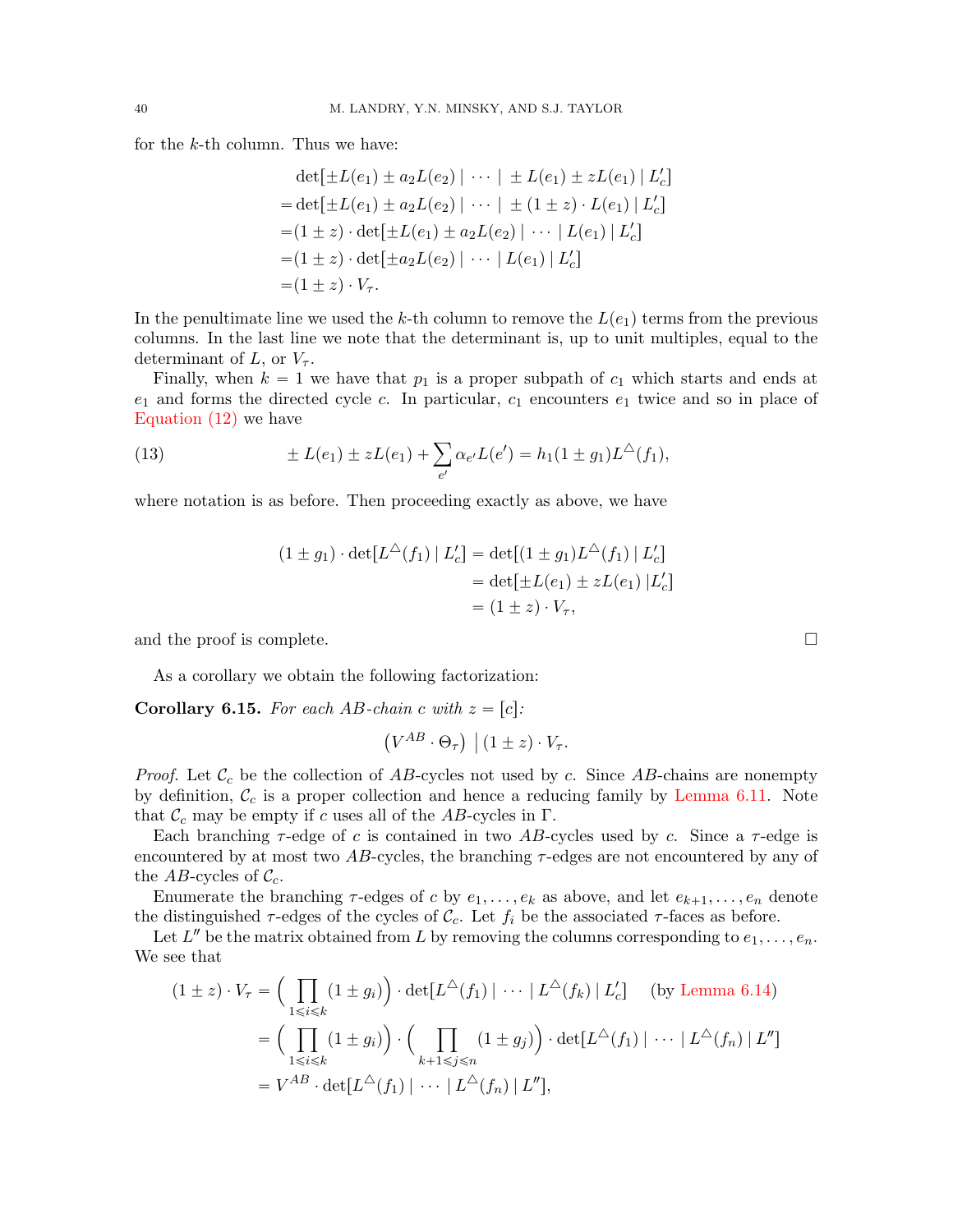The second equality above follows from techniques in the proof of [Proposition 6.12.](#page-36-0) More specifically, we repeatedly apply [Corollary 6.10](#page-36-1) using the facts that  $\mathcal{C}_c$  is a reducing family and that no AB-cycle in  $\mathcal{C}_c$  encounters any of  $e_1, \ldots, e_k$ .

As in the proof of [Corollary 6.13,](#page-37-0)  $[L^{\triangle}(f_1) | \cdots | L^{\triangle}(f_n) | L'']$  is a minor of the presentation matrix for  $\mathcal{E}^{\Delta}(\tilde{\tau})$  from [Lemma 6.8.](#page-35-1) It follows that  $\Theta_{\tau}$  divides its determinant.

6.5.  $\bf{AB}$ -chains and homology. Until now we have not proved the existence of any  $\bf{AB}$ chains, but in fact there are enough of them to generate the homology of Γ:

<span id="page-40-0"></span>**Lemma 6.16.** The AB-chains and AB-cycles together generate  $H_1(\Gamma)$ .

*Proof.* We first show that any dual cycle  $c$  is homologous to an integer linear combination of AB cycles and AB simple dual cycles. For this, we induct on the AB length of c. If c has AB length 0 then c is an AB-cycle; also, if c has AB length 1 then c is easily seen to be an AB-chain, so is AB-simple.

Now suppose c has AB length  $k > 1$  with AB decomposition  $c = (p_1, \ldots, p_k)$ , and suppose  $p_1$  and  $p_j$  are part of the same AB-cycle g. Now:

- Let  $g_1$  be the directed subpath of g from the initial point of  $p_1$  to the terminal point of  $p_j$ . Note that this includes the edges  $p_1$  and  $p_j$ .
- Let  $g_2$  be the directed subpath of g from the initial point of  $p_j$  to the terminal point of  $p_1$ .
- Let  $G_1 = (g_1, p_{j+1}, \ldots, p_k).$
- Let  $G_2 = (q_2, p_2, \ldots, p_{j-1}).$



<span id="page-40-1"></span>FIGURE 14. Decomposing the dual cycle c as  $c = G_1 + G_2 - g$  as in the proof of [Lemma 6.16,](#page-40-0) where we have drawn the cycles so that orientations are clockwise in the page.

Then  $c = G_1 + G_2 - g$  in  $H_1(\Gamma)$  (see [Figure 14\)](#page-40-1). Note that  $G_1, G_2$  both have smaller AB length than c, as does g whose  $AB$  length is 0. By induction,  $G_1$  and  $G_2$  are each homologous to a  $\mathbb{Z}$ -linear combination of  $AB$  cycles and  $AB$  simple dual cycles whereby c is as well.

We next claim that any AB simple dual cycle is also endpoint simple unless it is the concatenation of two AB-cycles. Combined with the discussion above, this will show that each directed cycle is an integer linear combination of AB-chains and AB-cycles, proving the lemma by [Lemma 5.8.](#page-24-1)

For this, suppose that c is an AB simple dual cycle. We may assume that the AB length of c is greater than 1 since otherwise c is an AB-chain or AB-cycle. As before, let  $c = (p_1, \ldots, p_k)$ be the  $AB$  decomposition of c. Let  $c_i$  be the AB-cycle containing  $p_i$ . By AB simplicity, each  $c_i$  is distinct.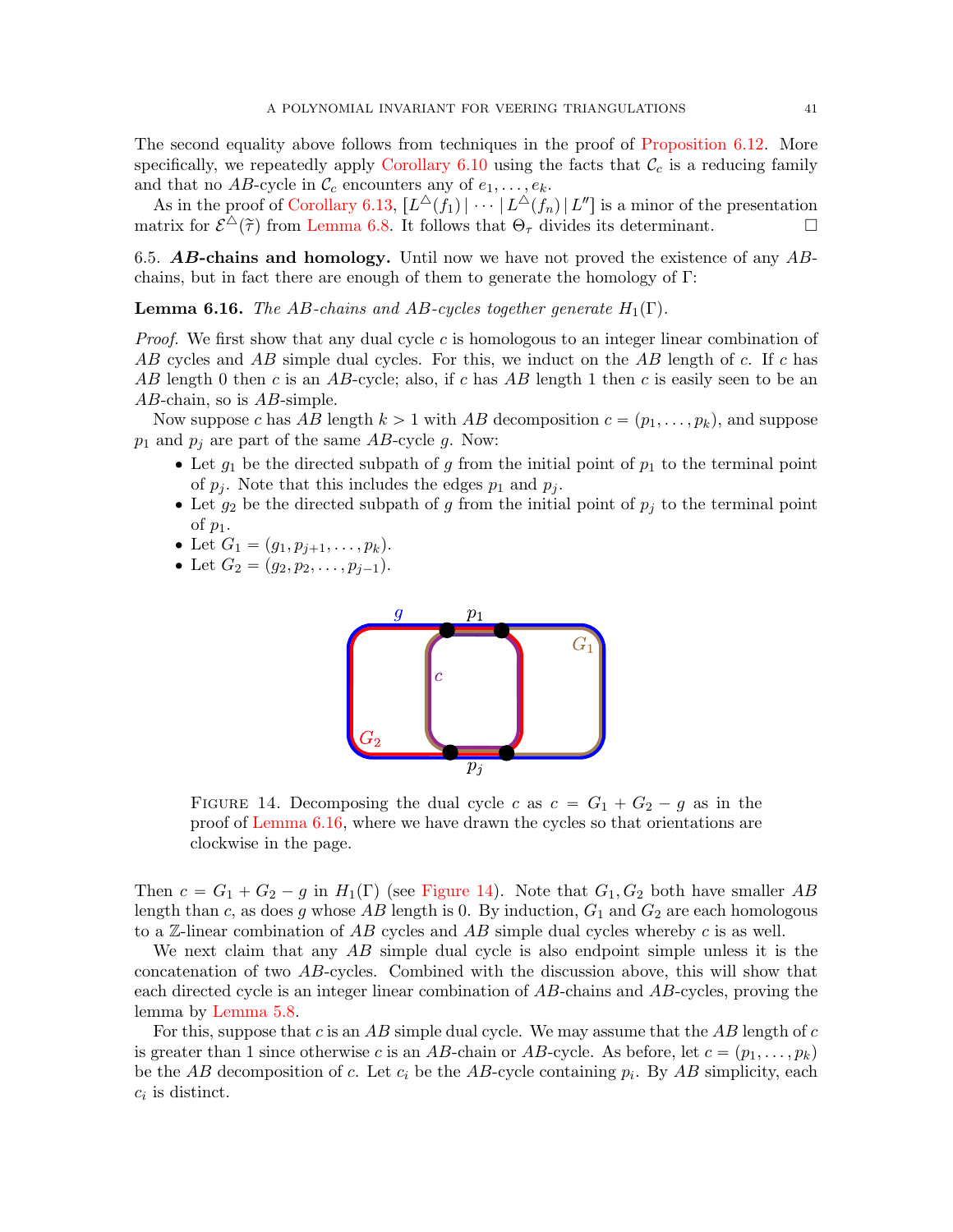By symmetry it suffices to show that the terminal vertex  $v$  of  $p_1$  appears exactly once in c unless c is the concatenation of two dual cycles. Suppose  $v$  appears again in the directed cycle c. We split the possibilities into four cases.

Case 1: v belongs to  $p_j$  for  $j \neq 1, 2$ . In this case v is contained in the AB-cycle  $c_j$  and by AB simplicity  $c_1, c_2, c_j$  are all distinct. This is impossible since any Γ-vertex is contained in at most two distinct AB-cycles.

Case 2: v is an interior vertex of either  $p_1$  or  $p_2$ . In this case either  $c_1$  or  $c_2$  must meet the vertex v twice, which is impossible since v meets  $c_1$  and  $c_2$  once each and so meets neither twice.

Case 3: v is the initial vertex of  $p_1$ . This implies v is the terminal vertex of  $p_k$ , so v belongs to the AB cycles  $c_k, c_1, c_2$ . We conclude that  $k = 2$  so  $c = (p_1, p_2)$  and each of  $p_1$  and  $p_2$  is an AB-cycle as claimed.

Case 4: v is the terminal vertex of  $p_2$ . A symmetric argument to Case 3 shows that in this case c is also a concatenation of two AB-cycles.

This proves our claim that every AB simple dual cycle is either endpoint simple or the concatenation of two AB-cycles, completing the proof of the lemma.

In the proof of [Theorem 6.1](#page-32-0) we will also need this short lemma about relatively prime elements in  $\mathbb{Z}[G]$ :

<span id="page-41-0"></span>**Lemma 6.17.** In the group ring  $\mathbb{Z}[G]$ ,  $(1 \pm g)$  and  $(1 \pm h)$  are relatively prime if  $\langle g, h \rangle \leq G$ has rank 2.

*Proof.* Since  $(1 - g^2) = (1 + g)(1 - g)$ , it suffices to prove that  $(1 - g)$  and  $(1 - h)$  are relatively prime. Let n be the rank of G, and write  $G = \langle u \rangle \oplus \langle t \rangle \oplus \mathbb{Z}^{n-2}$  where  $g = u^a$  and  $h = u^b t^c$ for  $a, c \geq 1$  and  $b \geq 0$ . Begin by factoring

$$
1 - g = 1 - u^a = \prod_{d|a} \Phi_d(u),
$$

where  $\Phi_d(u)$  is the dth cyclotomic polynomial in the variable u. Note that each  $\Phi_d$  is irreducible in  $\mathbb{Z}[G]$  since  $R_d = \mathbb{Z}[G]/(\Phi_d) \cong \mathbb{Z}[G/\langle u \rangle][\omega_d]$  is a domain. Here  $\omega_d$  is a primitive dth root of unity.

Since  $\mathbb{Z}[G]$  is a UFD, it suffices to show that  $\Phi_d(u)$  does not divide  $(1-h)$  for any d. If it did, then  $(1 - h)$  would be zero in the ring  $R_d$ . But by further quotienting  $R_d \rightarrow \mathbb{Z}[G/\langle u \rangle],$ we have

$$
1 - h = 1 - t^c = \prod_{d|c} \Phi_d(t) \quad \text{in } \mathbb{Z}[G/\langle u \rangle],
$$

which is clearly nonzero since t is primitive in  $G/\langle u \rangle$ .

6.6. Completing the proof. We can now assemble the proof of this section's main theorem on factoring  $V_{\tau}$ .

*Proof of [Theorem 6.1.](#page-32-0)* For any AB-cycle c with homology class g, Let  $\mathcal{C}_c$  be the set of cycles other than  $c$ , which by [Lemma 6.11](#page-36-2) is a reducing family. [Corollary 6.13](#page-37-0) gives us

$$
\left(\Theta_{\tau} \cdot \prod_{c_i \in \mathcal{C}_c} (1 \pm g_i) \right) | V_{\tau},
$$

and multiplying by  $(1 \pm g)$  gives

$$
(V^{AB} \cdot \Theta_{\tau}) | (1 \pm g) \cdot V_{\tau}.
$$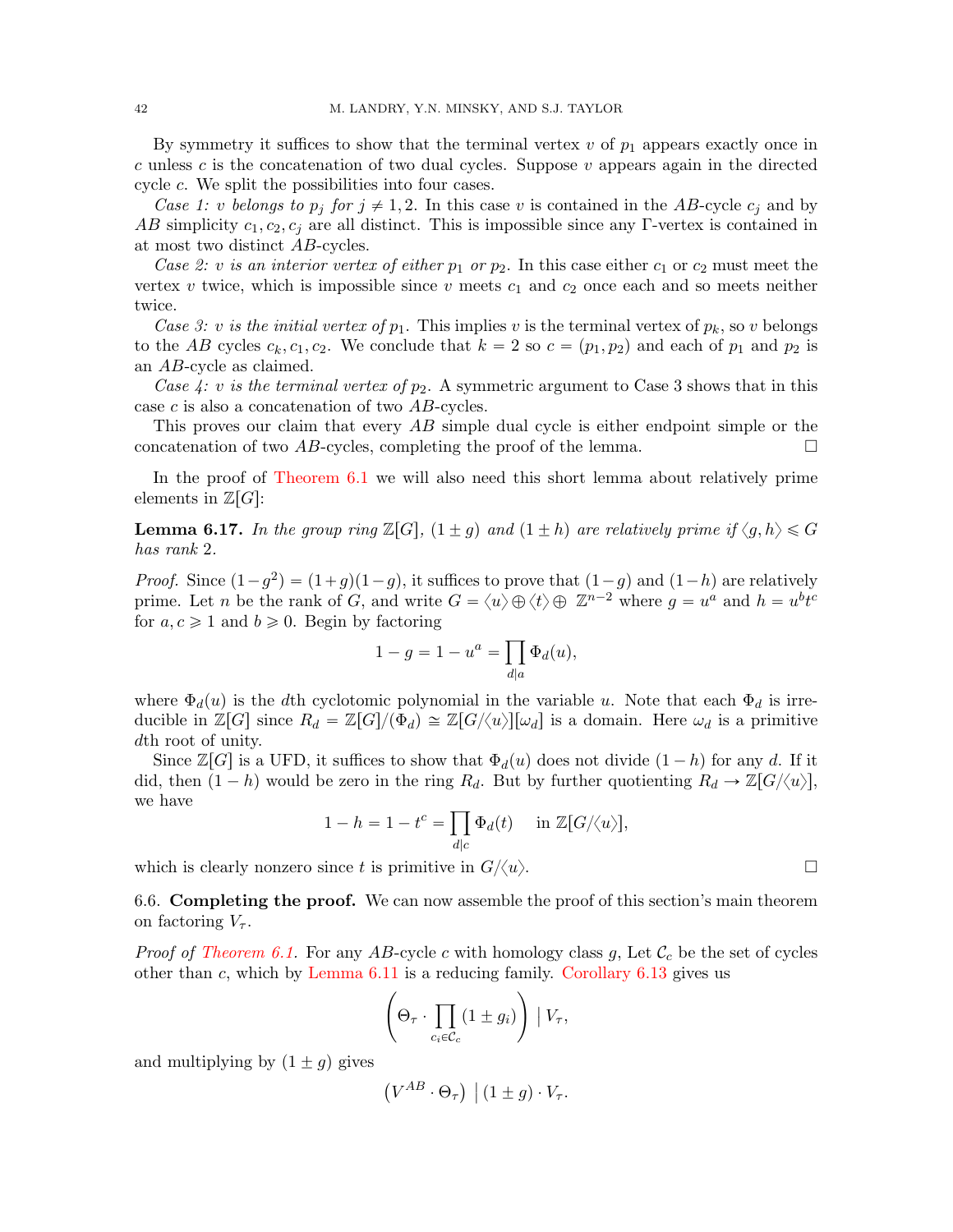This, together with [Corollary 6.15,](#page-39-0) implies that

<span id="page-42-2"></span>(14) 
$$
(V^{AB} \cdot \Theta_{\tau}) | p \cdot V_{\tau},
$$

where p is the gcd of all polynomials of the form  $(1 \pm g)$  for g the homology class of an AB-cycle and  $(1 \pm z)$  for z the homology class of an AB-chain. Since rank $(H_1(M)) > 1$ , [Lemma 6.16](#page-40-0) implies there are such homology classes that are independent in  $H_1(M)$  (i.e. do not generate a rank 1 subgroup). By [Lemma 6.17,](#page-41-0) the corresponding polynomials are relatively prime and so p is a unit in  $\mathbb{Z}[G]$ . Combining this with [Proposition 6.6](#page-35-0) completes the proof.  $\Box$ 

<span id="page-42-1"></span>**Remark 6.18.** If  $rank(H_1(M)) = 1$ , so that  $G = \langle t \rangle$ , the conclusion of [Theorem 6.1](#page-32-0) still holds after possibly multiplying  $V_{\tau}$  by  $(1 \pm t)$ . To see this, first note that [Proposition 6.6](#page-35-0) is unaffected by the rank assumption. Second, as in the proof of [Theorem 6.1,](#page-32-0) [Equation \(14\)](#page-42-2) holds where p is the gcd of polynomials of the form  $(1 \pm t^{k_i})$ , where each  $t^{k_i}$  corresponds to an AB-chain or  $AB$ -cycle. The homology classes of  $\overrightarrow{AB}$ -chains and  $\overrightarrow{AB}$ -cycles still generate  $H_1(M)$  by [Lemma 6.16,](#page-40-0) so the gcd of the  $k_i$  is 1. Factoring  $1-t^{k_i}$  and  $1+t^{k_i}$  into cyclotomics, we see that the only possible divisors of all the  $1 \pm t^{k_i}$  are  $\Phi_1 = 1-t$  and  $\Phi_2 = 1+t$ . However, at most one of  $\Phi_1, \Phi_2$  is a common divisor of the  $1 \pm t^{k_i}$  since  $(1-t) \nmid (1+t^{k_i})$  and  $(1+t) \nmid (1-t^{k_i})$ for  $k_i$  odd.

## 7. THE FIBERED CASE AND THE TEICHMÜLLER POLYNOMIAL

<span id="page-42-0"></span>In this section, we examine the veering polynomial  $V_{\tau}$  in the case of a layered triangulation  $\tau$ , when  $\tau$  is canonically associated to a *fibered face*  $\mathbf{F}_{\tau}$  of the Thurston norm ball (as in [Theorem 5.15\)](#page-29-1). Ultimately, we demonstrate the connection between the veering polynomial and McMullen's Teichmüller polynomial. We first do this for the manifolds admitting veering triangulations [\(Theorem 7.1\)](#page-43-0) and then derive the general case [\(Proposition 7.2\)](#page-46-0) using the fact that any hyperbolic fibered manifold admits a veering triangulation after puncturing along the singular orbits of its associated suspension flow. We conclude by showing how these results combine with those of the previous section to give a 'determinant formula' for computing the Teichmüller polynomial using only the veering data [\(Corollary 7.3\)](#page-47-11).

Throughout this section, all veering triangulations are layered.

7.1. Teichmüller polynomials from veering triangulations. Fix a layered veering triangulation  $\tau$  of a manifold M and denote its associated fibered face by  $\mathbf{F} = \mathbf{F}_{\tau}$ . Since our goal is to introduce a veering interpretation of the Teichm¨uller polynomial, we closely follow McMullen's paper [\[McM00\]](#page-48-8) and refer the reader there for the complete construction.

Let  $\mathcal L$  be the 2-dimensional expanding lamination of M associated to **F**, and  $\tilde{\mathcal L}$  its lift to  $\widetilde{M}^{ab}$ , the free abelian cover of M with deck group G. We recall that up to isotopy  $\mathcal L$  is obtained by suspending the expanding lamination of the monodromy for any fiber in  $\mathbb{R}_+$ **F** [\[McM00,](#page-48-8) Corollary 3.2].

Associated to  $\widetilde{\mathcal{L}}$  and its G action is a **module of transversals**  $T(\widetilde{\mathcal{L}})$ , which like the modules of [Section 3](#page-9-0) is a  $\mathbb{Z}[G]$ -module. We will not require its precise definition here but instead rely on several of its properties that will be recalled below. Let  $\Theta_F$  be the Teichmüller polynomial associated to **F**. By definition,  $\Theta_{\mathbf{F}}$  is the gcd of the elements of the Fitting ideal for  $T(\tilde{\mathcal{L}})$  and is hence well defined up to a unit  $\pm g \in \mathbb{Z}[G].$ 

We will show in [Theorem 7.1](#page-43-0) that  $\Theta_{\mathbf{F}} = \Theta_{\tau}$  up to a unit, where  $\Theta_{\tau}$  is the taut polynomial for  $\tau$  defined in [Section 3.1.](#page-10-4)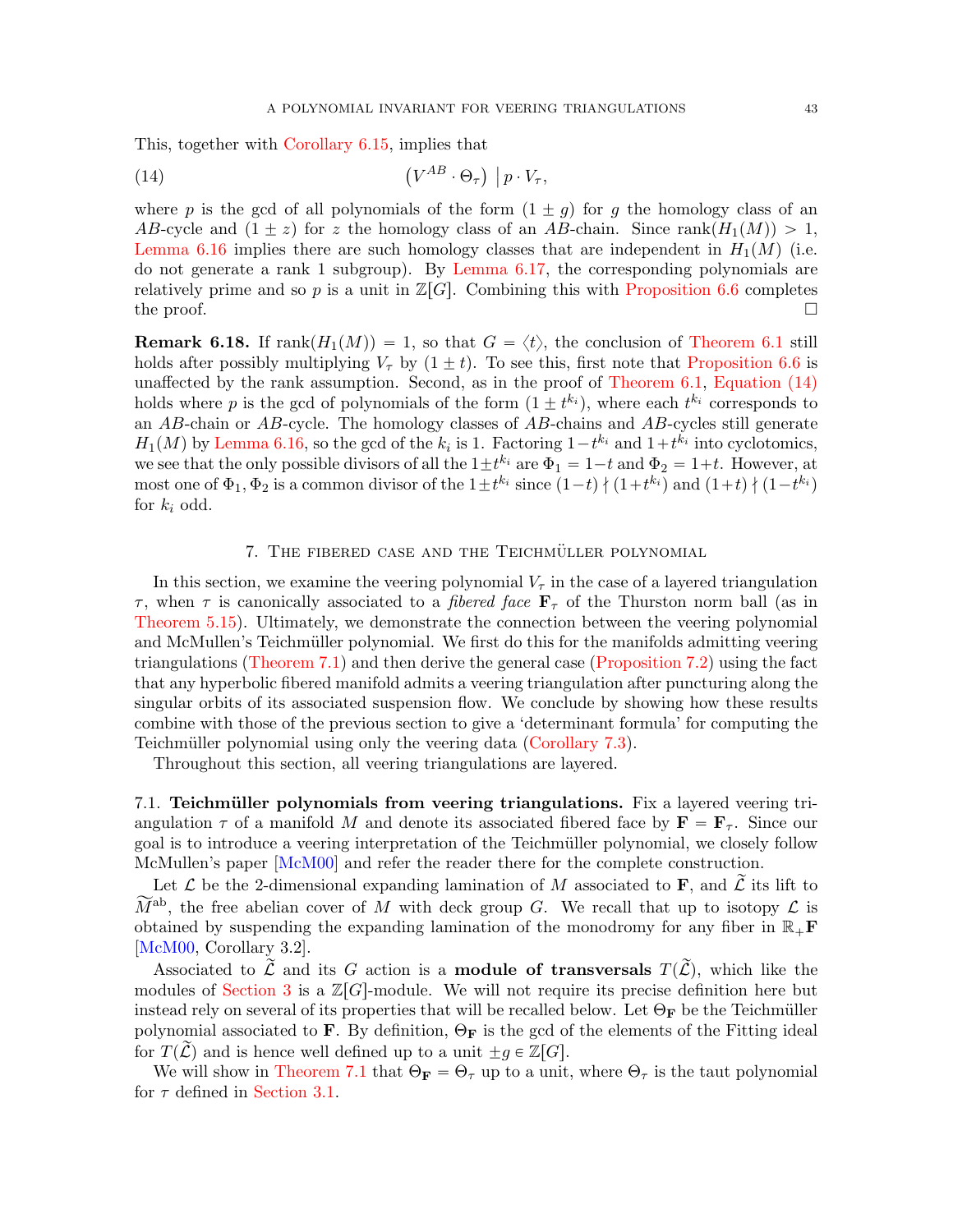Before stating [Theorem 7.1,](#page-43-0) we address two technical issues arising from the different conventions used to define Teichm¨uller and taut polynomials. First, our definition of the face module  $\mathcal{E}^{\Delta}(\tilde{\tau})$  from [Section 3.1](#page-10-4) is most naturally related to the module of transversals for the contracting lamination dual to L. To remedy this, we define a  $\mathbb{Z}[G]$ -module  $\mathcal{E}^\nabla(\tilde{\tau})$  that is a variation on the definition of the face module. For this, we note that each face  $f$  lies at the top of a unique tetrahedron and we refer to the edge t at the top of this tetrahedron as the top edge of f. The  $\mathbb{Z}[G]$ -module  $\mathcal{E}^\nabla(\tilde{\tau})$  is defined exactly as  $\mathcal{E}^{\Delta}(\tilde{\tau})$  but with the following modification: for each face f with top edge **t**, instead of the relation from [Equation \(3\)](#page-10-0) we use the relation

<span id="page-43-1"></span>
$$
t = w + z,
$$

where **w**, **z** are the other two edges of f. As shown by Parlak [\[Para\]](#page-48-10), the  $\mathbb{Z}[G]$ -modules  $\mathcal{E}^{\Delta}(\tilde{\tau})$ and  $\mathcal{E}^\nabla(\tilde{\tau})$  are isomorphic. Indeed, an isomorphism is induced by the map  $\mathbb{Z}[G]^E \to \mathbb{Z}[G]^E$ which sends an edge  $e$  to itself if it is right veering and to  $-e$  if it is left veering. For each face f, this map exchanges the relation from Equation  $(3)$  with the relation from [Equation \(15\).](#page-43-1) This follows easily from two facts: (1) every face f of  $\tau$  has edges of each veer, and (2) the bottom and top edges of f have the same veer. The first fact is immediate from the veering definition and the second follows from [Fact 1.](#page-11-3) Thus we get a  $\mathbb{Z}[G]$ -module homomorphism which is easily seen to be invertible.

Second, to define his module  $T(\mathcal{L})$ , McMullen uses the action of G on transversals by taking preimages under deck transformations, whereas our action of G on the edges of  $\tilde{\tau}$ (which form a special class of transversals) is by taking images. To deal with this discrepancy, we introduce the group isomorphism inv:  $G \to G$  defined by  $inv(g) = g^{-1}$ . We extend this to a ring isomorphism inv:  $\mathbb{Z}[G] \to \mathbb{Z}[G]$  and use it to define a  $\mathbb{Z}[G]$ -module  $\mathcal{E}_{*}^{\triangle}(\tilde{\tau})$  which as a Z-module is equal to the face module  $\mathcal{E}^{\Delta}(\tau)$  from [Section 3.1](#page-10-4) and whose  $\mathbb{Z}[G]$ -module structure is determined by

$$
g \cdot x = \operatorname{inv}(g)x,
$$

where  $g \in G$  and  $x \in \mathcal{E}_{*}^{\triangle}(\tau)$ . In words, we are simply replacing the action of an element by its inverse. We define  $\mathcal{E}_{*}^{\nabla}(\tilde{\tau})$  similarly.

From the definitions, it is clear that the gcd of the elements of the Fitting ideal of  $\mathcal{E}_{*}^{\triangle}(\tilde{\tau})$ (and of  $\mathcal{E}_{*}^{\nabla}(\tilde{\tau})$  by the discussion above) is equal to inv $(\Theta_{\tau})$ . In what follows, we will use the symmetry of the Teichmüller polynomial [\[McM00,](#page-48-8) Corollary 4.3] which states that  $\Theta_F =$  $inv(\Theta_{\mathbf{F}})$ , up to a unit  $\pm g \in \mathbb{Z}[G]$ .

<span id="page-43-0"></span>**Theorem 7.1.** Let  $\tau$  be a layered veering triangulation of M representing a fibered face **F**. The module of transversals  $T(\tilde{\mathcal{L}})$  is isomorphic as a  $\mathbb{Z}[G]$ -module to  $\mathcal{E}_{*}^{\nabla}(\tilde{\tau})$  and hence to  $\mathcal{E}_{*}^{\triangle}(\widetilde{\tau})$ . In particular,

$$
\Theta_\tau = \Theta_\mathbf{F}
$$

up to a unit in  $\mathbb{Z}[G].$ 

Before the proof we need some additional preliminaries. Let  $S$  be a fiber of  $M$  representing a class in the cone over **F**. Let  $\psi: S \to S$  be the corresponding monodromy so that M can be recovered as the mapping torus of  $\psi$ :

$$
M = \frac{S \times [0,1]}{(s,1) \sim (\psi(s),0)}.
$$

We denote  $\psi$ 's expanding lamination by  $\lambda$  so that the suspension of  $\lambda$  is isotopic to  $\mathcal{L}$ . Either directly from Agol's construction [\[Ago11\]](#page-47-1), from [\[MT17,](#page-48-4) Lemma 3.2], or from [Theorem 5.15](#page-29-1)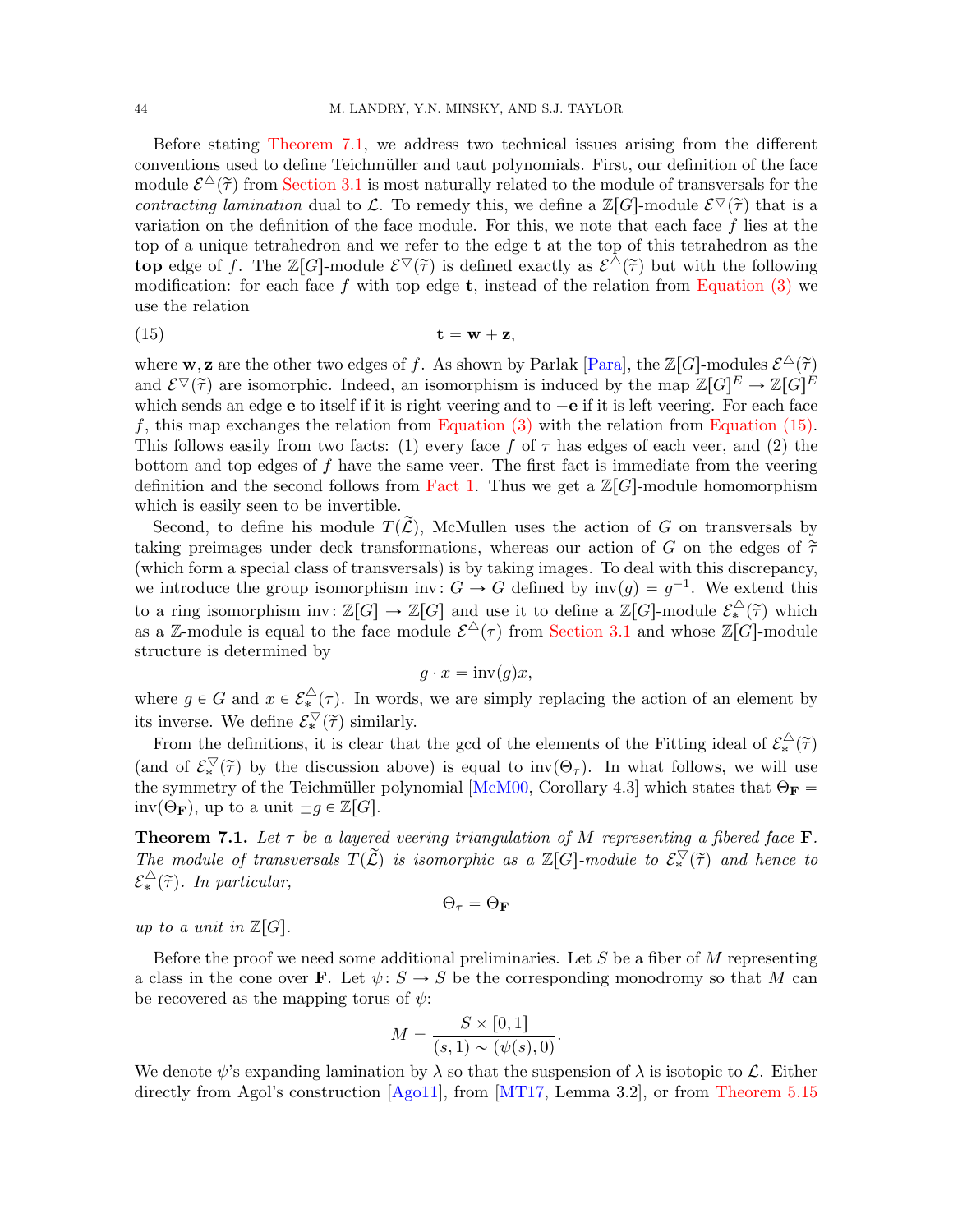above, the fiber S is carried by  $\tau$  up to isotopy. We fix any carrying map of S into  $\tau^{(2)}$ . Then if we pull back edges and faces we obtain an ideal triangulation  $\mathcal T$  of S and a simplicial map  $S \to M$ . Such a map is called a *section* in the terminology of [\[MT17\]](#page-48-4). The ideal triangulation  $\mathcal T$  of S is dual to a train track  $\mathcal V$  on S which is obtained by pulling back the intersection of S with the *unstable* branched surface  $B^u$ . We observe that with our setup, the track  $V$  carries  $\lambda$  and is an invariant track for  $\psi$  in the sense that  $\psi(\mathcal{V})$  is carried by V. This can be seen by noting that the sequence of upward diagonal exchanges from  $\mathcal T$  to itself in  $\tau$  corresponds to a sequence of diagonal exchanges from  $\psi(T)$  to T on S, and this sequence is dual to a *folding* sequence from  $\psi(\mathcal{V})$  to  $\mathcal{V}$  (see e.g. [Figure 13.](#page-27-0))

Next we follow a modified version of the discussion in [\[McM00,](#page-48-8) Section 3]. An elevation  $\widetilde{S}$  of S to  $\widetilde{M}^{ab}$  is the cover of S corresponding to the kernel of the homomorphism  $\pi_1(S) \to$  $H_1(S) \to G$ , whose image we denote by H. Fix a lift  $\tilde{\psi}$ :  $\tilde{S} \to \tilde{S}$  and, using that M is the mapping torus of  $\psi$ , split  $G = H \oplus \mathbb{Z}u$ . Here, u acts on  $\widetilde{M}^{ab} = \widetilde{S} \times \mathbb{R}$  as the deck transformation  $\widetilde{\Psi}$  mapping  $(s, t) \mapsto (\widetilde{\psi}(s), a(s, t))$ , where  $a(\cdot, \cdot)$  is real-valued function such that for each  $s \in \tilde{S}$  and  $t \in \mathbb{R}$ ,  $a(\psi(s), t) \leq a(s, t)$ . (Since the fixed section  $S \to M$  may not be an embedding, we cannot necessarily make the conventional choice  $a(s, t) = t - 1$ .

Similarly,McMullen shows ([\[McM00,](#page-48-8) Theorem 3.5]) that if  $\lambda$  denotes the lift of  $\lambda$  to  $\tilde{S}$ and  $T(\tilde{\lambda})$  is the Z[H]-module of transversals for  $\tilde{\lambda}$ , then  $\tilde{\mathcal{L}} = \tilde{\lambda} \times \mathbb{R}$  and  $T(\tilde{\mathcal{L}}) = T(\tilde{\lambda})$  as  $\mathbb{Z}[H]$ -modules. Then by considering the action of u on  $T(\widetilde{\lambda})$ , McMullen establishes that

$$
T(\widetilde{\mathcal{L}}) \cong \frac{T(\widetilde{\lambda}) \otimes \mathbb{Z}[u]}{\text{im}(uI - \widetilde{\psi}^*)},
$$

as  $\mathbb{Z}[H][u] = \mathbb{Z}[G]$ -modules. Here  $\widetilde{\psi}^*$  is the action of  $\widetilde{\psi}$  on  $T(\widetilde{\lambda})$  defined by taking preimages of transversals.

To connect the discussion back to the veering triangulation  $\tau$ , we recall a consequence of Guéritaud's construction [Gué16] of  $\tau$  in the layered setting. We refer the reader to [\[MT17\]](#page-48-4) for additional details. Fix a  $\psi$ -invariant quadratic differential q on S and let  $\tilde{q}$  be its lift to  $\widetilde{S}$ . Then there is a projection  $\Pi: \widetilde{M}^{ab} \to \widetilde{S}$  that maps edges of  $\widetilde{\tau}$  to saddle connections of  $\tilde{q}$ . More precisely, Π induces a bijection between edges of  $\tilde{\tau}$  and saddle connections of  $\tilde{q}$ that span singularity-free, immersed euclidean rectangles whose vertical/horizontal sides are segments of the vertical/horizontal foliations of  $\tilde{q}$ . The projection  $\Pi$  is also equivariant in the sense that  $\Pi(\widetilde{\Psi}(\widetilde{e})) = \widetilde{\psi}(\Pi(\widetilde{e}))$ . In particular,  $\Pi(\widetilde{e})$  can be naturally regarded as a transversal of  $\tilde{\lambda}$ , which is the lamination associated to the horizontal foliation of  $\tilde{q}$ . See [Figure 15.](#page-44-0)



<span id="page-44-0"></span>FIGURE 15. A face f with top edge **t**. Each edge of f is dual to a branch of the intersection  $f \cap B^u$  (left) and is a transversal to the expanding lamination (right).

We now turn to the proof of [Theorem 7.1.](#page-43-0)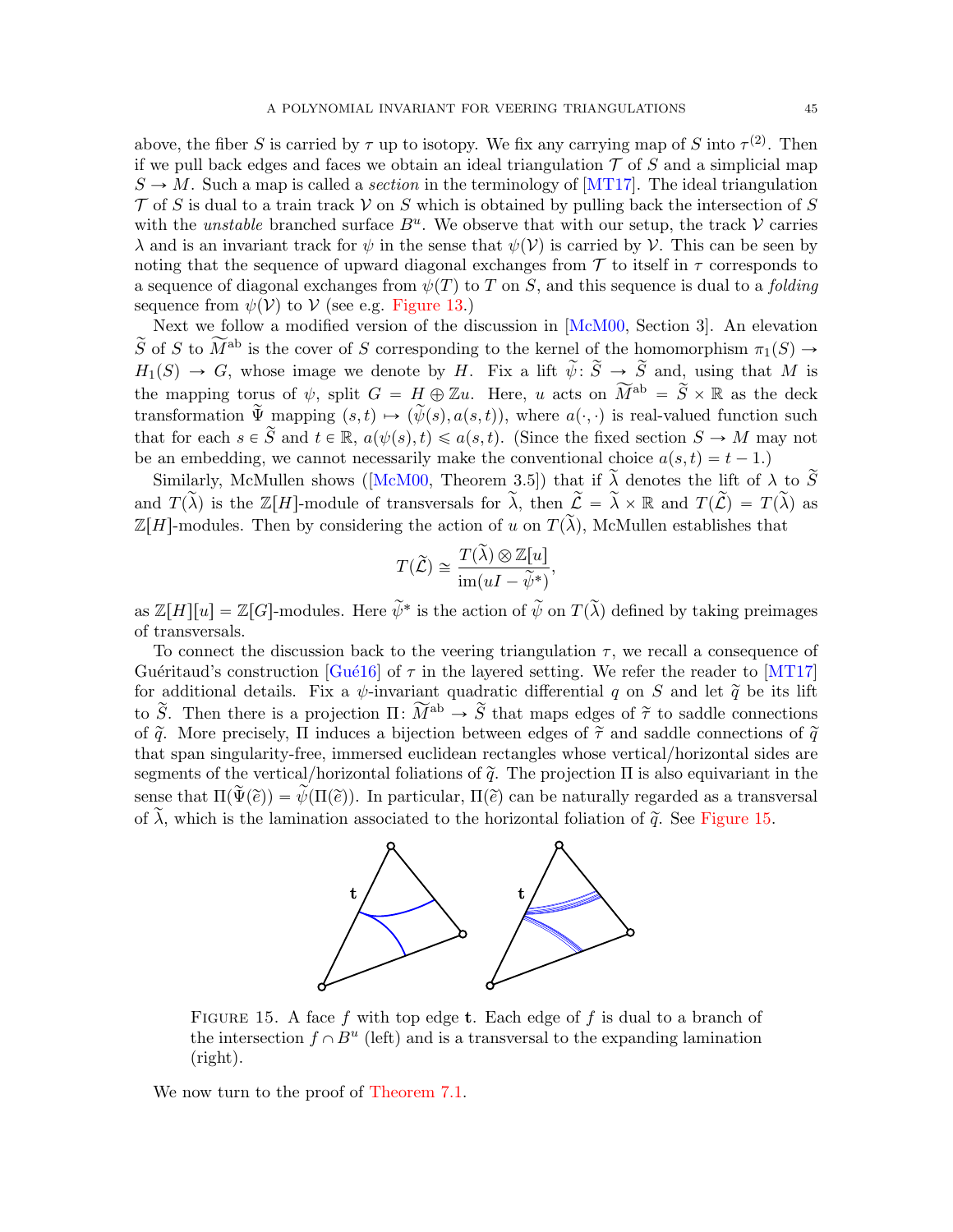*Proof of [Theorem 7.1.](#page-43-0)* Let  $\mathcal{E}_H^{\nabla}(\tilde{\tau})$  denote the  $\mathbb{Z}[H]$ -module obtained from the  $\mathbb{Z}[G]$ -module  $\mathcal{E}_{*}^{\nabla}(\tilde{\tau})$  by restricting scalars. For each edge  $\tilde{e}$  of  $\tilde{\tau}$ ,  $\Pi(\tilde{e})$  is a transversal of  $\tilde{\lambda}$  and this induces a homomorphism from the free module on edges of  $\tilde{\tau}$  to the free module on transversals. This is a  $\mathbb{Z}[H]$ -module homomorphism because the action on each is given by pullback under deck transformations. Moreover, this homomorphism descends to a  $\mathbb{Z}[H]$ -module homomorphism  $\Pi_* : \mathcal{E}_H^{\nabla}(\tilde{\tau}) \to T(\tilde{\lambda})$ . Indeed, it is easily checked that relations among edges of  $\tilde{\tau}$  from [Equation \(15\)](#page-43-1) are satisfied in  $T(\widetilde{\lambda})$ , see [Figure 15.](#page-44-0) In fact, we have:

**Claim 3.**  $\Pi_*: \mathcal{E}_H^{\nabla}(\tilde{\tau}) \to T(\tilde{\lambda})$  is an isomorphism of  $\mathbb{Z}[H]$ -modules.

*Proof of claim.* The preimage of  $V$  in  $\widetilde{S}$  is a  $\widetilde{\psi}$ -invariant train track  $\widetilde{V}$  which is dual to the ideal triangulation  $\tilde{\mathcal{T}}$  of  $\tilde{S}$  induced by the simplicial map  $\tilde{S} \to \widetilde{M}^{ab}$ . Mapping each branch of  $\tilde{\mathcal{V}}$  to its dual edge of  $\tilde{\mathcal{T}}$ , regarded as an edge of  $\tilde{\mathcal{T}}$ , induces a  $\mathbb{Z}[H]$ -module homomorphism  $\mathcal{D}\colon T(\widetilde{\mathcal{V}}) \to \mathcal{E}_H^{\nabla}(\widetilde{\tau})$ . Here  $T(\widetilde{\mathcal{V}})$  is the Z[H]-module generated by the edges of  $\widetilde{\mathcal{V}}$  modulo relations imposed by the switch conditions—these relations are mapped by  $\overline{\mathcal{D}}$  to the relations from [Equation \(15\)](#page-43-1) used to define  $\mathcal{E}_H^{\nabla}(\tilde{\tau})$ . See the lefthand side of [Figure 15.](#page-44-0)

The composition  $\Pi_* \circ \mathcal{D} : T(\widetilde{\mathcal{V}}) \to T(\widetilde{\lambda})$  can alternatively be described as follows: If  $\widetilde{f}: \widetilde{\lambda} \to$  $\widetilde{\mathcal{V}}$  is the carrying map, then the branch b is mapped to  $f^{-1}(x)$ , where x is any point in the interior of b. Hence, [\[McM00,](#page-48-8) Theorem 2.5] proves that the composition  $\Pi_* \circ \mathcal{D} : T(\widetilde{\mathcal{V}}) \to T(\widetilde{\lambda})$ is an isomorphism of  $\mathbb{Z}[H]$ -modules. This immediately gives that  $\Pi_*$  is surjective. Injectivity will follow from the fact that  $\mathcal D$  is surjective.

To prove that  $D$  is surjective, we show the more general statement that for any ideal triangulation  $\widetilde{\mathcal{T}}$  of  $\widetilde{S}$  corresponding to a simplicial map  $\widetilde{S} \to \widetilde{M}^{ab}$  lifting a section  $S \to M$ , the edges of  $\tilde{\mathcal{T}}$  generate  $\mathcal{E}_H^{\nabla}(\tilde{\tau})$ . This follows from two facts. First, if  $\tilde{\mathcal{T}} \to \tilde{\mathcal{T}}'$  is a diagonal exchange corresponding to pushing through a single tetrahedron t of  $\tilde{\tau}$ , then the new edge of  $\widetilde{\mathcal{T}}'$  is a sum or difference of two edges of  $\widetilde{\mathcal{T}}$  that belong to t (depending on whether the tetrahedron lies above or below  $\widetilde{\mathcal{T}}$ . Second, for any edge  $\widetilde{e}$  of  $\widetilde{\tau}$  there is triangulation  $\widetilde{\mathcal{T}}'$  of  $\widetilde{S}$  containing  $\widetilde{e}$  and a finite sequence  $\widetilde{\mathcal{T}} = \widetilde{\mathcal{T}}_1, \ldots, \widetilde{\mathcal{T}}_n = \widetilde{\mathcal{T}}'$  so that each  $\widetilde{\mathcal{T}}_i \to \widetilde{\mathcal{T}}_{i+1}$  corresponds to simultaneously pushing through an H-orbit of tetrahedra of  $\tilde{\tau}$  [\[MT17,](#page-48-4) Lemma 3.2 and Proposition 3.3. These two facts show that every edge of  $\tilde{\tau}$  is a linear combination of edges of  $\tilde{\mathcal{T}}$ , so  $\mathcal{D}$  is surjective as desired.

Returning to the proof of the theorem, we note that since  $\Pi(\tilde{\Psi}^{-1}(\tilde{e})) = \tilde{\psi}^*(\Pi(\tilde{e}))$ , the isomorphism  $\Pi_*$  takes the action of  $\widetilde{\Psi}^{-1}$  on  $\mathcal{E}_H^{\nabla}(\widetilde{\tau})$  to the action of  $\widetilde{\psi}^*$  on  $T(\lambda)$ . Hence, it extends to an isomorphism of  $\mathbb{Z}[H]\otimes \mathbb{Z}[u] = \mathbb{Z}[G]$ -modules:

$$
\frac{\mathcal{E}_H^{\bigtriangledown}(\tilde{\tau})\otimes \mathbb{Z}[u]}{\operatorname{im}(uI - \tilde{\Psi}^{-1})} \longrightarrow \frac{T(\lambda)\otimes \mathbb{Z}[u]}{\operatorname{im}(uI - \tilde{\psi}^*)},
$$

where the second module is  $T(\tilde{\mathcal{L}})$ , as explained above. Since the first module simply reintroduces the action of u, it is isomorphic to  $\mathcal{E}_{*}^{\nabla}(\tilde{\tau})$ . Hence,  $\mathcal{E}_{*}^{\nabla}(\tilde{\tau})$  is isomorphic to  $T(\tilde{\mathcal{L}})$  as a  $\mathbb{Z}[G]$ -module.

Using the remarks preceding the theorem, we also have that  $\mathcal{E}_{*}^{\triangle}(\tilde{\tau})$  is isomorphic to  $T(\tilde{\mathcal{L}})$ as a  $\mathbb{Z}[G]$ -module and we conclude that  $\text{inv}(\Theta_{\tau}) = \Theta_{\mathbf{F}} = \text{inv}(\Theta_{\mathbf{F}})$  and so  $\Theta_{\tau} = \Theta_{\mathbf{F}}$ , up to a unit. This completes the proof of [Theorem 7.1.](#page-43-0)

7.2. The general case via puncturing. On its face [Theorem 7.1](#page-43-0) applies only when starting with a fibered face associated to a veering triangulation. However, the following proposition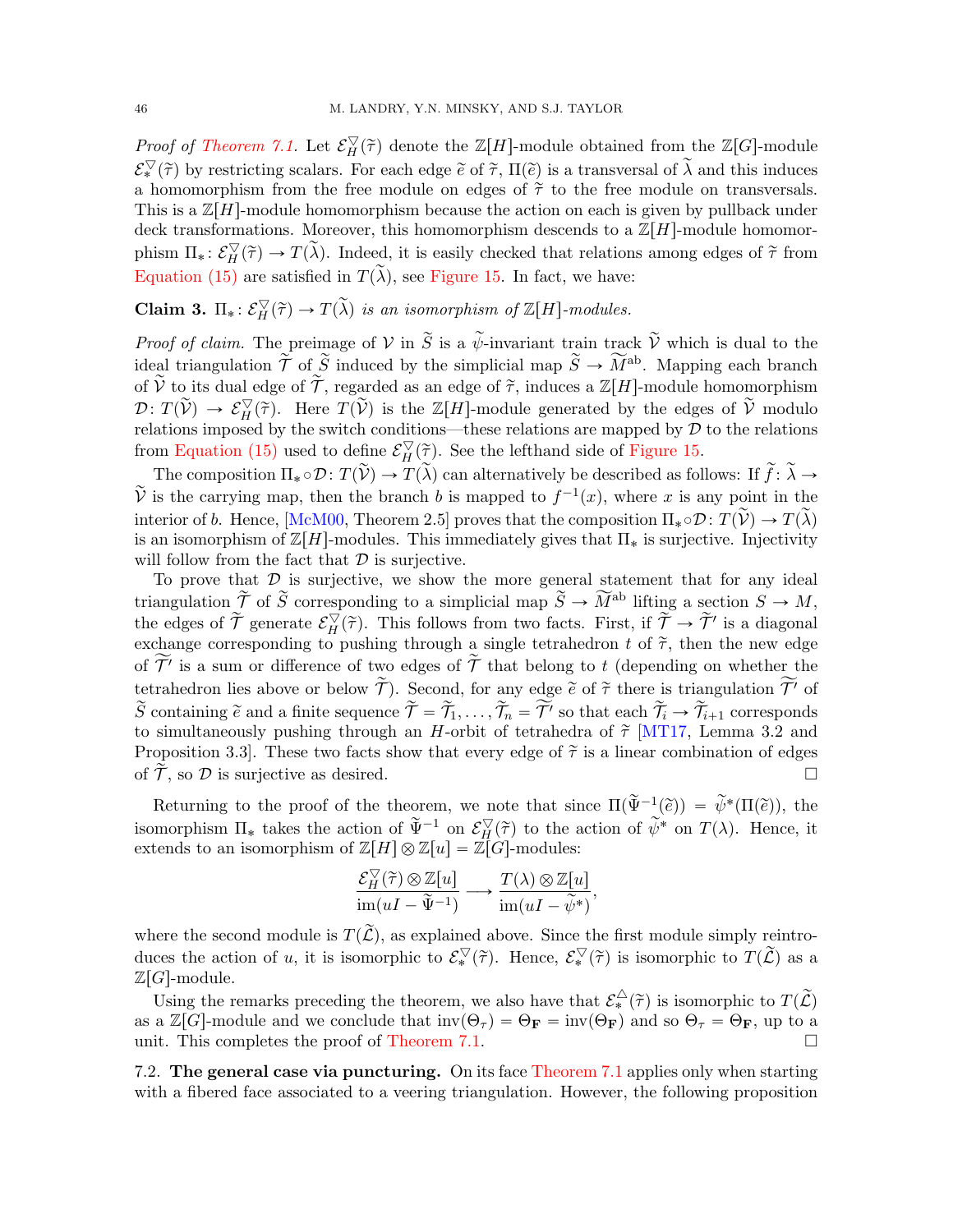shows that the constructions are compatible with puncturing along orbits of the associated suspension flow.

Let N be any hyperbolic 3-manifold with fibered face  $\mathbf{F}_N$ . There is a flow  $\varphi$  such that each fibration associated to  $\mathbb{R}_+$ **F**<sub>N</sub> may be isotoped so that the first return map to a fiber is pseudo-Anosov and that, up to reparametrization,  $\varphi$  is the associated suspension flow [\[Fri79,](#page-48-30) Theorem 14.11]. The orbits of the pseudo-Anosov's singularities are called the singular orbits of  $\varphi$ .

Now let M be the result of puncturing N along the singular orbits of  $\varphi$  and let  $\tau$  be the associated veering triangulation of M (see [Section 2.2\)](#page-8-1). Let i:  $M \hookrightarrow N$  be the inclusion map. Then  $i^*: H^1(N) \to H^1(M)$  maps the cone over  $\mathbf{F}_N$  into the cone over a fibered face  $\mathbf{F}_M := \mathbf{F}_{\tau}$  of M.

The first statement of the next proposition is observed by McMullen to prove Equation 6.1 in [\[McM00\]](#page-48-8). We provide some details using results from [\[McM00,](#page-48-8) Section 4].

<span id="page-46-0"></span>**Proposition 7.2.** With the setup as above,  $\Theta_{\mathbf{F}_N} = i_*(\Theta_{\mathbf{F}_M})$  up to a unit. Hence, if  $\tau$  is the layered veering triangulation on M associated to the fibered face  $\mathbf{F}_M$ , then

$$
\Theta_{\mathbf{F}_N} = i_*(\Theta_\tau),
$$

up to a unit  $\pm g \in \mathbb{Z}[G].$ 

Proof. The second claim follows immediately from the first and [Theorem 7.1.](#page-43-0)

We recall that if  $\Theta$  is the Teichmüller polynomial associated to a fibered face **F**, then there is a unique  $g \in \text{supp}(\Theta)$  such that for all  $\alpha$  in the interior of  $\mathbb{R}_+$ **F** 

$$
\alpha(g) > \alpha(h) \text{ for all } h \in \text{supp}(\Theta) \setminus \{g\}.
$$

This follows from the proof of [\[McM00,](#page-48-8) Theorem 6.1]; see also item 5 in the subsection 'Information packaged in  $\Theta_{\mathbf{F}}$ ' of [\[McM00,](#page-48-8) Section 1]. Hence, we can normalize  $\Theta$  by multiplying by the unit  $\pm g$  so that for any  $\alpha$  as above,  $\Theta(u^{\alpha})$  has a positive constant term and all other terms have negative exponent (here we are thinking of  $\alpha$  as a first cohomology class). We perform this normalization on both  $\Theta_{\mathbf{F}_N}$  and  $\Theta_{\mathbf{F}_M}$ .

As in the proof of [\[McM00,](#page-48-8) Corollary 4.3], to show that  $\Theta_{\mathbf{F}_N} = i_*(\Theta_{\mathbf{F}_M})$  it suffices to show that for each integral  $\alpha = [S] \in \mathbb{R}_+ \mathbf{F}_N$ , there is the equality of specializations  $\Theta_{\mathbf{F}_N}(u^{\alpha}) =$  $i_*(\Theta_{\mathbf{F}_M})(u^{\alpha})$ . This is because  $\mathbb{R}_+\mathbf{F}_N$  is open and so one can find such an  $\alpha$  so that the values  $\alpha(g)$  are distinct for all  $g \in \text{supp}(\Theta_{\mathbf{F}_N}) \bigcup \text{supp}(i_*(\Theta_{\mathbf{F}_M}))$ .

Next we note that  $i_*(\Theta_{\mathbf{F}_M})(u^{\alpha}) = \Theta_{\mathbf{F}_M}(u^{i^*\alpha})$ . The pullback  $i^*\alpha$  is dual to the class  $[\mathring{S}],$ where  $\check{S}$  is obtained from S by puncturing at the singularities of its monodromy  $\psi$ . Hence, by [\[McM00,](#page-48-8) Theorem 4.2], up to units  $\pm u^k$ ,  $\Theta_{\mathbf{F}_N}(u^{\alpha})$  is equal to the characteristic polynomial of  $\psi$  and  $\Theta_{\mathbf{F}_M}(u^{i^*\alpha})$  is equal to the characteristic polynomial of  $\mathring{\psi}$ , the induced monodromy of S (unless the 2-dimensional lamination  $\mathcal L$  is orientable, in which case we multiply first by  $(u - 1)$  in both cases). However, the characteristic polynomial from [\[McM00\]](#page-48-8) is defined solely in terms of  $\psi$ 's action on its expanding lamination  $\lambda$ , and since we have punctured S at an  $\psi$ -invariant set in the complement of  $\lambda$ ,  $\lambda$  is also the expanding lamination of  $\psi$ . Hence, the maps  $\psi: \lambda \to \lambda$  and  $\bar{\psi}: \lambda \to \lambda$  are equal. (This can also be seen by considering the intersection of  $\mathcal L$  with S and  $\check S$  in N.) We conclude that their characteristic polynomials are equal and therefore that  $\Theta_{\mathbf{F}_N}(u^{\alpha}) = \Theta_{\mathbf{F}_M}(u^{i^*\alpha})$  up to a unit  $\pm u^k$ . However, it is clear from our normalizations that this unit must be the identity, and the proof is complete.  $\Box$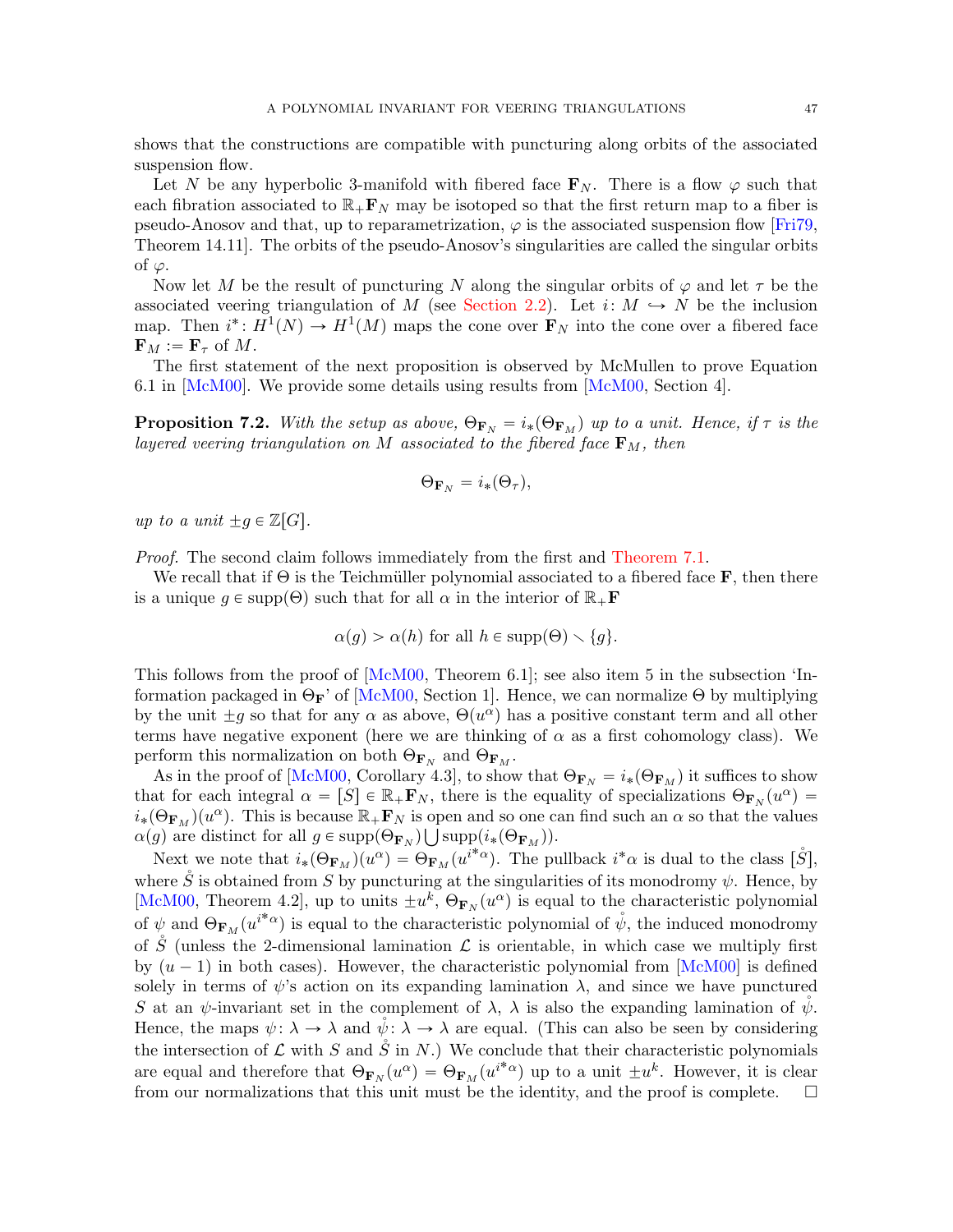7.3. Computing  $\Theta_F$  via  $V_\tau$ . Here we state an analog of McMullen's determinant formula which follows immediately from [Theorem 7.1](#page-43-0) and [Theorem 6.1.](#page-32-0) By further applying [Proposi](#page-46-0)[tion 7.2,](#page-46-0) we obtain a general method to compute the Teichmüller polynomial from the veering triangulation on the associated fully punctured manifold.

<span id="page-47-11"></span>**Corollary 7.3.** Let  $(M, \tau)$  be a layered veering triangulation associated to a fibered face **F** and suppose that  $\text{rank}(H_1(M)) > 1$ . Then

$$
\Theta_{\mathbf{F}} = \frac{V_{\tau}}{V_{\tau}^{AB}} = \frac{\det L}{\det L^{AB}}
$$

where L is as in [Section 3](#page-9-0) and  $L^{AB}$  is as in [Section 6.](#page-31-0)

Note that in this case (i.e. when  $\tau$  is layered),  $V_{\tau}^{AB} \neq 0$  since no AB-cycle (nor any dual cycle) can be trivial in  $H_1$  by [Theorem 5.15.](#page-29-1)

Remark 7.4. Some care is required to compare [Corollary 7.3](#page-47-11) with McMullen's determinant formula [\[McM00,](#page-48-8) Theorem 3.6]. For this we first define, given a veering triangulation  $\tau$ , its negative  $-\tau$  to be the veering triangulation obtained by reversing the coorientation on faces. With this definition, we have  $\mathcal{E}^\nabla(\tilde{\tau}) = \mathcal{E}^\Delta(-\tilde{\tau}).$ 

If the train track  $V$  from above is used in McMullen's construction, then his determinant formula states that

$$
\Theta_{\mathbf{F}} = \frac{\det(uI - P_E)}{\det(uI - P_V)},
$$

where  $P_E$  and  $P_V$  are the matrices with entries in  $\mathbb{Z}[G]$  that represent the action of the lifted monodromy on the branches and switches of the lifted track  $\tilde{\mathcal{V}}$ , respectively, as defined in [\[McM00,](#page-48-8) Section 3]. One can directly show that  $V_{-\tau} = \det(uI - P_E)$ , up to a unit in Z[G]. One would then expect that  $V_{-\tau}^{AB} = \det(uI - P_V)$ , up to a unit. However, this is the case only if the implied definition of  $P_V$  in McMullen's paper is interpreted with signs chosen according to whether the train track carrying map associated to the monodromy preserves or reverses the implicit orientation at switches. With these signs taken appropriately, McMullen's Equation 3.4 commutes as claimed.

#### <span id="page-47-0"></span>**REFERENCES**

- <span id="page-47-10"></span>[Ago08] Ian Agol, Criteria for virtual fibering, J. Topol. 1 (2008), no. 2, 269–284.
- <span id="page-47-1"></span>[Ago11] , Ideal triangulations of pseudo-Anosov mapping tori, Topology and geometry in dimension three 560 (2011), 1–17.
- <span id="page-47-7"></span>[Ago12] , Comparing layered triangulations of 3-manifolds which fiber over the circle, MathOverflow discussion, http://mathoverflow.net/questions/106426, 2012.
- <span id="page-47-8"></span>[AKHR15] Yael Algom-Kfir, Eriko Hironaka, and Kasra Rafi, Digraphs and cycle polynomials for free-by-cyclic groups, Geom. Topol. 19 (2015), no. 2, 1111–1154.
- <span id="page-47-2"></span>[Bel14] Mark C Bell, The pseudo-Anosov and conjugacy problems are in  $NP \cap co-NP$ , arXiv preprint arXiv:1410.1358 (2014).
- <span id="page-47-3"></span>[Bel18] Mark Bell, *flipper (computer software)*, <pypi.python.org/pypi/flipper>, 2013–2018.
- <span id="page-47-6"></span>[BL19] Robert Billet and Livio Liechti, Teichmüller polynomials of fibered alternating links, Osaka Journal of Mathematics 56 (2019), no. 4, 787–806.
- <span id="page-47-9"></span>[BV04] Stephen Boyd and Lieven Vandenberghe, Convex optimization, Cambridge University Press, Cambridge, UK New York, 2004.
- <span id="page-47-5"></span>[BWKJ20] Hyungryul Baik, Chenxi Wu, KyeongRo Kim, and TaeHyouk Jo, An algorithm to compute the Teichmüller polynomial from matrices, Geom. Dedicata. 204 (2020), no. 1, 175–189.
- <span id="page-47-4"></span>[Cal02] Danny Calegari, Problems in foliations and laminations of 3-manifolds, arXiv preprint math/0209081 (2002).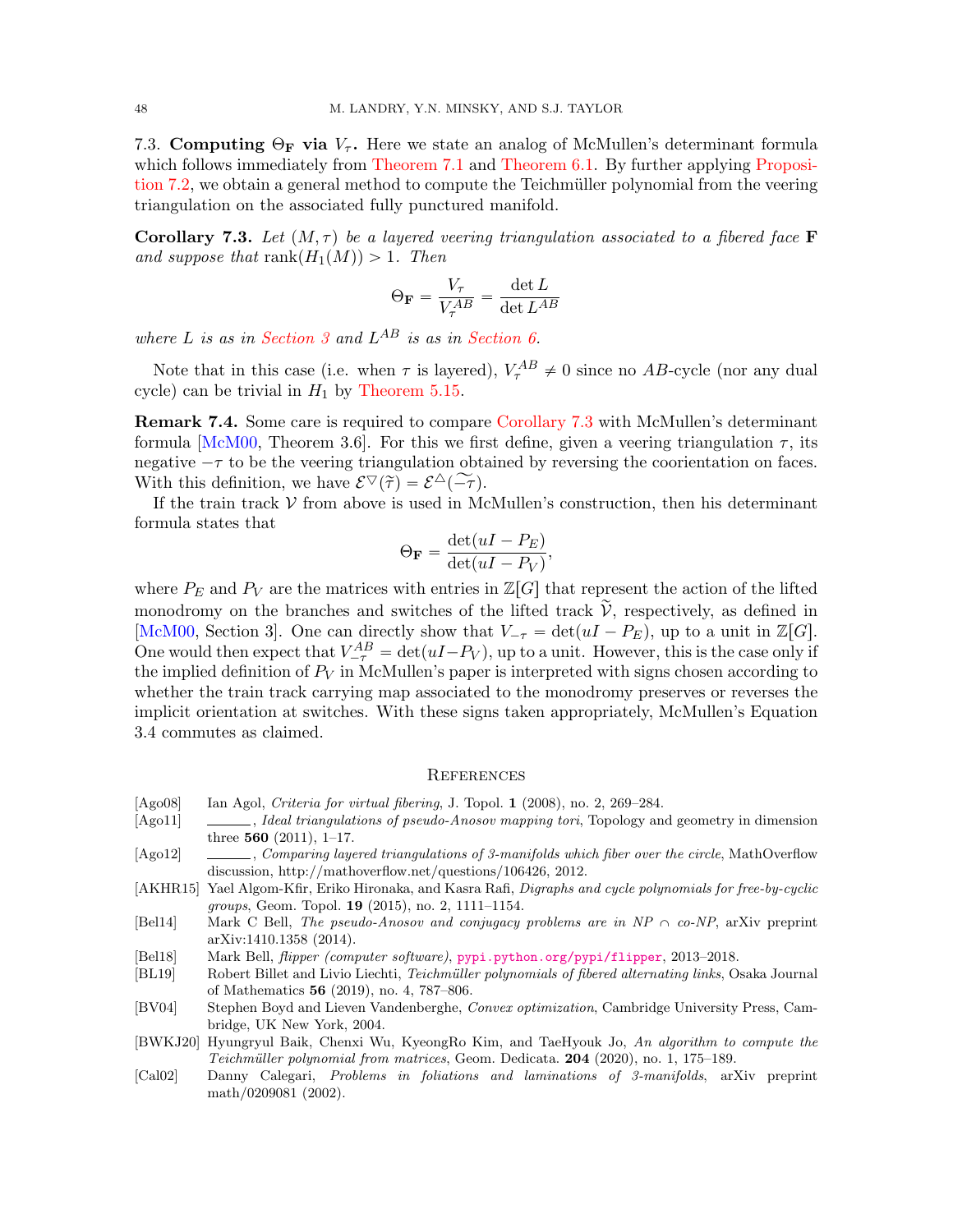- <span id="page-48-27"></span>[CB88] A. J. Casson and S. A. Bleiler, Automorphisms of surfaces after Nielsen and Thurston, Cambridge University Press, 1988.
- <span id="page-48-28"></span>[CF19] Daryl Cooper and David Futer, Ubiquitous quasi-fuchsian surfaces in cusped hyperbolic 3– manifolds, Geom. Topol. 23 (2019), no. 1, 241–298.
- <span id="page-48-13"></span>[Fen99] Sérgio Fenley, Foliations with good geometry, Journal of the American Mathematical Society 12 (1999), no. 3, 619–676.
- <span id="page-48-1"></span>[FG13] David Futer and François Guéritaud, Explicit angle structures for veering triangulations, Algebraic & Geometric Topology 13 (2013), no. 1, 205–235.
- <span id="page-48-18"></span>[FO84] William Floyd and Ulrich Oertel, Incompressible surfaces via branched surfaces, Topology 23 (1984), no. 1, 117–125.
- <span id="page-48-30"></span>[Fri79] David Fried, Fibrations over S1 with pseudo-Anosov monodromy, Travaux de Thurston sur les surfaces 66 (1979), 251–266.
- <span id="page-48-11"></span>[Fri82] , The geometry of cross sections to flows, Topology 21 (1982), no. 4, 353–371.
- <span id="page-48-3"></span>[FTW18] David Futer, Samuel J Taylor, and William Worden, Random veering triangulations are not geometric, Groups Geom. Dyn., to appear. arXiv preprint arXiv:1808.05586 (2018).
- <span id="page-48-23"></span>[Ful93] William Fulton, Introduction to toric varieties, Annals of mathematics studies, Princeton Univ. Press, Princeton, NJ, 1993.
- <span id="page-48-29"></span>[GM20] Daniel Groves and Jason Fox Manning, Quasiconvexity and dehn filling, Am. J. Math. (to appear) (2020).
- <span id="page-48-9"></span>[GSS] Andreas Giannopolous, Saul Schleimer, and Henry Segerman, A census of veering structures, <https://math.okstate.edu/people/segerman/veering.html> 2020.
- <span id="page-48-2"></span>[Gué16] François Guéritaud, Veering triangulations and Cannon–Thurston maps, J. Topol. 9 (2016), no. 3, 957–983.
- <span id="page-48-24"></span>[Hat17] Allen Hatcher, Vector bundles and k-theory, Online book, http://pi.math.cornell.edu/ hatcher/VBKT/VB.pdf, 2017.
- <span id="page-48-0"></span>[HRST11] Craig D Hodgson, J Hyam Rubinstein, Henry Segerman, and Stephan Tillmann, Veering triangulations admit strict angle structures, Geom. Topol. 15 (2011), no. 4, 2073–2089.
- <span id="page-48-17"></span>[Lac00] Marc Lackenby, Taut ideal triangulations of 3–manifolds, Geom. Topol. 4 (2000), no. 1, 369–395.
- <span id="page-48-5"></span>[Lan18] Michael Landry, Taut branched surfaces from veering triangulations, Algebr. Geom. Topol. 18 (2018), no. 2, 1089–1114.
- <span id="page-48-6"></span>[Lan19] , Stable loops and almost transverse surfaces, arXiv preprint arXiv:1903.08709 (2019).
- <span id="page-48-16"></span>[Lan20] , Veering triangulations and the Thurston norm: homology to isotopy, arXiv preprint arXiv: 2006.16328 (2020).
- <span id="page-48-12"></span>[LMT] Michael Landry, Yair N. Minsky, and Samuel J. Taylor, Flows, growth rates, and the veering polynomial, in preparation.
- <span id="page-48-15"></span>[LV17] Erwan Lanneau and Ferrán Valdez, Computing the Teichmüller polynomial, Journal of the European Mathematical Society 19 (2017), no. 12, 3867–3910.
- <span id="page-48-8"></span>[McM00] Curtis T McMullen, Polynomial invariants for fibered 3-manifolds and Teichm¨uller geodesics for  $foliations, Annales scientificues de l'Ecole normale supérieure **33** (2000), no. 4, 519–560.$
- <span id="page-48-22"></span>[McM15] , Entropy and the clique polynomial, Journal of Topology 8 (2015), no. 1, 184–212.
- <span id="page-48-25"></span>[Mos91] Lee Mosher, Surfaces and branched surfaces transverse to pseudo-Anosov flows on 3-manifolds, Journal of Differential Geometry 34 (1991), no. 1, 1–36.
- <span id="page-48-26"></span>[Mos92] , Dynamical systems and the homology norm of a 3-manifold II, Inventiones mathematicae 107 (1992), no. 1, 243–281.
- <span id="page-48-4"></span>[MT17] Yair N Minsky and Samuel J Taylor, Fibered faces, veering triangulations, and the arc complex, Geom. Funct. Anal. 27 (2017), no. 6, 1450–1496.
- <span id="page-48-21"></span>[MW84] Barry Mazur and Andrew Wiles, Class fields of abelian extensions of q, Inventiones mathematicae 76 (1984), no. 2, 179–330.
- <span id="page-48-20"></span>[Nor04] Douglas Geoffrey Northcott, Finite free resolutions, no. 71, Cambridge University Press, 2004.
- <span id="page-48-19"></span>[Oer84] Ulrich Oertel, Incompressible branched surfaces, Inventiones mathematicae 76 (1984), no. 3, 385– 410.
- <span id="page-48-10"></span>[Para] Anna Parlak, Computation of the taut, the veering and the Teichmuller polynomials, In preparation.
- <span id="page-48-14"></span>[Parb] , The taut polynomial and the Alexander polynomial, In preparation.
- <span id="page-48-7"></span>[SS19] Saul Schleimer and Henry Segerman, From veering triangulations to link spaces and back again, arXiv preprint arXiv:1911.00006 (2019).